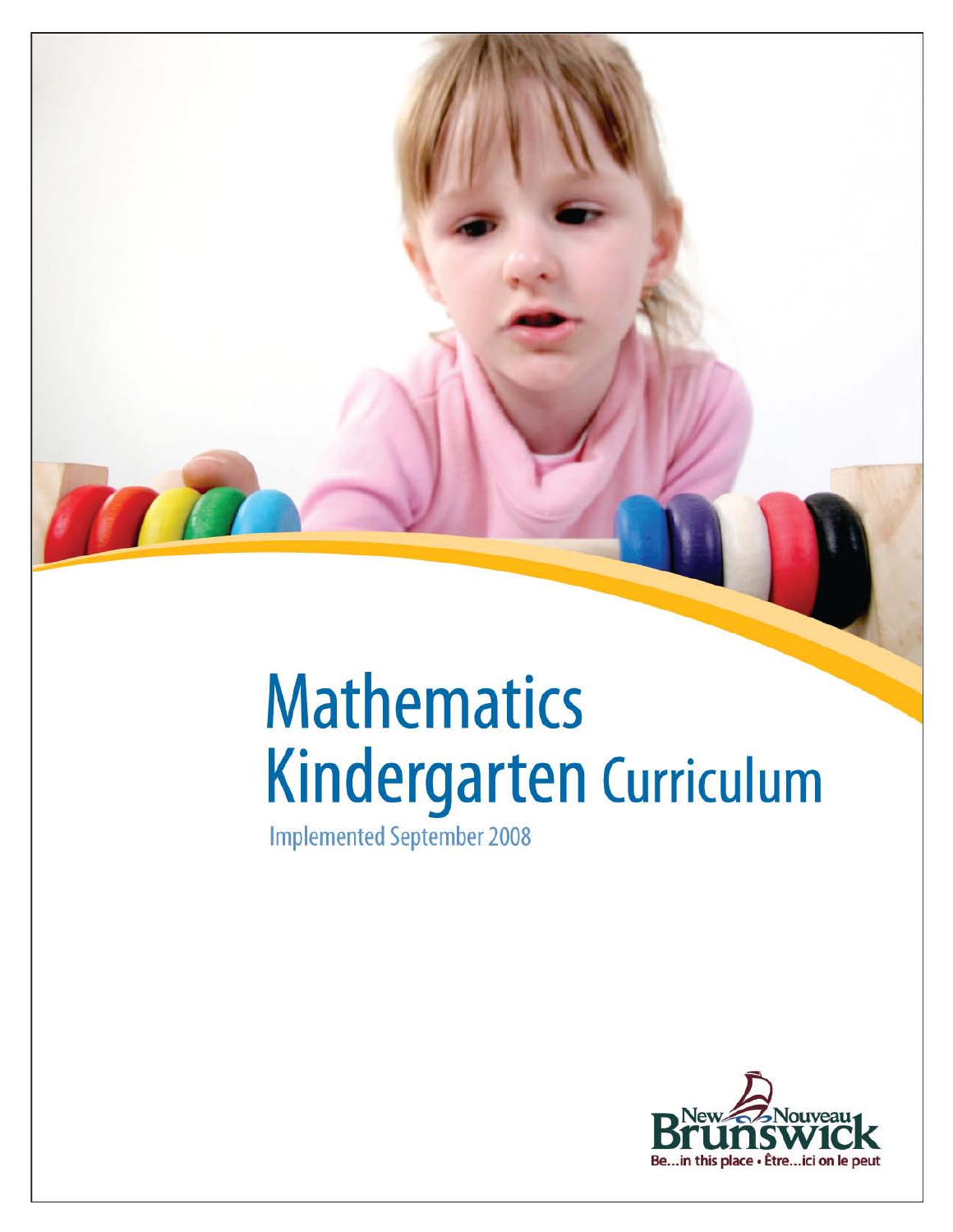# **Acknowledgements**

The Department of Education of New Brunswick gratefully acknowledges the contributions of the following groups and individuals toward the development of the *New Brunswick Kindergarten Mathematics Curriculum Guide*:

- The Western and Northern Canadian Protocol (WNCP) for Collaboration in Education: *The Common Curriculum Framework for K-9 Mathematics*, May 2006. Reproduced (and/or adapted) by permission. All rights reserved.
- Alberta Education (Department of Education)
- Newfoundland and Labrador Department of Education
- Prince Edward Island Department of Education
- The Elementary Mathematics Curriculum Development Advisory Committee
- The Kindergarten Curriculum Development Team:
	- Kathleen Cooper, School District 2<br>• Tracy Fitzherhert, School District 14
	- Tracy Fitzherbert, School District 14<br>• Sally Hirst School District 18
	- Sally Hirst, School District 18
	- Richard McCallum, School District 16
- Cathy Martin, Learning Specialist, K-8 Mathematics and Science, NB Department of Education
- Mathematics Learning Specialists, Numeracy Leads, and mathematics teachers of New Brunswick who provided invaluable input and feedback throughout the development and implementation of this document.

2008 Department of Education Educational Programs and Services

Additional copies of this document may be obtained using the **Title Code: 844380**

\_\_\_\_\_\_\_\_\_\_\_\_\_\_\_\_\_\_\_\_\_\_\_\_\_\_\_\_\_\_\_\_\_\_\_\_\_\_\_\_\_\_\_\_\_\_\_\_\_\_\_\_\_\_\_\_\_\_\_\_\_\_\_\_\_\_\_\_\_\_\_\_\_\_\_\_\_\_\_\_\_\_\_\_\_\_\_\_\_\_\_\_\_\_\_\_\_\_\_\_\_\_\_\_\_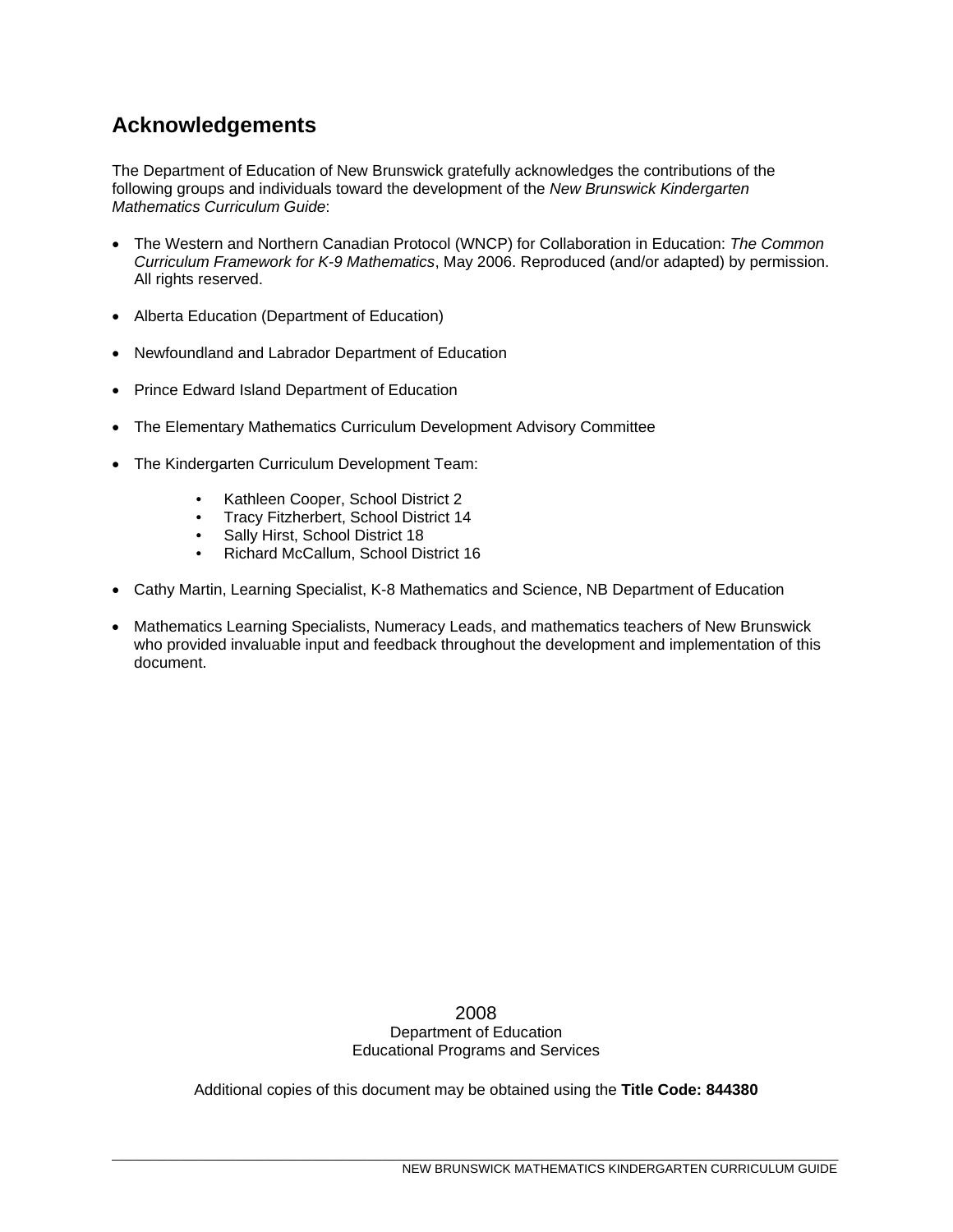# **Table of Contents**

| <b>Curriculum Overview for K-9 Mathematics</b> |  |
|------------------------------------------------|--|
|                                                |  |
|                                                |  |
|                                                |  |
|                                                |  |
|                                                |  |
|                                                |  |
|                                                |  |
|                                                |  |
|                                                |  |
|                                                |  |
|                                                |  |
|                                                |  |
|                                                |  |
|                                                |  |
|                                                |  |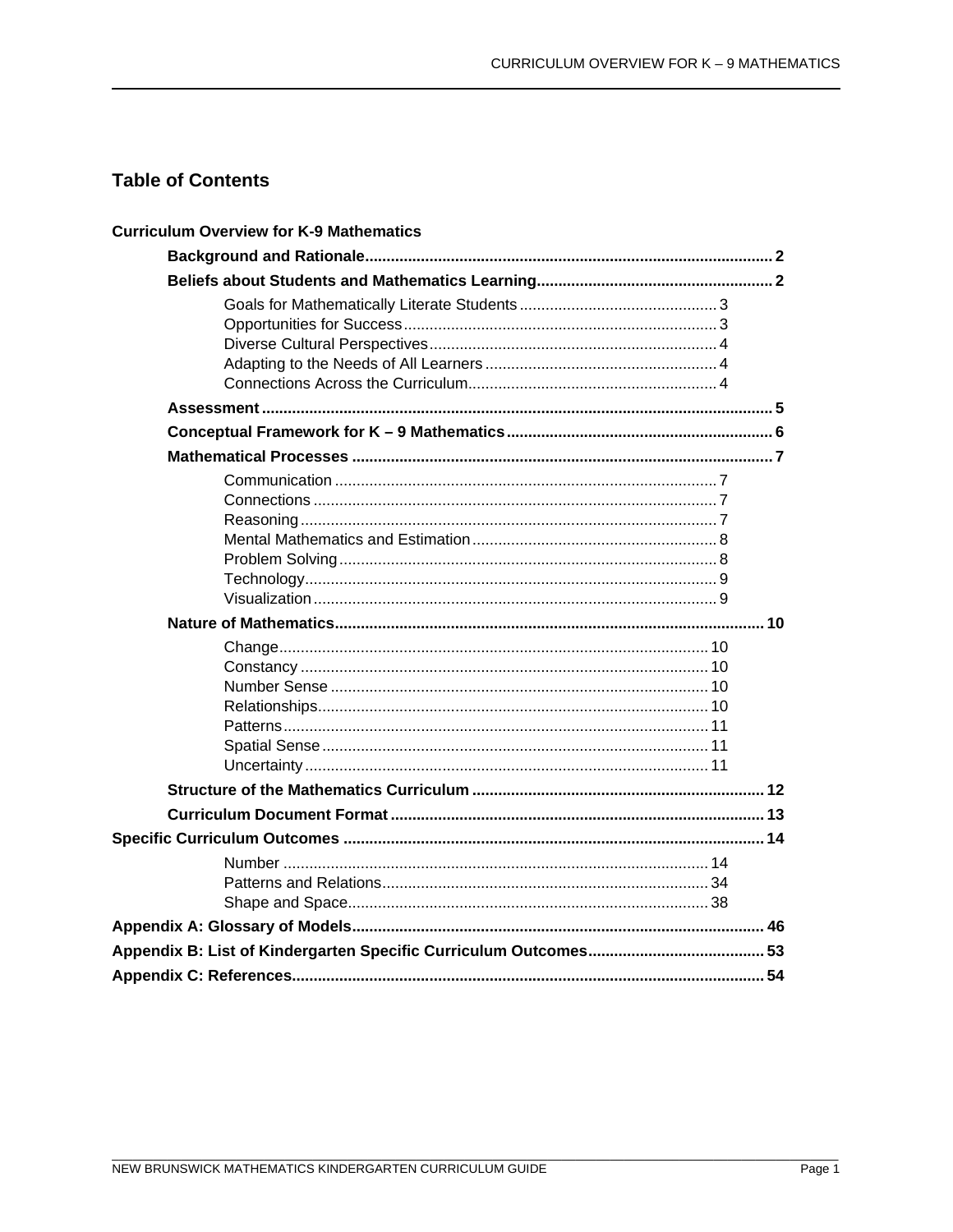# **BACKGROUND AND RATIONALE**

Mathematics curriculum is shaped by a vision which fosters the development of mathematically literate students who can extend and apply their learning and who are effective participants in society.

It is essential the mathematics curriculum reflects current research in mathematics instruction. To achieve this goal, the Western and Northern Canadian Protocol (WNCP) *Common Curriculum Framework for K-9 Mathematics* (2006) has been adopted as the basis for a revised mathematics curriculum in New Brunswick. The Common Curriculum Framework was developed by the seven ministries of education (Alberta, British Columbia, Manitoba, Northwest Territories, Nunavut, Saskatchewan and Yukon Territory) in collaboration with teachers, administrators, parents, business representatives, post-secondary educators and others. The framework identifies beliefs about mathematics, general and specific student outcomes, and achievement indicators agreed upon by the seven jurisdictions. This document is based on both national and international research by the WNCP and the NCTM.

There is an emphasis in the New Brunswick curriculum on particular key concepts at each grade which will result in greater depth of understanding and ultimately stronger student achievement. There is also a greater emphasis on number sense and operations concepts in the early grades to ensure students develop a solid foundation in numeracy.

The intent of this document is to clearly communicate high expectations for students in mathematics education to all education partners. Because of the emphasis placed on key concepts at each grade level, time needs to be taken to ensure mastery of these concepts. Students must learn mathematics with understanding, actively building new knowledge from experience and prior knowledge (NCTM Principles and Standards, 2000).

# **BELIEFS ABOUT STUDENTS AND MATHEMATICS LEARNING**

The New Brunswick Mathematics Curriculum is based upon several key assumptions or beliefs about mathematics learning which have grown out of research and practice. These beliefs include:

- mathematics learning is an active and constructive process;
- learners are individuals who bring a wide range of prior knowledge and experiences, and who learn via various styles and at different rates;
- learning is most likely to occur when placed in meaningful contexts and in an environment that supports exploration, risk taking, and critical thinking and that nurtures positive attitudes and sustained effort; and
- learning is most effective when standards of expectation are made clear with on-going assessment and feedback.

Students are curious, active learners with individual interests, abilities and needs. They come to classrooms with varying knowledge, life experiences and backgrounds. A key component in successfully developing numeracy is making connections to these backgrounds and experiences.

Students develop a variety of mathematical ideas before they enter school. Children make sense of their environment through observations and interactions at home and in the community. Mathematics learning is embedded in everyday activities, such as playing, reading, storytelling and helping around the home. Such activities can contribute to the development of number and spatial sense in children. Curiosity about mathematics is fostered when children are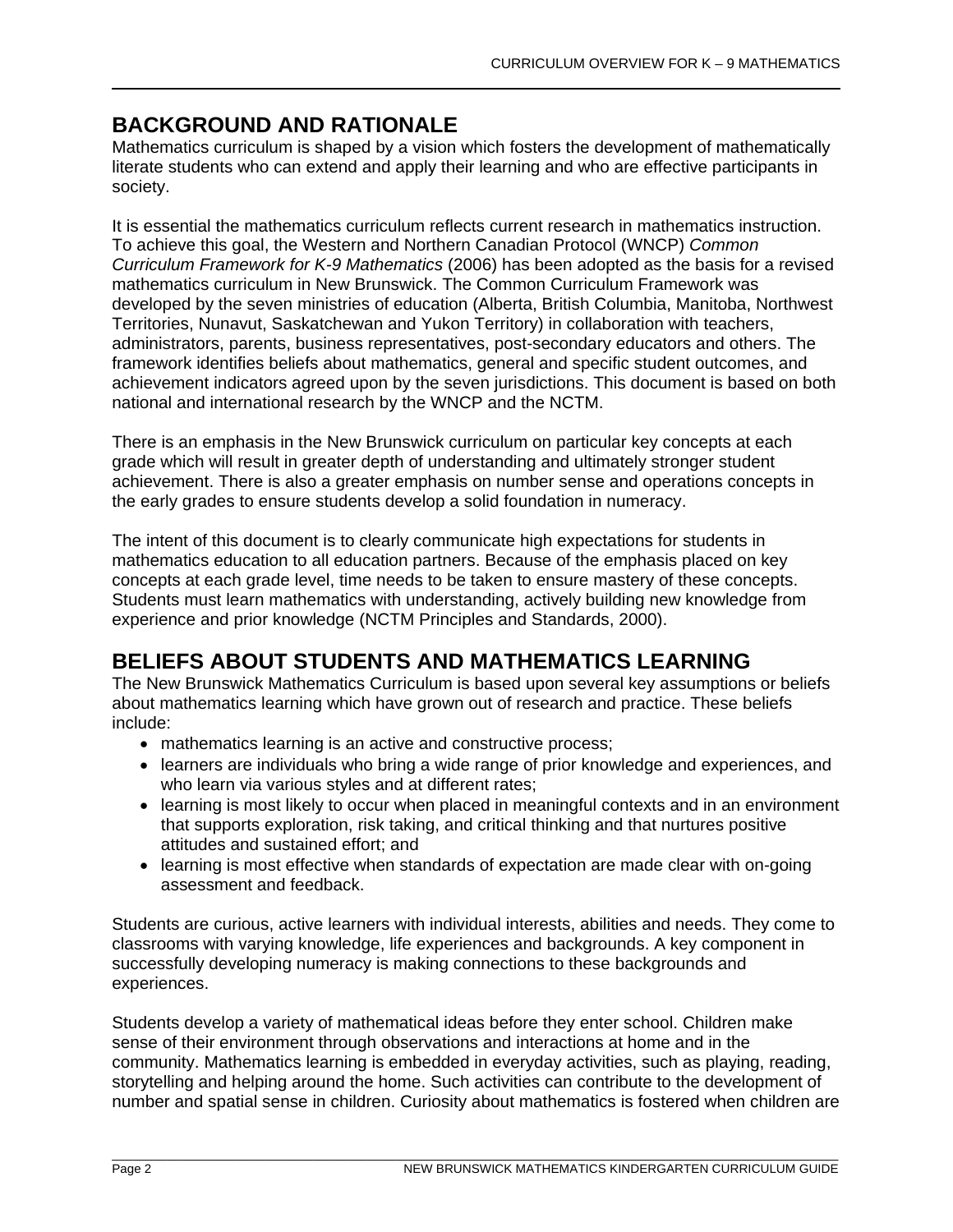engaged in activities such as comparing quantities, searching for patterns, sorting objects, ordering objects, creating designs, building with blocks and talking about these activities. Positive early experiences in mathematics are as critical to child development as are early literacy experiences.

Students learn by attaching meaning to what they do and need to construct their own meaning of mathematics. This meaning is best developed when learners encounter mathematical experiences that proceed from the simple to the complex and from the concrete to the abstract. The use of models and a variety of pedagogical approaches can address the diversity of learning styles and developmental stages of students, and enhance the formation of sound, transferable, mathematical concepts. At all levels, students benefit from working with and translating through a variety of materials, tools and contexts when constructing meaning about new mathematical ideas. Meaningful discussions can provide essential links among concrete, pictorial and symbolic representations of mathematics.

The learning environment should value and respect all students' experiences and ways of thinking, so that learners are comfortable taking intellectual risks, asking questions and posing conjectures. Students need to explore problem-solving situations in order to develop personal strategies and become mathematically literate. Learners must realize that it is acceptable to solve problems in different ways and that solutions may vary.

# **GOALS FOR MATHEMATICALLY LITERATE STUDENTS**

The main goals of mathematics education are to prepare students to:

- use mathematics confidently to solve problems
- communicate and reason mathematically
- appreciate and value mathematics
- make connections between mathematics and its applications
- commit themselves to lifelong learning
- become mathematically literate adults, using mathematics to contribute to society.

Students who have met these goals will:

- gain understanding and appreciation of the contributions of mathematics as a science, philosophy and art
- exhibit a positive attitude toward mathematics
- engage and persevere in mathematical tasks and projects
- contribute to mathematical discussions
- take risks in performing mathematical tasks
- exhibit curiosity

# **OPPORTUNITIES FOR SUCCESS**

A positive attitude has a profound effect on learning. Environments that create a sense of belonging, encourage risk taking, and provide opportunities for success help develop and maintain positive attitudes and self-confidence. Students with positive attitudes toward learning mathematics are likely to be motivated and prepared to learn, participate willingly in classroom activities, persist in challenging situations and engage in reflective practices. Teachers, students and parents need to recognize the relationship between the affective and cognitive domains, and attempt to nurture those aspects of the affective domain that contribute to positive attitudes. To experience success, students must be taught to set achievable goals and assess themselves as they work toward these goals. Striving toward success, and becoming autonomous and responsible learners are ongoing, reflective processes that involve revisiting the setting and assessing of personal goals.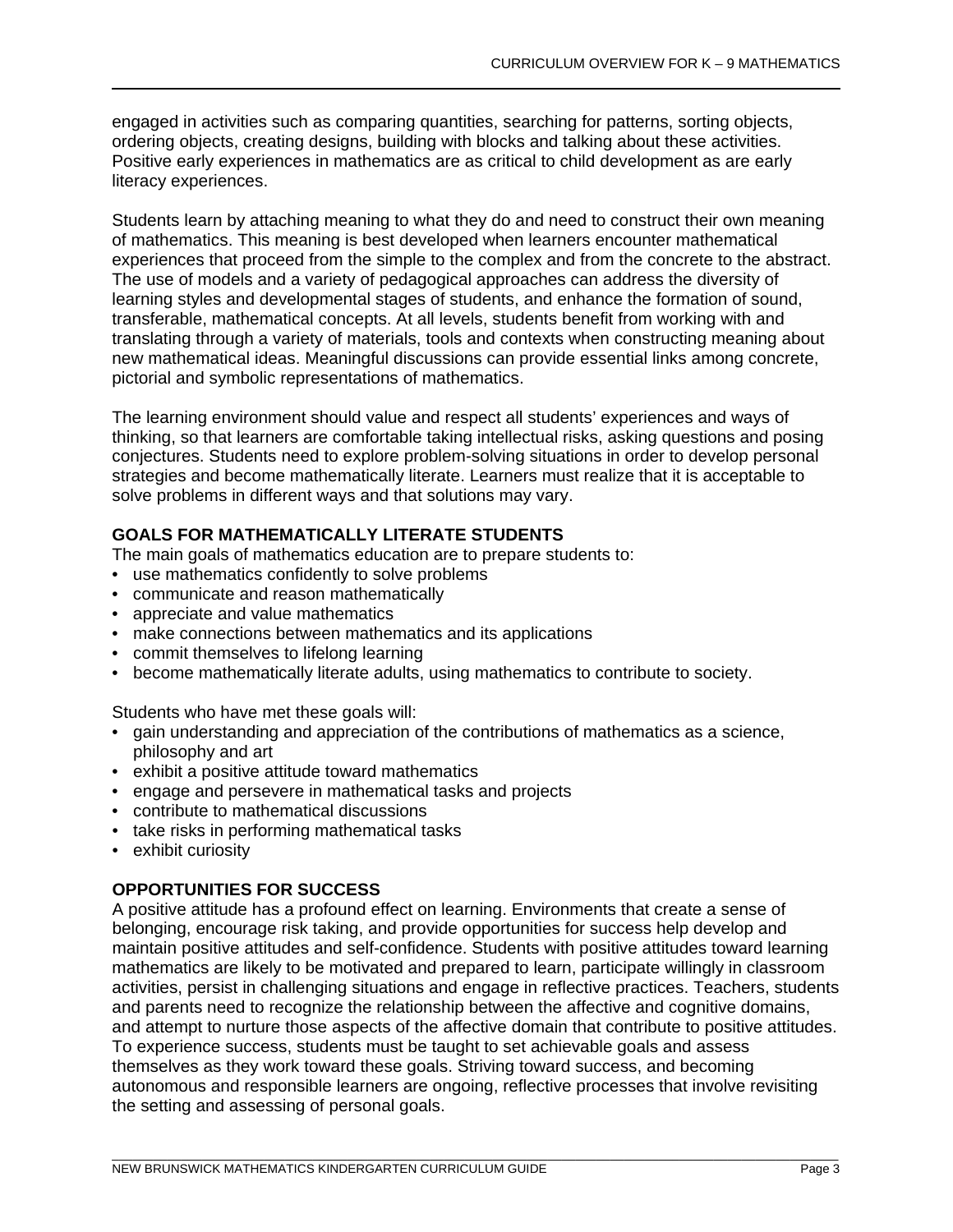# **DIVERSE CULTURAL PERSPECTIVES**

Students attend schools in a variety of settings including urban, rural and isolated communities. Teachers need to understand the diversity of cultures and experiences of all students.

Aboriginal students often have a whole-world view of the environment in which they live and learn best in a holistic way. This means that students look for connections in learning and learn best when mathematics is contextualized and not taught as discrete components. Aboriginal students come from cultures where learning takes place through active participation. Traditionally, little emphasis was placed upon the written word. Oral communication along with practical applications and experiences are important to student learning and understanding. It is also vital that teachers understand and respond to non-verbal cues so that student learning and mathematical understanding are optimized. It is important to note that these general instructional strategies may not apply to all students.

A variety of teaching and assessment strategies is required to build upon the diverse knowledge, cultures, communication styles, skills, attitudes, experiences and learning styles of students. The strategies used must go beyond the incidental inclusion of topics and objects unique to a culture or region, and strive to achieve higher levels of multicultural education (Banks and Banks, 1993).

# **ADAPTING TO THE NEEDS OF ALL LEARNERS**

Teachers must adapt instruction to accommodate differences in student development as they enter school and as they progress, but they must also avoid gender and cultural biases. Ideally, every student should find his/her learning opportunities maximized in the mathematics classroom. The reality of individual student differences must not be ignored when making instructional decisions.

As well, teachers must understand and design instruction to accommodate differences in student learning styles. Different instructional modes are clearly appropriate, for example, for those students who are primarily visual learners versus those who learn best by doing. Designing classroom activities to support a variety of learning styles must also be reflected in assessment strategies.

# **CONNECTIONS ACROSS THE CURRICULUM**

The teacher should take advantage of the various opportunities available to integrate mathematics and other subjects. This integration not only serves to show students how mathematics is used in daily life, but it helps strengthen the students' understanding of mathematical concepts and provides them with opportunities to practise mathematical skills. There are many possibilities for integrating mathematics in literacy, science, social studies, music, art, and physical education.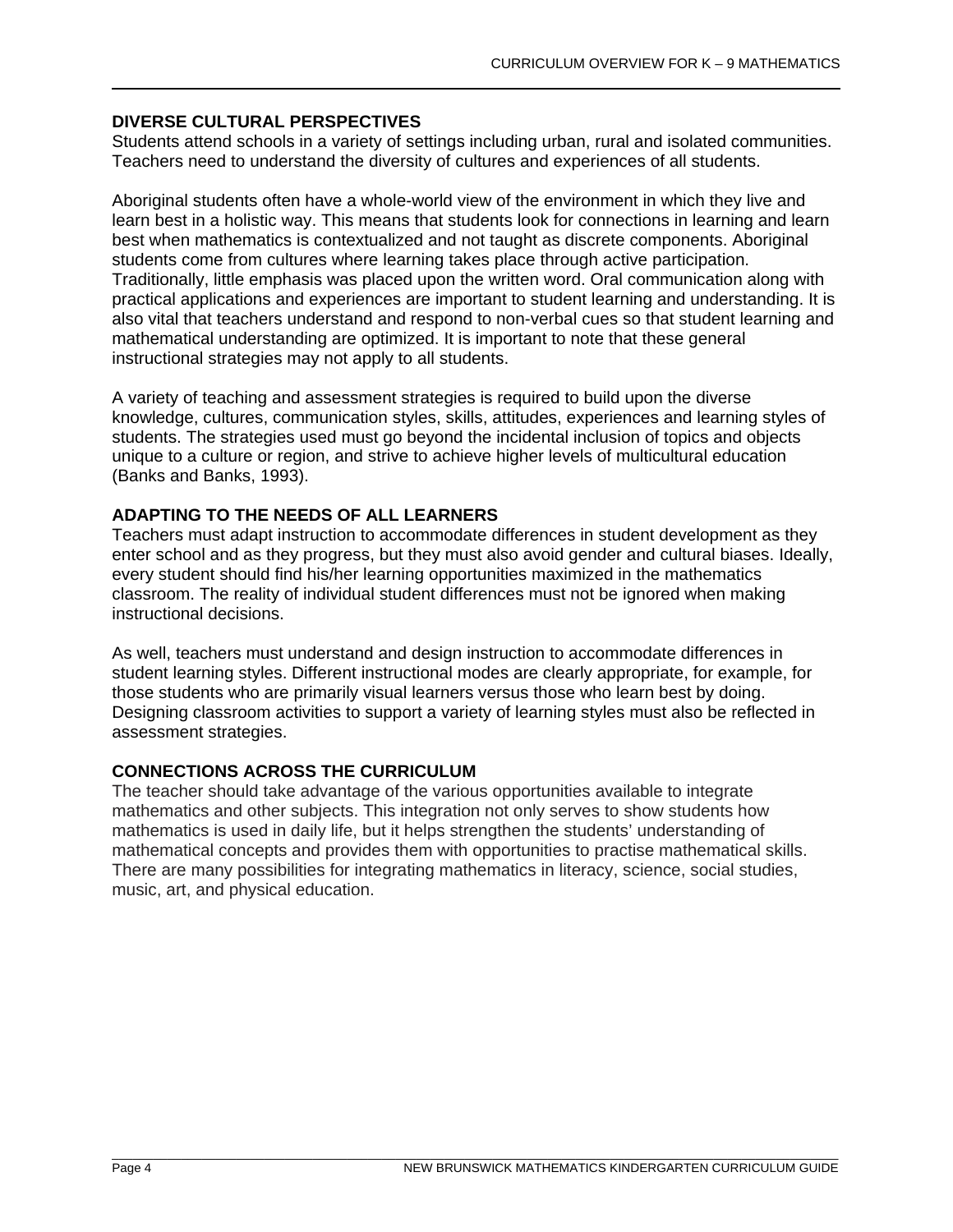# **ASSESSMENT**

Ongoing, interactive assessment (*formative assessment*) is essential to effective teaching and learning. Research has shown that formative assessment practices produce significant and often substantial learning gains, close achievement gaps and build students' ability to learn new skills (Black & William, 1998, OECD, 2006). Student involvement in assessment promotes learning. Interactive assessment, and encouraging self-assessment, allows students to reflect on and articulate their understanding of mathematical concepts and ideas.

Assessment in the classroom includes:

- providing clear goals, targets and learning outcomes
- using exemplars, rubrics and models to help clarify outcomes and identify important features of the work
- monitoring progress towards outcomes and providing feedback as necessary
- encouraging self-assessment
- fostering a classroom environment where conversations about learning take place, where students can check their thinking and performance and develop a deeper understanding of their learning (Davies, 2000)

Formative assessment practices act as the scaffolding for learning which, only then, can be measured through summative assessment. *Summative assessment,* or assessment *of* learning, tracks student progress, informs instructional programming and aids in decision making. Both forms of assessment are necessary to guide teaching, stimulate learning and produce achievement gains.

Student assessment should:

- align with curriculum outcomes
- use clear and helpful criteria
- promote student involvement in learning mathematics during and after the assessment experience
- use a wide variety of assessment strategies and tools
- yield useful information to inform instruction

(adapted from: NCTM, Mathematics Assessment: A practical handbook, 2001, p.22)

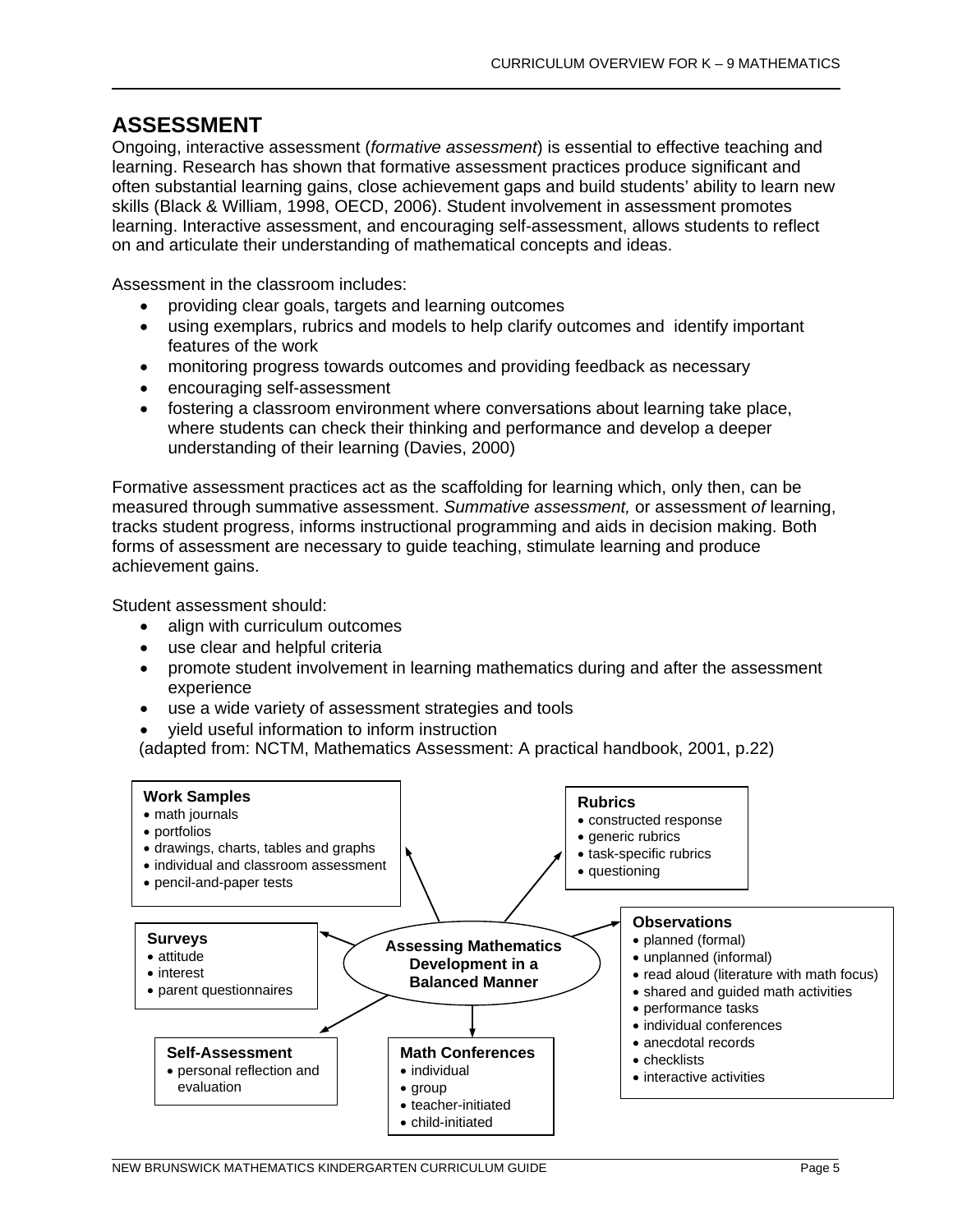# **CONCEPTUAL FRAMEWORK FOR K – 9 MATHEMATICS**

The chart below provides an overview of how mathematical processes and the nature of mathematics influence learning outcomes.



# **INSTRUCTIONAL FOCUS**

The New Brunswick Curriculum is arranged into four strands. These strands are not intended to be discrete units of instruction. The integration of outcomes across strands makes mathematical experiences meaningful. Students should make the connection between concepts both within and across strands. Consider the following when planning for instruction:

- Integration of the mathematical processes within each strand is expected.
- By decreasing emphasis on rote calculation, drill and practice, and the size of numbers used in paper and pencil calculations, more time is available for concept development.
- Problem solving, reasoning and connections are vital to increasing mathematical fluency, and must be integrated throughout the program.
- There is to be a balance among mental mathematics and estimation, paper and pencil exercises, and the use of technology, including calculators and computers. Concepts should be introduced using models and gradually developed from the concrete to the pictorial to the symbolic.
- There is a greater emphasis on mastery of specific curriculum outcomes.

The mathematics curriculum describes the nature of mathematics, mathematical processes and the mathematical concepts to be addressed. The components are not meant to stand alone. Activities that take place in the mathematics classroom should stem from a problem-solving approach, be based on mathematical processes and lead students to an understanding of the nature of mathematics through specific knowledge, skills and attitudes among and between strands.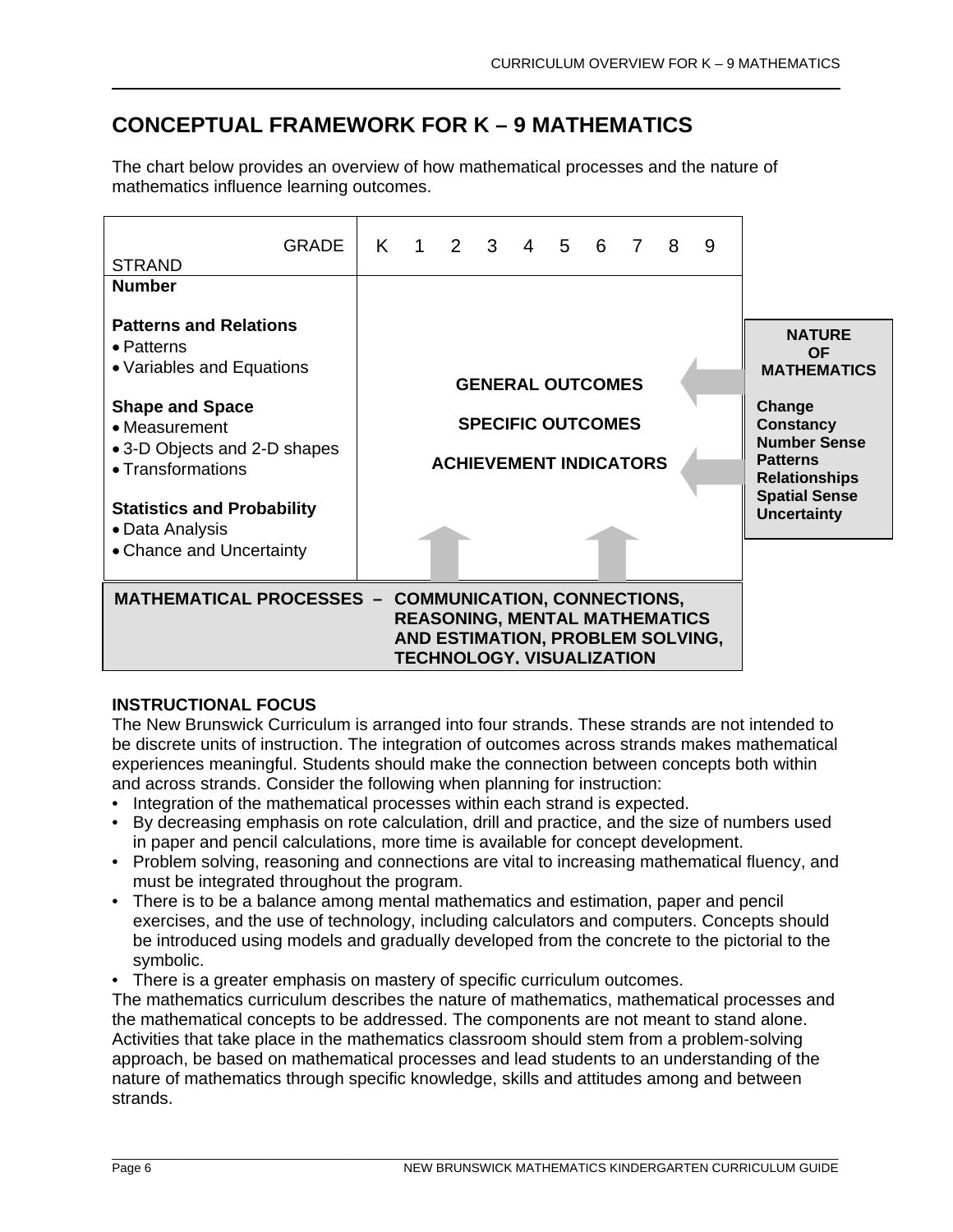# **MATHEMATICAL PROCESSES**

There are critical components that students must encounter in a mathematics program in order to achieve the goals of mathematics education and encourage lifelong learning in mathematics. Students are expected to:

- communicate in order to learn and express their understanding of mathematics (Communications: C)
- connect mathematical ideas to other concepts in mathematics, to everyday experiences and to other disciplines (Connections: CN)
- demonstrate fluency with mental mathematics and estimation (Mental Mathematics and Estimation: ME)
- develop and apply new mathematical knowledge through problem solving (Problem Solving: PS)
- develop mathematical reasoning (Reasoning: R)
- select and use technologies as tools for learning and solving problems (Technology: T)
- develop visualization skills to assist in processing information, making connections and solving problems (Visualization: V).

The New Brunswick Curriculum incorporates these seven interrelated mathematical processes that are intended to permeate teaching and learning.

# **Communication [C]**

Students need opportunities to read about, represent, view, write about, listen to and discuss mathematical ideas. These opportunities allow students to create links between their own language and ideas, and the formal language and symbols of mathematics. Communication is important in clarifying, reinforcing and modifying ideas, knowledge, attitudes and beliefs about mathematics. Students should be encouraged to use a variety of forms of communication while learning mathematics. Students also need to communicate their learning using mathematical terminology. Communication can help students make connections among concrete, pictorial, symbolic, verbal, written and mental representations of mathematical ideas.

# **Connections [CN]**

Contextualization and making connections to the experiences of learners are powerful processes in developing mathematical understanding. When mathematical ideas are connected to each other or to real-world phenomena, students can begin to view mathematics as useful, relevant and integrated. Learning mathematics within contexts and making connections relevant to learners can validate past experiences, and increase student willingness to participate and be actively engaged. The brain is constantly looking for and making connections.

"*Because the learner is constantly searching for connections on many levels, educators need to orchestrate the experiences from which learners extract understanding… Brain research establishes and confirms that multiple complex and concrete experiences are essential for meaningful learning and teaching*" (Caine and Caine, 1991, p. 5).

# **Reasoning [R]**

Mathematical reasoning helps students think logically and make sense of mathematics. Students need to develop confidence in their abilities to reason and justify their mathematical thinking. High-order questions challenge students to think and develop a sense of wonder about mathematics. Mathematical experiences in and out of the classroom provide opportunities for inductive and deductive reasoning. Inductive reasoning occurs when students explore and record results, analyze observations, make generalizations from patterns and test these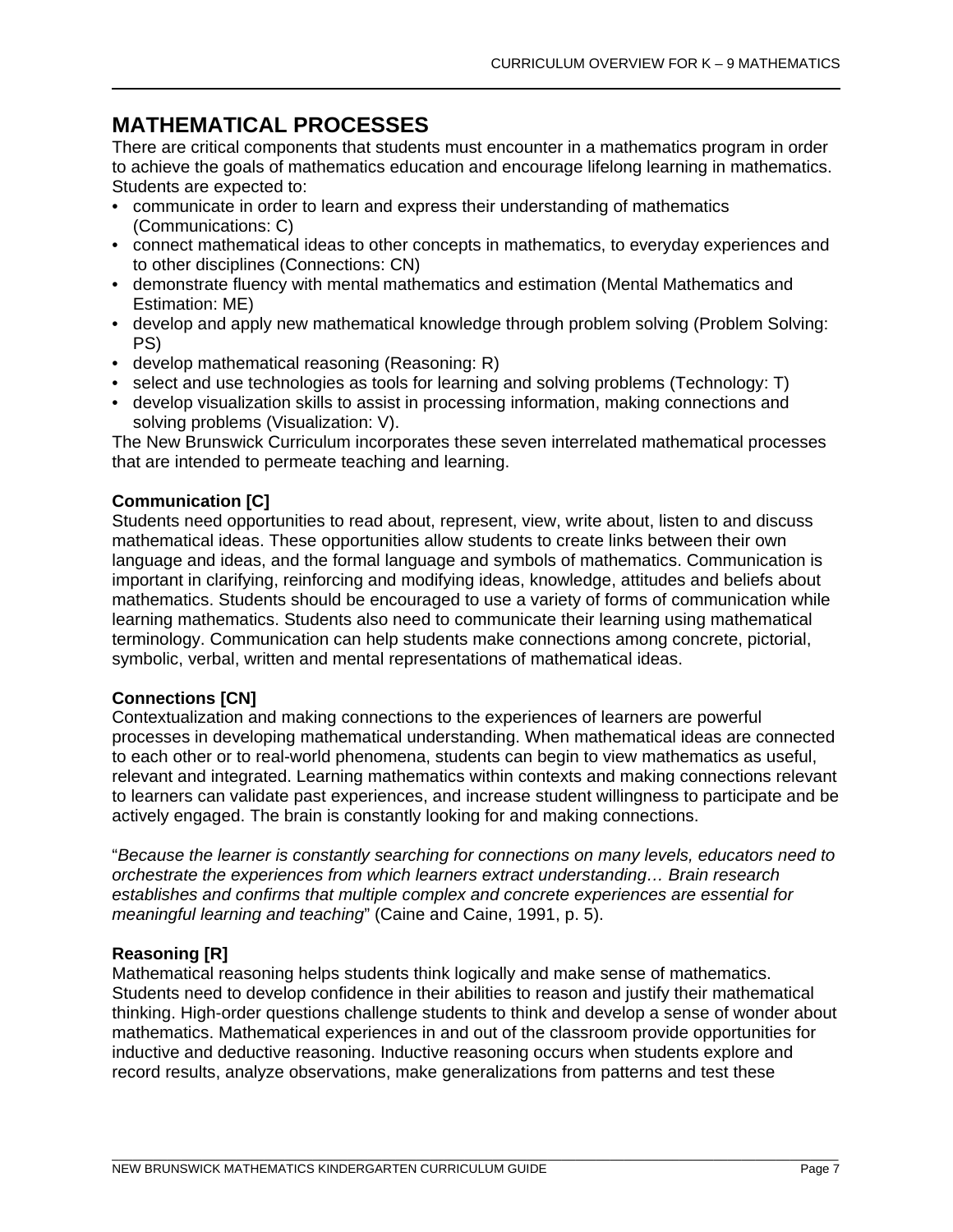generalizations. Deductive reasoning occurs when students reach new conclusions based upon what is already known or assumed to be true.

# **Mental Mathematics and Estimation [ME]**

Mental mathematics is a combination of cognitive strategies that enhance flexible thinking and number sense. It is calculating mentally without the use of external memory aids. Mental mathematics enables students to determine answers without paper and pencil. It improves computational fluency by developing efficiency, accuracy and flexibility. Even more important than performing computational procedures or using calculators is the greater facility that students need—more than ever before—with estimation and mental mathematics (National Council of Teachers of Mathematics, May 2005).

Students proficient with mental mathematics "*become liberated from calculator dependence, build confidence in doing mathematics, become more flexible thinkers and are more able to use multiple approaches to problem solving*" (Rubenstein, 2001). Mental mathematics "*provides a cornerstone for all estimation processes offering a variety of alternate algorithms and nonstandard techniques for finding answers*" (Hope, 1988).

Estimation is a strategy for determining approximate values or quantities, usually by referring to benchmarks or using referents, or for determining the reasonableness of calculated values. Students need to know how, when and what strategy to use when estimating. Estimation is used to make mathematical judgments and develop useful, efficient strategies for dealing with situations in daily life.

Students need to develop both mental mathematics and estimation skills through context and not in isolation so they are able to apply them to solve problems. Whenever a problem requires a calculation, students should follow the decision making process as described below.



# **Problem Solving [PS]**

Learning through problem solving should be the focus of mathematics at all grade levels. When students encounter new situations and respond to questions of the type, "*How would you*...*?"* or "*How could you*...*?"* the problem-solving approach is being modeled. Students develop their own problem-solving strategies by being open to listening, discussing and trying different strategies.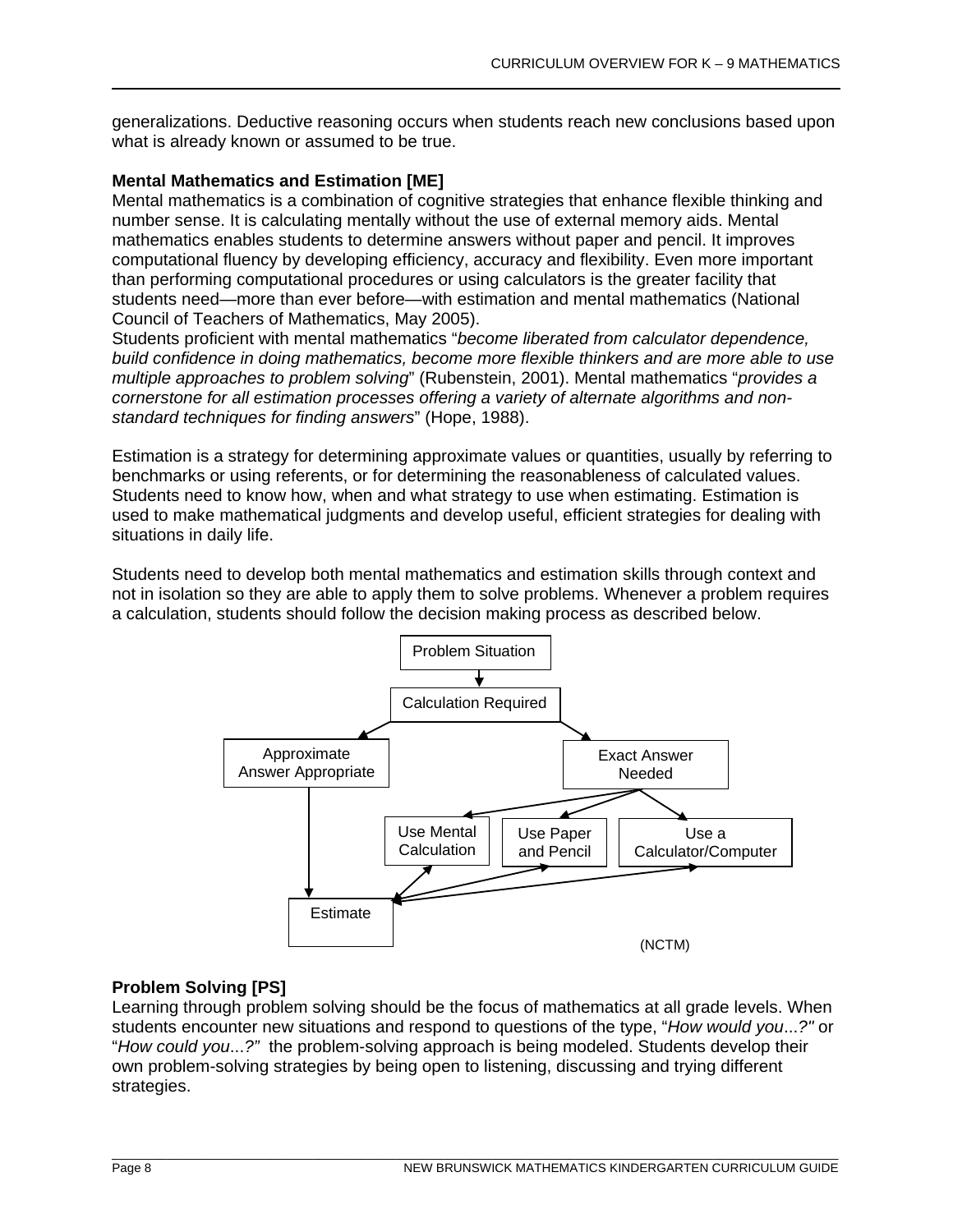In order for an activity to be problem-solving based, it must ask students to determine a way to get from what is known to what is sought. If students have already been given ways to solve the problem, it is not a problem, but practice. A true problem requires students to use prior learning in new ways and contexts. Problem solving requires and builds depth of conceptual understanding and student engagement.

Problem solving is also a powerful teaching tool that fosters multiple, creative and innovative solutions. Creating an environment where students openly look for and engage in finding a variety of strategies for solving problems empowers students to explore alternatives and develops confident, cognitive, mathematical risk takers.

# **Technology [T]**

Technology contributes to the learning of a wide range of mathematical outcomes and enables students to explore and create patterns, examine relationships, test conjectures and solve problems.

Calculators and computers can be used to:

- explore and demonstrate mathematical relationships and patterns
- organize and display data
- extrapolate and interpolate
- assist with calculation procedures as part of solving problems
- decrease the time spent on computations when other mathematical learning is the focus
- reinforce the learning of basic facts and test properties
- develop personal procedures for mathematical operations
- create geometric displays
- simulate situations
- develop number sense.

Technology contributes to a learning environment in which the growing curiosity of students can lead to rich mathematical discoveries at all grade levels. While technology can be used in K–3 to enrich learning, it is expected that students will meet all outcomes without the use of technology.

# **Visualization [V]**

Visualization "*involves thinking in pictures and images, and the ability to perceive, transform and recreate different aspects of the visual-spatial world*" (Armstrong, 1993, p. 10). The use of visualization in the study of mathematics provides students with opportunities to understand mathematical concepts and make connections among them. Visual images and visual reasoning are important components of number, spatial and measurement sense. Number visualization occurs when students create mental representations of numbers.

Being able to create, interpret and describe a visual representation is part of spatial sense and spatial reasoning. Spatial visualization and reasoning enable students to describe the relationships among and between 3-D objects and 2-D shapes.

Measurement visualization goes beyond the acquisition of specific measurement skills. Measurement sense includes the ability to determine when to measure, when to estimate and to know several estimation strategies (Shaw & Cliatt, 1989).

Visualization is fostered through the use of concrete materials, technology and a variety of visual representations.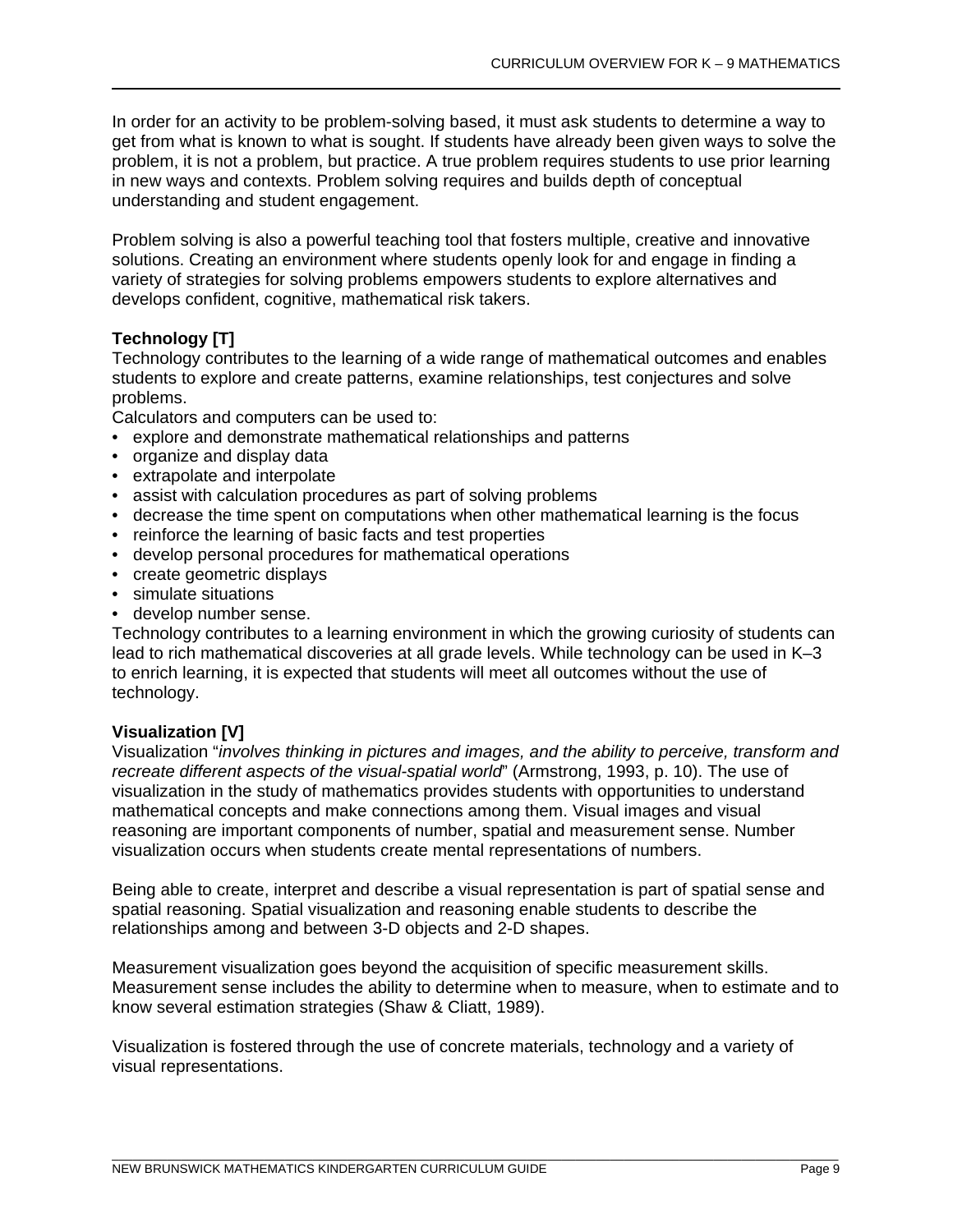# **NATURE OF MATHEMATICS**

Mathematics is one way of trying to understand, interpret and describe our world. There are a number of components that define the nature of mathematics and these are woven throughout this document. These components include: **change**, **constancy**, **number sense**, **relationships**, **patterns**, **spatial sense** and **uncertainty**.

# **Change**

It is important for students to understand that mathematics is dynamic and not static. As a result, recognizing change is a key component in understanding and developing mathematics. Within mathematics, students encounter conditions of change and are required to search for explanations of that change. To make predictions, students need to describe and quantify their observations, look for patterns, and describe those quantities that remain fixed and those that change. For example, the sequence 4, 6, 8, 10, 12 … can be described as:

- skip counting by 2s, starting from 4
- an arithmetic sequence, with first term 4 and a common difference of 2
- a linear function with a discrete domain

(Steen, 1990, p. 184).

# **Constancy**

Different aspects of constancy are described by the terms stability, conservation, equilibrium, steady state and symmetry (AAAS–Benchmarks, 1993, p. 270). Many important properties in mathematics and science relate to properties that do not change when outside conditions change. Examples of constancy include:

- the area of a rectangular region is the same regardless of the methods used to determine the solution
- the sum of the interior angles of any triangle is 180°
- the theoretical probability of flipping a coin and getting heads is 0.5.

Some problems in mathematics require students to focus on properties that remain constant. The recognition of constancy enables students to solve problems involving constant rates of change, lines with constant slope, direct variation situations or the angle sums of polygons.

## **Number Sense**

Number sense, which can be thought of as intuition about numbers, is the most important foundation of numeracy (The Primary Program, B.C., 2000, p. 146). A true sense of number goes well beyond the skills of simply counting, memorizing facts and the situational rote use of algorithms. Number sense develops when students connect numbers to real-life experiences, and use benchmarks and referents. This results in students who are computationally fluent, flexible with numbers and have intuition about numbers. The evolving number sense typically comes as a by-product of learning rather than through direct instruction. However, number sense can be developed by providing rich mathematical tasks that allow students to make connections.

# **Relationships**

Mathematics is used to describe and explain relationships. As part of the study of mathematics, students look for relationships among numbers, sets, shapes, objects and concepts. The search for possible relationships involves the collection and analysis of data, and describing relationships visually, symbolically, orally or in written form.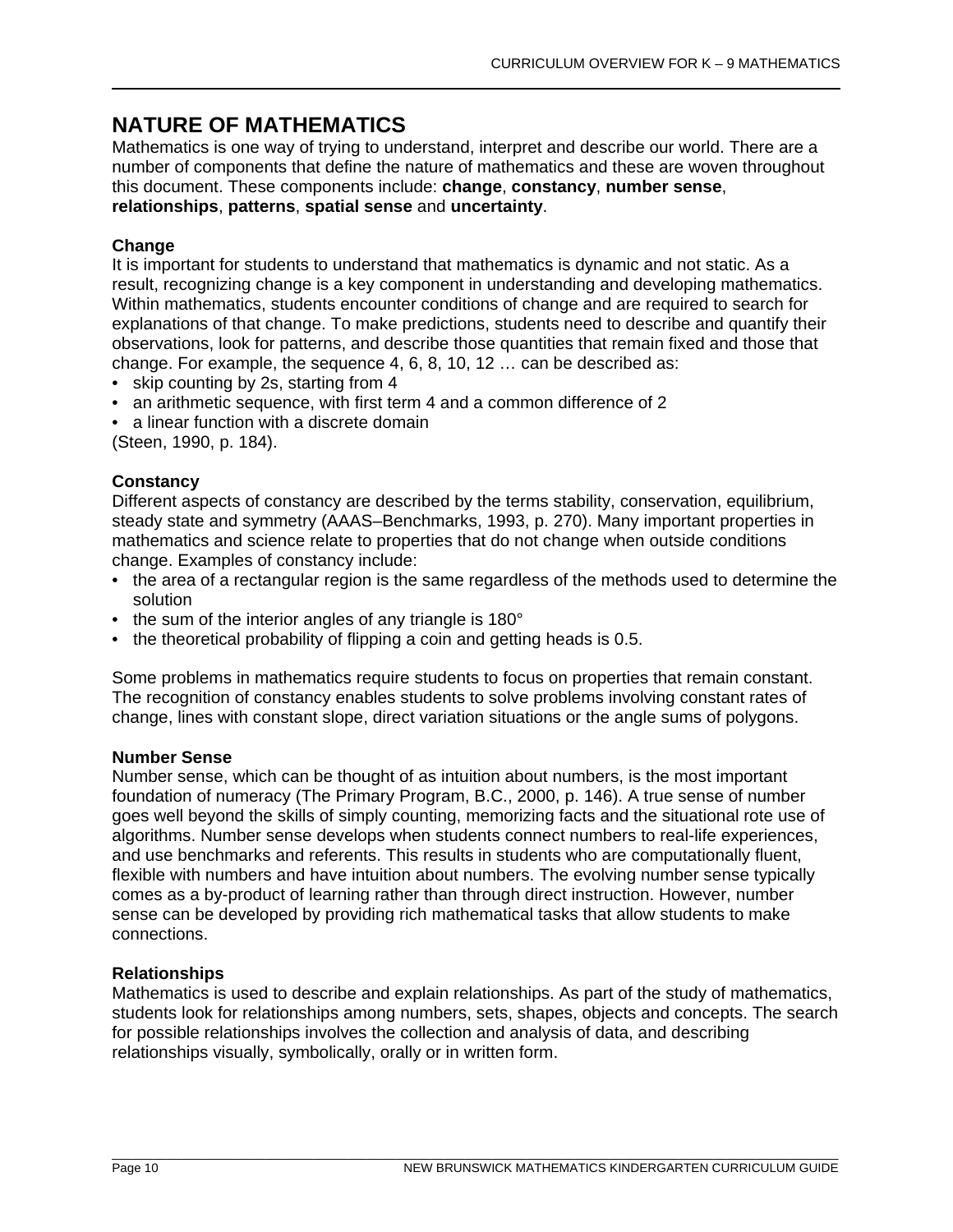# **Patterns**

Mathematics is about recognizing, describing and working with numerical and non-numerical patterns. Patterns exist in all strands and it is important that connections are made among strands. Working with patterns enables students to make connections within and beyond mathematics. These skills contribute to students' interaction with and understanding of their environment. Patterns may be represented in concrete, visual or symbolic form. Students should develop fluency in moving from one representation to another. Students must learn to recognize, extend, create and use mathematical patterns. Patterns allow students to make predictions, and justify their reasoning when solving problems. Learning to work with patterns in the early grades helps develop students' algebraic thinking that is foundational for working with more abstract mathematics in higher grades.

# **Spatial Sense**

Spatial sense involves visualization, mental imagery and spatial reasoning. These skills are central to the understanding of mathematics. Spatial sense enables students to reason and interpret among and between 3-D and 2-D representations and identify relationships to mathematical strands. Spatial sense is developed through a variety of experiences and interactions within the environment. The development of spatial sense enables students to solve problems involving 3-D objects and 2-D shapes. Spatial sense offers a way to interpret and reflect on the physical environment and its 3-D or 2-D representations. Some problems involve attaching numerals and appropriate units (measurement) to dimensions of objects. Spatial sense allows students to make predictions about the results of changing these dimensions. For example:

- knowing the dimensions of an object enables students to communicate about the object and create representations
- the volume of a rectangular solid can be calculated from given dimensions
- doubling the length of the side of a square increases the area by a factor of four.

# **Uncertainty**

In mathematics, interpretations of data and the predictions made from data may lack certainty. Events and experiments generate statistical data that can be used to make predictions. It is important to recognize that these predictions (interpolations and extrapolations) are based upon patterns that have a degree of uncertainty. The quality of the interpretation is directly related to the quality of the data. An awareness of uncertainty allows students to assess the reliability of data and data interpretation. Chance addresses the predictability of the occurrence of an outcome. As students develop their understanding of probability, the language of mathematics becomes more specific and describes the degree of uncertainty more accurately.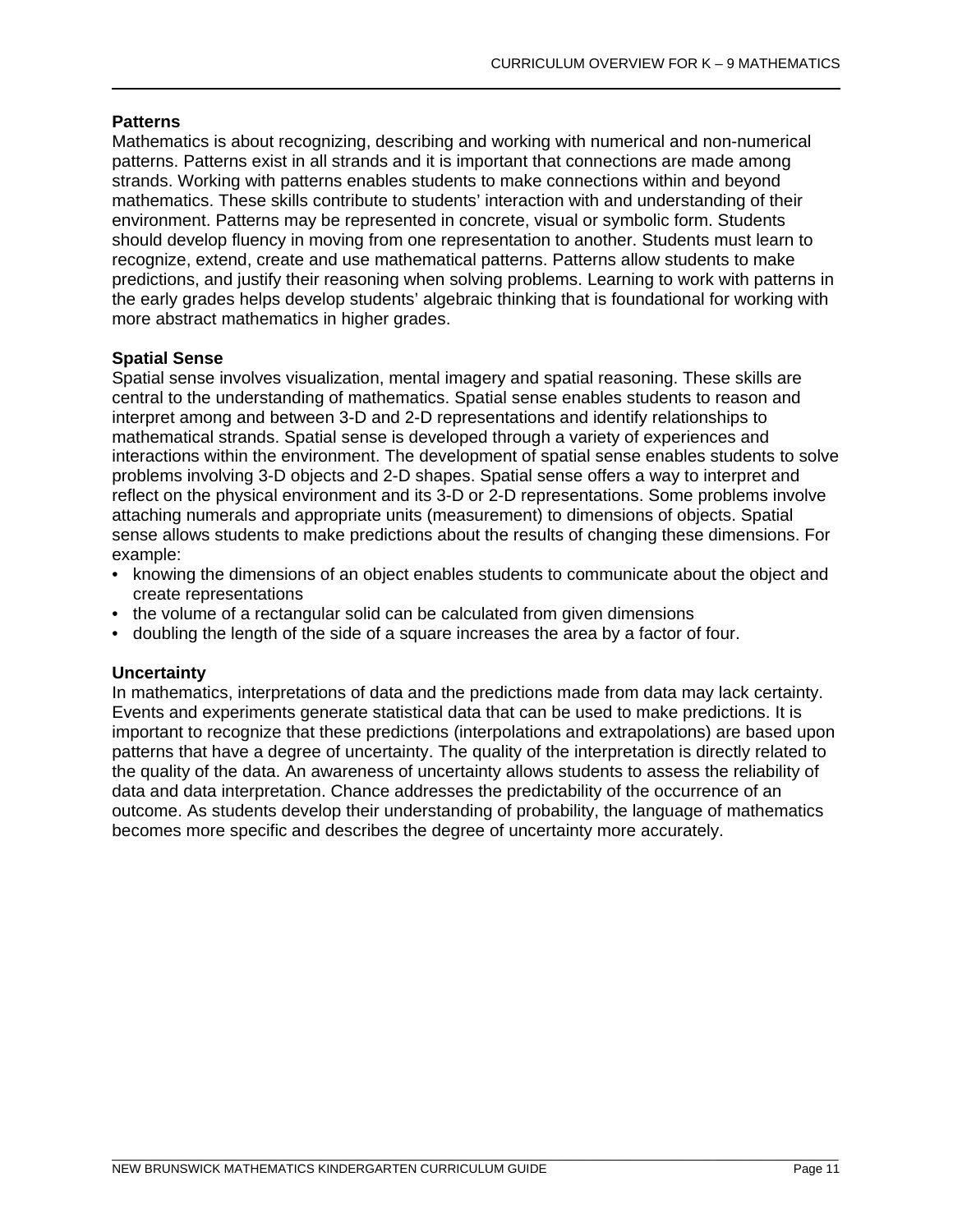# **STRUCTURE OF THE MATHEMATICS CURRICULUM STRANDS**

The learning outcomes in the New Brunswick Curriculum are organized into four strands across the grades, K–9. Strands are further subdivided into sub-strands which are the general curriculum outcomes.

# **OUTCOMES AND ACHIEVEMENT INDICATORS**

The New Brunswick Curriculum is stated in terms of general curriculum outcomes, specific curriculum outcomes and achievement indicators.

**General Curriculum Outcomes (GCO)** are overarching statements about what students are expected to learn in each strand/sub-strand. The general curriculum outcome for each strand/sub-strand is the same throughout the grades.

**Specific Curriculum Outcomes (SCO)** are statements that identify specific concepts and related skills underpinned by the understanding and knowledge attained by students as required for a given grade.

**Achievement Indicators** are one example of a representative list of the depth, breadth and expectations for the outcome. Achievement indicators are pedagogy and context free.

| <b>Strand</b>                          | <b>General Curriculum Outcome (GCO)</b>                                                                                                  |  |  |
|----------------------------------------|------------------------------------------------------------------------------------------------------------------------------------------|--|--|
| Number (N)                             | <b>Number:</b> Develop number sense                                                                                                      |  |  |
| <b>Patterns and Relations (PR)</b>     | <b>Patterns:</b> Use patterns to describe the world and solve                                                                            |  |  |
|                                        | problems                                                                                                                                 |  |  |
|                                        | Variables and Equations: Represent algebraic                                                                                             |  |  |
|                                        | expressions in multiple ways                                                                                                             |  |  |
| <b>Shape and Space (SS)</b>            | <b>Measurement:</b> Use direct and indirect measure to solve                                                                             |  |  |
|                                        | problems                                                                                                                                 |  |  |
|                                        | 3-D Objects and 2-D Shapes: Describe the                                                                                                 |  |  |
|                                        | characteristics of 3-D objects and 2-D shapes, and                                                                                       |  |  |
|                                        | analyze the relationships among them                                                                                                     |  |  |
|                                        | <b>Transformations:</b> Describe and analyze position and                                                                                |  |  |
|                                        | motion of objects and shapes                                                                                                             |  |  |
| <b>Statistics and Probability (SP)</b> | <b>Data Analysis:</b> Collect, display and analyze data to solve<br>problems                                                             |  |  |
|                                        | <b>Chance and Uncertainty: Use experimental or theoretical</b><br>probabilities to represent and solve problems involving<br>uncertainty |  |  |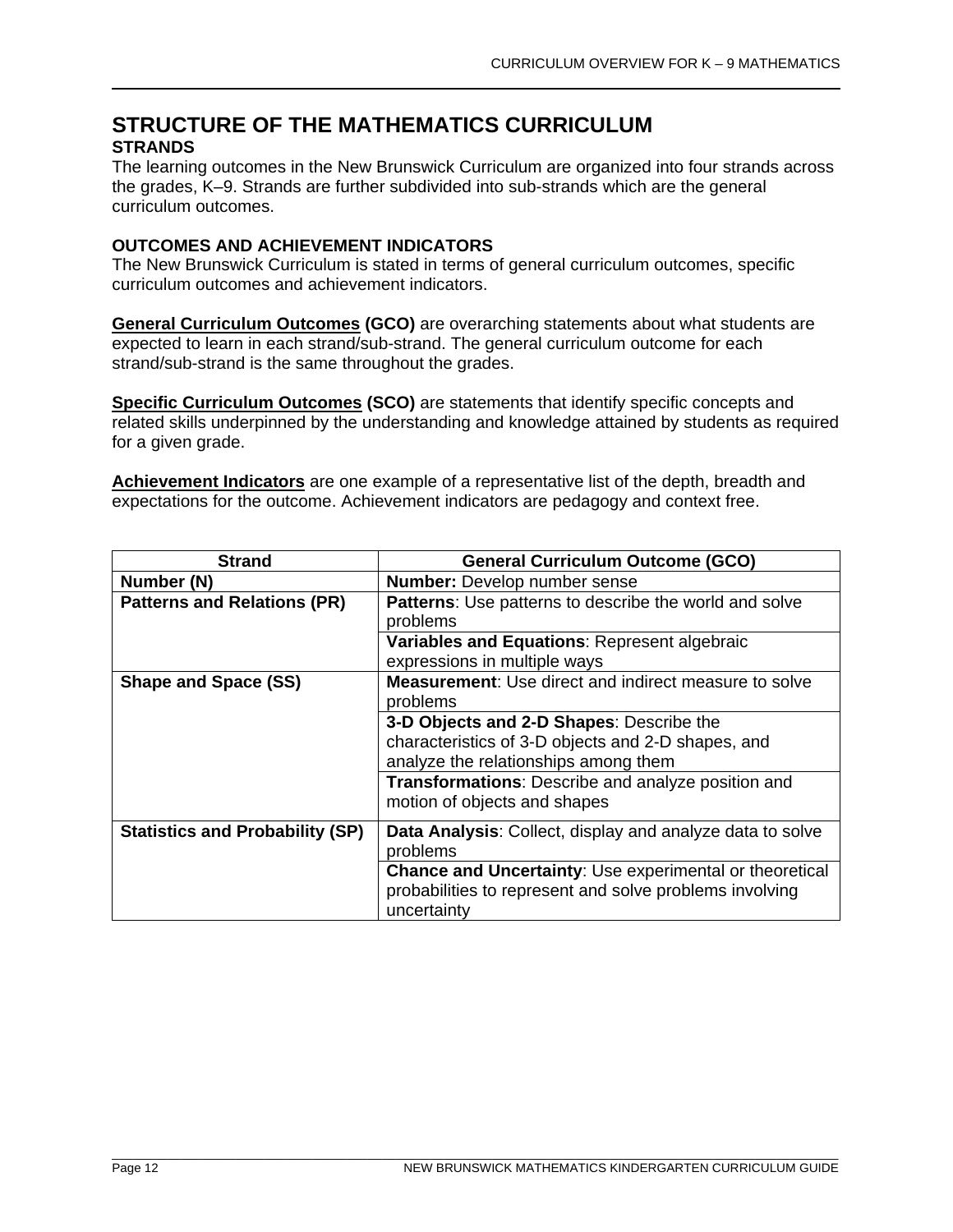# **CURRICULUM DOCUMENT FORMAT**

This guide presents the mathematics curriculum by grade level so that a teacher may readily view the scope of the outcomes which students are expected to meet during that year. Teachers are encouraged, however, to examine what comes before and what follows after, to better understand how the students' learnings at a particular grade level are part of a bigger picture of concept and skill development.

As indicated earlier, the order of presentation in no way assumes or prescribes a preferred order of presentation in the classroom, but simply lays out the specific curriculum outcomes in relation to the overarching general curriculum outcomes (GCOs).

The specific curriculum outcomes (SCOs) are presented on individual four-page spreads as illustrated below.

> GCO: SCO:

**Achievement Indicators**

(Describes what could be observed to determine whether students have met

*Guiding Questions*

the specific outcome.)



Page 1

Possible Models

| <b>EIADUI AUUII</b><br><b>Guiding Questions</b>                                                            |                                  |
|------------------------------------------------------------------------------------------------------------|----------------------------------|
| (Describes the "big ideas" and what<br>the students should learn this year in<br>regards to this concept.) |                                  |
| Page 1                                                                                                     | Page 2                           |
|                                                                                                            |                                  |
| GCO:                                                                                                       | GCO:                             |
| SCO:                                                                                                       | SCO:                             |
| <b>Planning for Instruction</b>                                                                            |                                  |
| <b>Guiding Questions</b>                                                                                   | <b>Assessment Strategies</b>     |
| <b>Choosing Instructional Strategies</b>                                                                   | <b>Guiding Questions</b>         |
| (Lists general strategies to assist in                                                                     | (Overview of assessment)         |
| teaching this outcome.)                                                                                    |                                  |
|                                                                                                            | Whole Class/Group/Individual     |
| <b>Suggested Activities</b>                                                                                | Assessment                       |
| (Lists possible specific activities to                                                                     | (Lists sample assessment tasks.) |
| assist students in learning this                                                                           |                                  |
| concept.)                                                                                                  |                                  |
|                                                                                                            | <b>Follow-up on Assessment</b>   |

*Guiding Questions*

Page 3 Page 4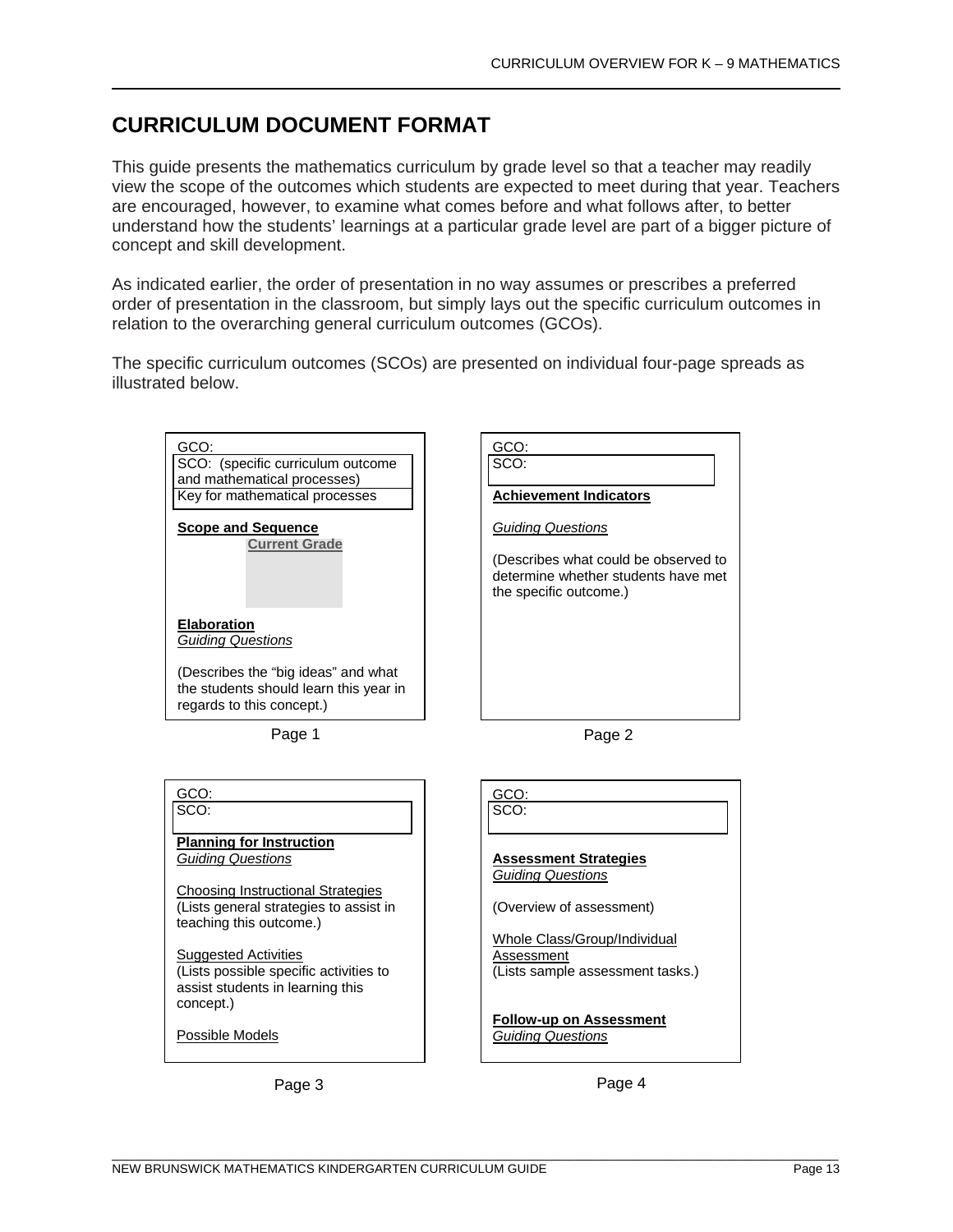#### SCO: **N1: Say the number sequence by 1s starting anywhere from 1 to 10 and from 10 to 1.**  $[C, CN, V]$

\_\_\_\_\_\_\_\_\_\_\_\_\_\_\_\_\_\_\_\_\_\_\_\_\_\_\_\_\_\_\_\_\_\_\_\_\_\_\_\_\_\_\_\_\_\_\_\_\_\_\_\_\_\_\_\_\_\_\_\_\_\_\_\_\_\_\_\_\_\_

| <b>ICI</b> Communication | <b>[PS] Problem Solving</b> | <b>[CN]</b> Connections | <b>[ME]</b> Mental Math |
|--------------------------|-----------------------------|-------------------------|-------------------------|
| <b>[T]</b> Technology    | <b>IVI</b> Visualization    | <b>[R]</b> Reasoning    | and Estimation          |

# **Scope and Sequence of Outcomes**

| Kindergarten                                                                            | <b>Grade One</b>                                                                                                                                                                                                                      |
|-----------------------------------------------------------------------------------------|---------------------------------------------------------------------------------------------------------------------------------------------------------------------------------------------------------------------------------------|
| N1 Say the number sequence by<br>1s starting anywhere from 1 to 10<br>and from 10 to 1. | N1 Say the number sequence<br>from 0 to 100 by: 2s, 5s and 10s,<br>forward and backward, using<br>starting points that are multiples of<br>2, 5 and 10 respectively; 10s using<br>starting points from 1 to 9; 2s<br>starting from 1. |

# **ELABORATION**

# *Guiding Questions:*

- *What do I want my students to learn?*
- *What do I want my students to understand and be able to do?*

Most children arrive at school with prior knowledge of the number sequence one to ten. This is an important prerequisite for counting items in a set. As early as two years of age, children can repeat words such as one, two, and three; however, children do not always understand the quantity represented by the number. For this reason, it is necessary to assess each child individually in order to determine their understanding of number, not only in the oral expression of numbers but also in counting abilities and sense of number described in more detail in other outcomes.

During the course of daily tasks, students need frequent practice saying the **number sequence** from any given number up to 10. Students should experience situations in which they recite:

- $-$  from 1 onward: 1, 2, 3,  $\ldots$
- from 10 backward: 10, 9, 8 . . .
- from any number to 10: for example, 4, 5, 6, …
- from any number to 1: for example, 6, 5, 4…

The challenge is to integrate this outcome with other outcomes. Children learn the names of numbers by actually counting objects and working with numbers. Learning activities must be integrated to address more than one outcome at a time.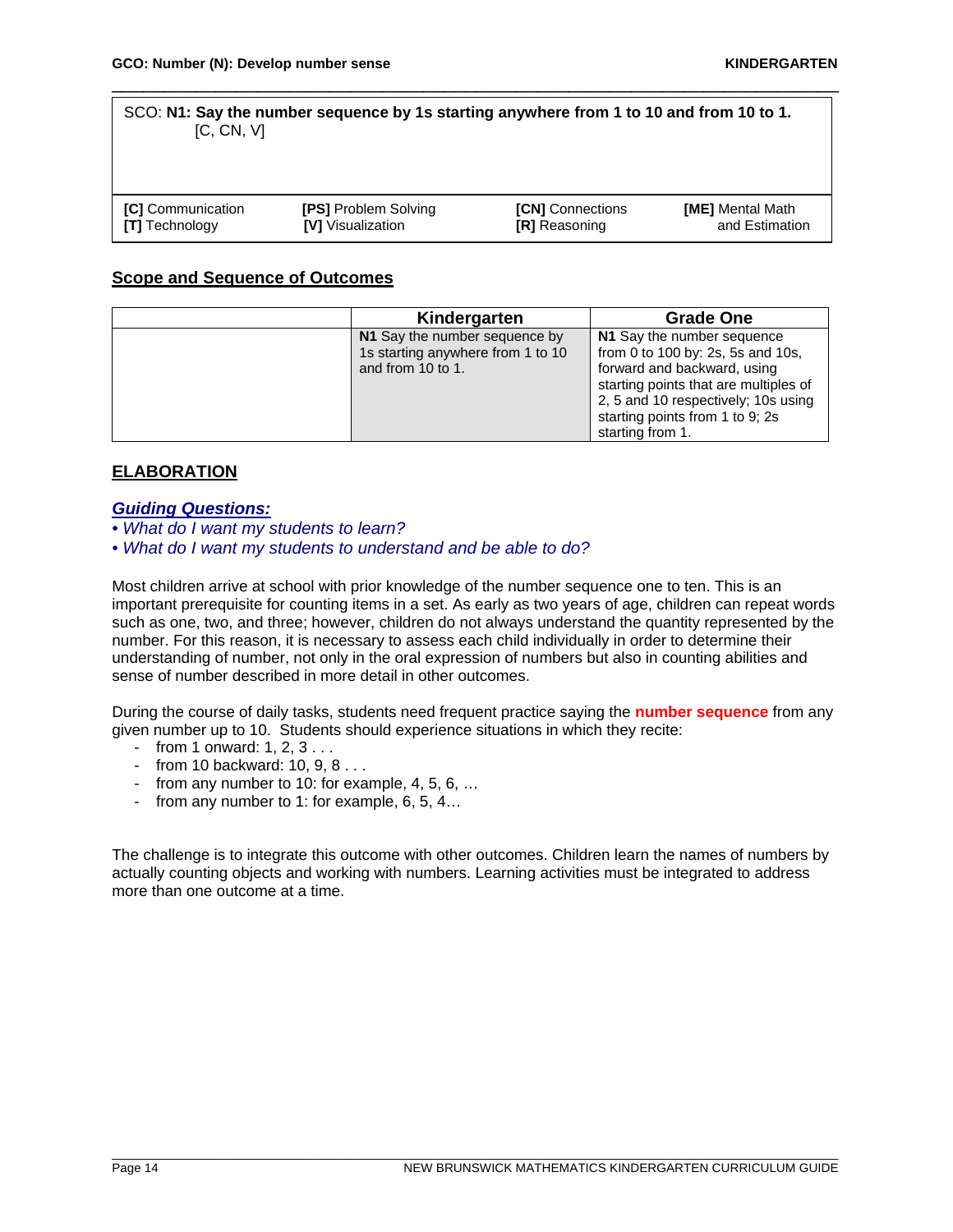SCO: **N1: Say the number sequence by 1s starting anywhere from 1 to 10 and from 10 to 1.** [C, CN, V]

\_\_\_\_\_\_\_\_\_\_\_\_\_\_\_\_\_\_\_\_\_\_\_\_\_\_\_\_\_\_\_\_\_\_\_\_\_\_\_\_\_\_\_\_\_\_\_\_\_\_\_\_\_\_\_\_\_\_\_\_\_\_\_\_\_\_\_\_\_\_

# **ASSESSING PRIOR KNOWLEDGE AND SKILLS**

Before introducing new material, consider ways to assess and build on students' knowledge and skills. For example:

- Ask students to begin at 1 and say the numbers to 10.
- Ask students to begin at 3 and say the numbers to 10.
- Ask students to begin at 10 and say the numbers back to 1.
- Ask students what number comes after 7; before 7.

# **ACHIEVEMENT INDICATORS**

#### *Guiding Questions:*

- *What evidence will I look for to know that learning has occurred?*
- *What should students demonstrate to show their understanding of the mathematical concepts and skills?*

Use the following set of indicators as a guide to determine whether students have met the corresponding specific outcome.

- ° Name the number that comes after a given number, one to nine.
- ° Name the number that comes before a given number, two to ten.
- ° Recite number names from a given number to a stated number (forward one to ten, backward ten to one) using visual aids.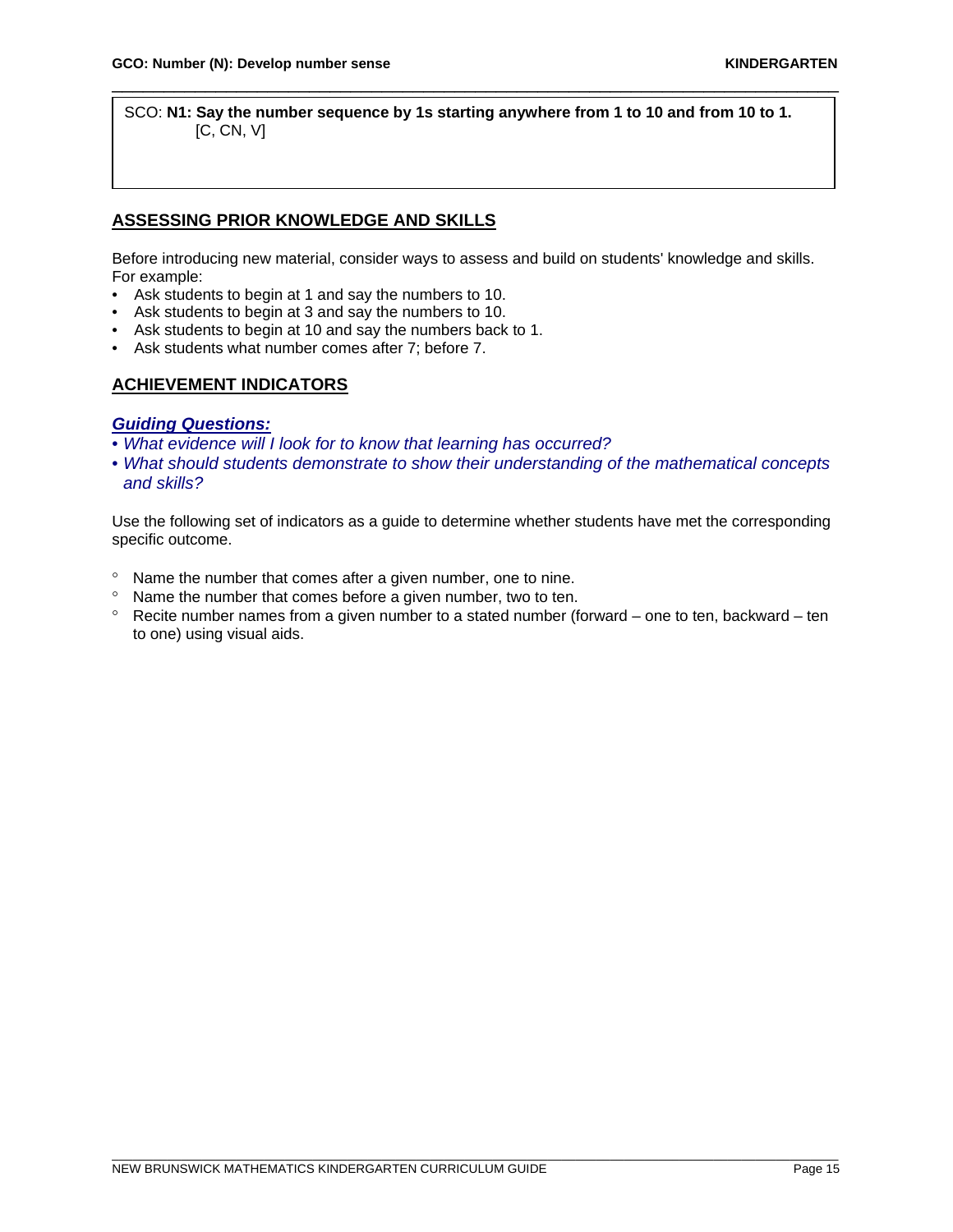SCO: **N1: Say the number sequence by 1s starting anywhere from 1 to 10 and from 10 to 1.** [C, CN, V]

\_\_\_\_\_\_\_\_\_\_\_\_\_\_\_\_\_\_\_\_\_\_\_\_\_\_\_\_\_\_\_\_\_\_\_\_\_\_\_\_\_\_\_\_\_\_\_\_\_\_\_\_\_\_\_\_\_\_\_\_\_\_\_\_\_\_\_\_\_\_

# **PLANNING FOR INSTRUCTION**

# *Guiding Questions*

- *What learning opportunities and experiences should I provide to promote learning of the outcomes and permit students to demonstrate their learning?*
- *What teaching strategies and resources should I use?*
- *How will I meet the diverse learning needs of my students?*

## **Choosing Instructional Strategies**

Consider the following strategies when planning lessons:

- Have children:
	- count backwards while taking items out of the water table
	- count down to special days
	- count while exercising
	- count on while determining the total on a pair of dice
- Use counting songs, finger plays, and rhymes, such as "One, Two, Buckle My Shoe", "Ten Little Monkeys", or "Six Little Ducks" to practice counting forward and backwards.
- Use children's literature to assist students in learning the number sequence.
- Provide opportunities for children to hear and speak mathematical vocabulary in a natural setting through daily calendar routines. The calendar is an effective visual aid for counting. It is not expected that children count beyond 10 at this level; however, a calendar exposes students to counting to and from larger numbers each day as the month progresses. Good questioning techniques during calendar activities provide occasions for children to learn: the number that comes 'before'; the number that comes 'after'; and the number(s) that come in between.
- Ensure students have frequent opportunities to say the number sequence, forwards and backwards. For example:
	- count backwards while taking items off a table or putting items away
	- count down to special days
	- count on while determining the total on a pair of dice
	- count while skipping, hopping, bouncing a ball, or taking part in other physical activities

## **Suggested Activities**

- Begin counting, and have students continue up to the number 10. For example, "3, 4, 5 …" This activity can be repeated by reversing the number sequence. For example, "5, 4, 3, …"
- Seat 5-10 students in chairs in front of the class. As the whole class counts, the seated students stand up one at a time. Reverse this activity and have the students at the front, sit down, one at a time as the class counts backwards.
- Have the students count onward and backward while simultaneously creating the count on a calculator.
- Make up riddles for numbers that come before and after a given number less than 10. For example, "I am three. What comes before me?" "I am four. What is one more?"
- Count some items with the students. Cover the starting quantity of items. Have the students count on as you add more items (up to 10).

**Possible Models**: counters, calendar, calculators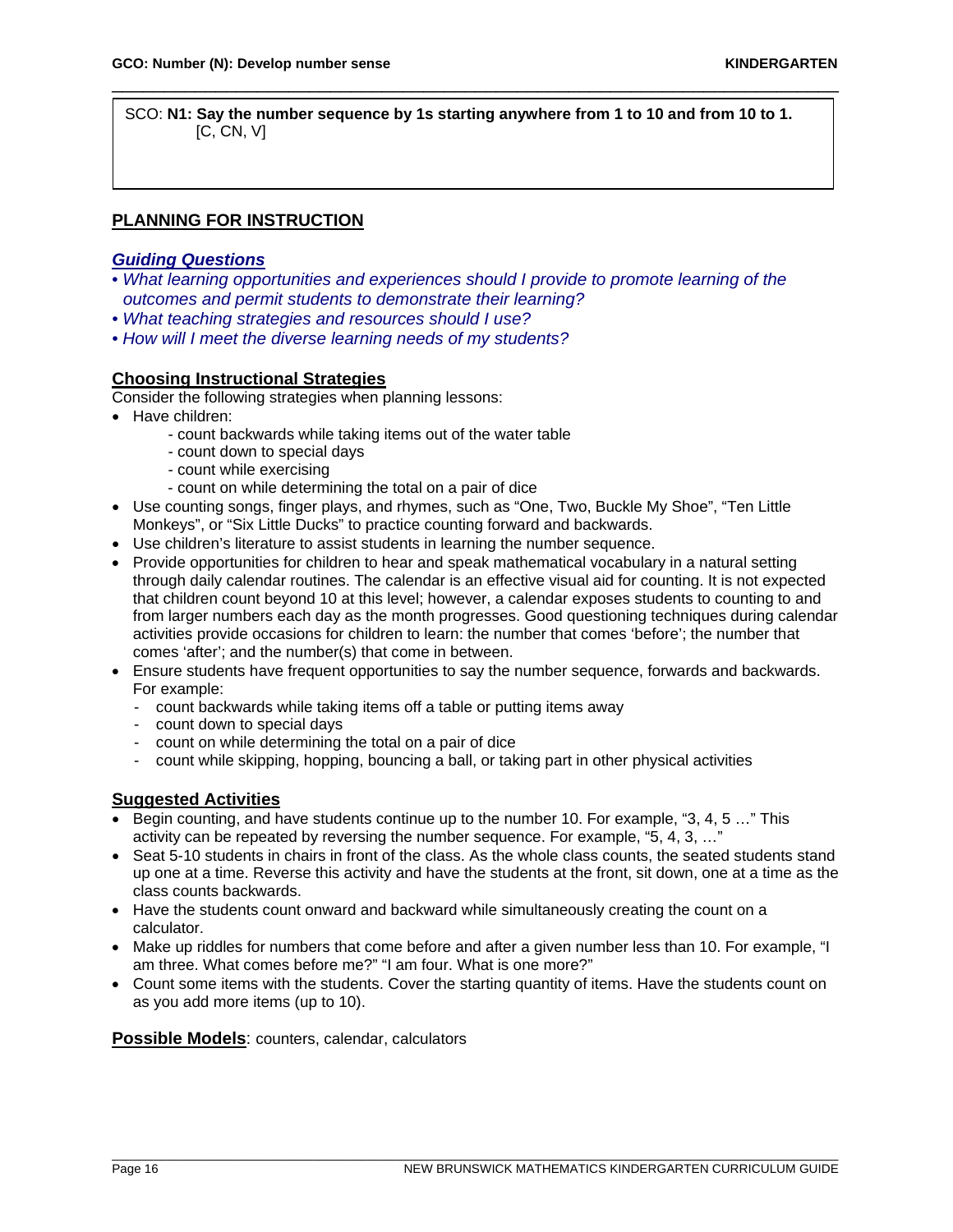SCO: **N1: Say the number sequence by 1s starting anywhere from 1 to 10 and from 10 to 1.** [C, CN, V]

\_\_\_\_\_\_\_\_\_\_\_\_\_\_\_\_\_\_\_\_\_\_\_\_\_\_\_\_\_\_\_\_\_\_\_\_\_\_\_\_\_\_\_\_\_\_\_\_\_\_\_\_\_\_\_\_\_\_\_\_\_\_\_\_\_\_\_\_\_\_

# **ASSESSMENT STRATEGIES**

Look back at what you determined as acceptable evidence.

## *Guiding Questions*

- *What are the most appropriate methods and activities for assessing student learning?*
- *How will I align my assessment strategies with my teaching strategies?*

Assessment can and should happen every day as a part of instruction. A variety of approaches and contexts should be used for assessing all students: as a class, in groups, and individual students. Consider the following **sample activities** (that can be adapted) for either formative (for learning; as learning) or summative (of learning) assessment.

## **Whole Class/Group/Individual Assessment**

- Play the game: "Find my mistake". Say a number sequence  $(1 10)$  incorrectly and have children identify your error and correct it. For example, "1, 2, 3, 5, 4, 6" or "7, 6, 5, 3, 4, 2".
- Observe whether or not students:
	- recognize situations where they recite the number sequence;
	- need to start from the beginning when saying the number sequence;
	- correct one another as they say the number sequence together.
- Begin reciting the numbers to 10, but omit some numbers. Have the student tell you the numbers you omit.
- Ask the student to begin saying the number sequence at a given number and continue up to 10 (e.g., have the student begin at 4, and continue by saying, 5, 6, 7, 8, 9, and 10).
- Ask the student to recite backwards starting at a given number (10 and less).
- Ask the student to tell you what number comes after a given number and before a given number.

# **FOLLOW-UP ON ASSESSMENT**

## *Guiding Questions*

- *What conclusions can be made from assessment information?*
- *How effective have instructional approaches been?*
- *What are the next steps in instruction?*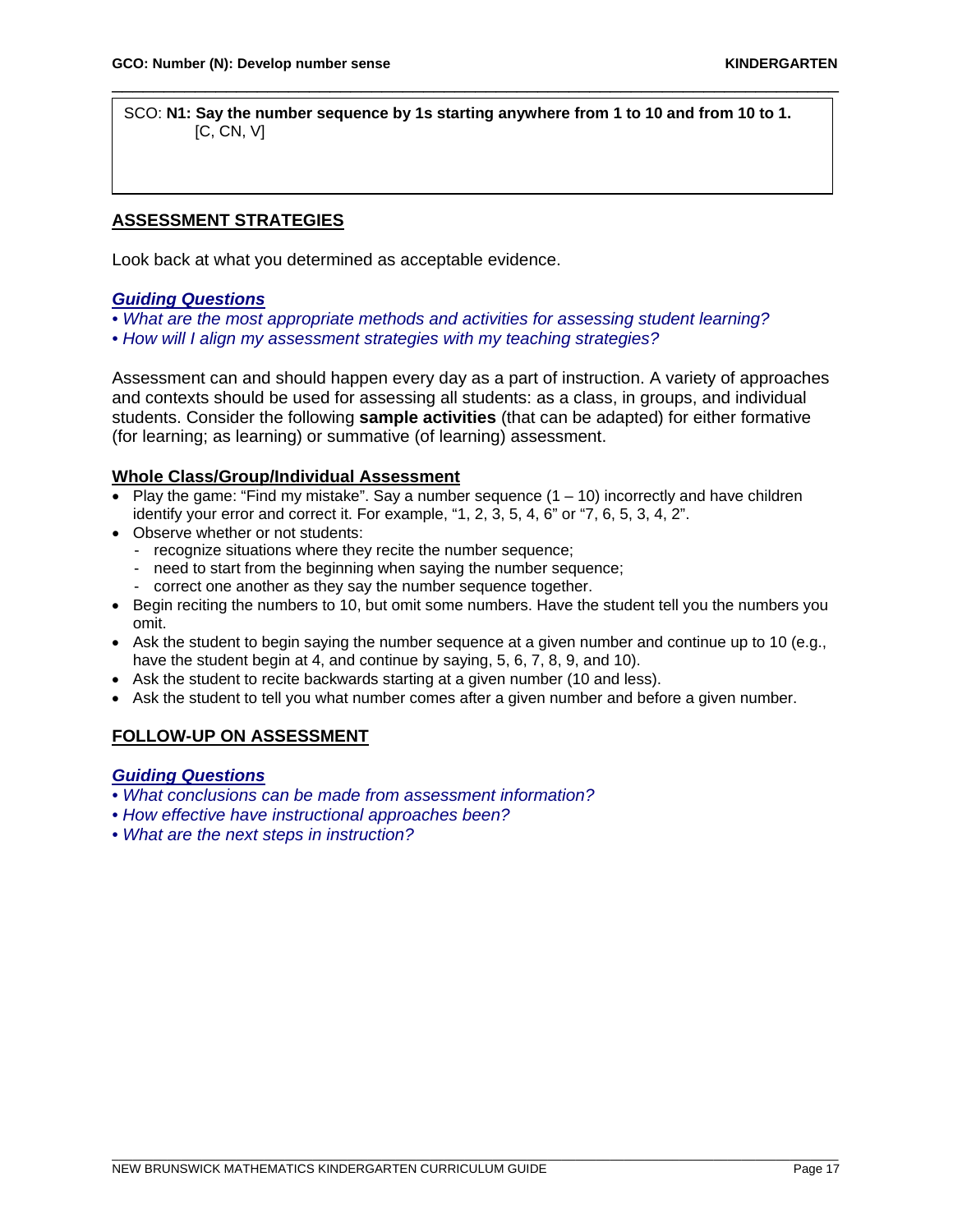#### SCO: **N2: Recognize, at a glance, and name familiar arrangements of 1 to 5 objects or dots** [C, CN, ME, V]

\_\_\_\_\_\_\_\_\_\_\_\_\_\_\_\_\_\_\_\_\_\_\_\_\_\_\_\_\_\_\_\_\_\_\_\_\_\_\_\_\_\_\_\_\_\_\_\_\_\_\_\_\_\_\_\_\_\_\_\_\_\_\_\_\_\_\_\_\_\_

| <b>ICI</b> Communication | <b>[PS] Problem Solving</b> | <b>[CN]</b> Connections | <b>[ME]</b> Mental Math |
|--------------------------|-----------------------------|-------------------------|-------------------------|
| <b>[T]</b> Technology    | <b>IVI</b> Visualization    | <b>[R]</b> Reasoning    | and Estimation          |

#### **Scope and Sequence of Outcomes**

| Kindergarten                                                                               | <b>Grade One</b>                                                                                        |
|--------------------------------------------------------------------------------------------|---------------------------------------------------------------------------------------------------------|
| N2 Recognize, at a glance, and<br>name familiar arrangements of 1 to<br>5 objects or dots. | N <sub>2</sub> Recognize, at a glance, and<br>name familiar arrangements of 1 to<br>10 objects or dots. |

# **ELABORATION**

## *Guiding Questions:*

*• What do I want my students to learn?* 

*• What do I want my students to understand and be able to do?*

"*A complete and rich understanding of number involves many different ideas, relationships, and skills. Children come to school with many ideas about number. It takes time and lots of experiences for children to develop a full understanding of number that will grow and enhance all of the further number-related concepts of the school years*" (Van de Walle & Lovin, vol. 1, 2006, p. 37).

**Number sense** can be developed by providing rich mathematical tasks that allow students to make connections to their own experiences and their previous learning. Students should recognize that there are many ways to arrange a set of objects, and that some arrangements are easier to recognize quickly than others. This is called **subitizing** (clustering). For example:



Students will extend this skill with numbers up to and including 10 in grade one to help them with more challenging arrangements, such as the one below.





Recognition of small arrangements of objects helps children understand the process of counting on, composing and decomposing numbers, and that a number can be represented in many ways. At first, children will count the dots or the objects. Eventually, children must be able to recognize the arrangements without counting.

To avoid the misconception that an arrangement can only represent a specific quantity if it is made in a certain way, it is important to vary the orientation of the objects, dots, or pictures. For example, there are many possible arrangements for three, including those shown below.

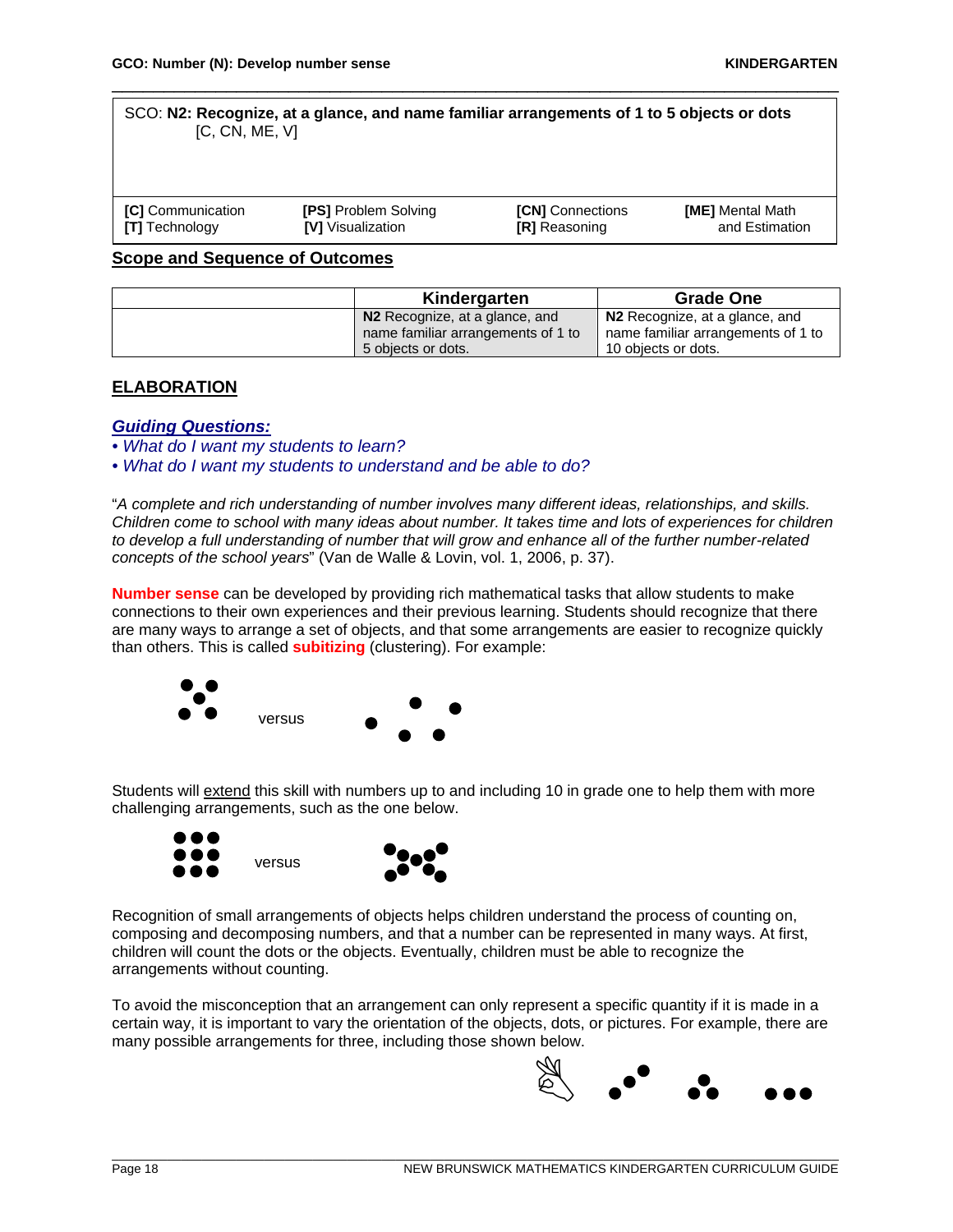SCO: **N2: Recognize, at a glance, and name familiar arrangements of 1 to 5 objects or dots** [C, CN, ME, V]

\_\_\_\_\_\_\_\_\_\_\_\_\_\_\_\_\_\_\_\_\_\_\_\_\_\_\_\_\_\_\_\_\_\_\_\_\_\_\_\_\_\_\_\_\_\_\_\_\_\_\_\_\_\_\_\_\_\_\_\_\_\_\_\_\_\_\_\_\_\_

# **ASSESSING PRIOR KNOWLEDGE AND SKILLS**

Before introducing new material, consider ways to assess and build on students' knowledge and skills. For example:

- Ask students, "How many fingers am I holding up?" and check to see if they are counting or recognizing the number at a glance.
- Show students two sets of objects in familiar arrangements, and observe if students can tell you which set has the largest number of objects and/or which set has the smallest number of objects without counting them.

# **ACHIEVEMENT INDICATORS**

## *Guiding Questions:*

- *What evidence will I look for to know that learning has occurred?*
- *What should students demonstrate to show their understanding of the mathematical concepts and skills?*

Use the following set of indicators as a guide to determine whether students have met the corresponding specific outcome.

- ° Look briefly at a given familiar arrangement of 1 to 5 objects or dots and identify the number represented without counting.
- ° Identify the number represented by a given dot arrangement on a five-frame.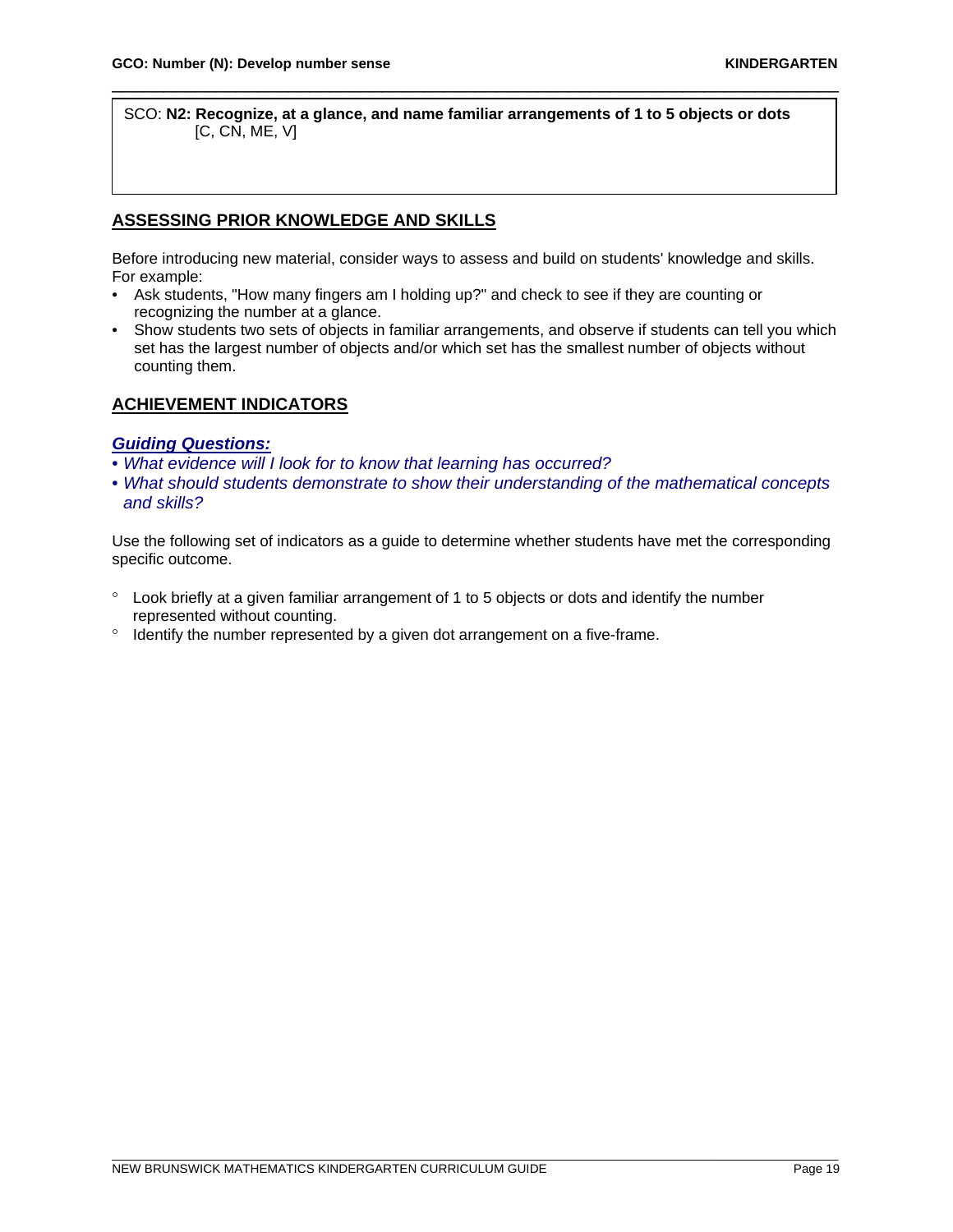SCO: **N2: Recognize, at a glance, and name familiar arrangements of 1 to 5 objects or dots**  $[C, CN, ME, V]$ 

\_\_\_\_\_\_\_\_\_\_\_\_\_\_\_\_\_\_\_\_\_\_\_\_\_\_\_\_\_\_\_\_\_\_\_\_\_\_\_\_\_\_\_\_\_\_\_\_\_\_\_\_\_\_\_\_\_\_\_\_\_\_\_\_\_\_\_\_\_\_

# **PLANNING FOR INSTRUCTION**

# *Guiding Questions*

- *What learning opportunities and experiences should I provide to promote learning of the outcomes and permit students to demonstrate their learning?*
- *What teaching strategies and resources should I use?*
- *How will I meet the diverse learning needs of my students?*

# **Choosing Instructional Strategies**

Consider the following strategies when planning lessons:

- Provide opportunities for students to represent quantities in various arrangements.
- Encourage students to display numbers whenever possible, either with materials or by enacting the number physically; e.g., showing fingers, clapping.
- Use familiar and interesting objects for number activities whenever possible.
- Expect students to explain, verbally, how they know how many are in a set.
- Use children's literature, such as the "Cheerios Counting Book", which shows a variety of arrangements for numbers.

# **Suggested Activities**

- Use dot cards or similar cards that show familiar arrangements of dots for numbers. Show students two cards at a time and have students tell you which card has more/less without counting.
- Show a dot card for about three seconds and have students make the pattern they saw using counters at their seats.
- Place between one and five counters on the glass of the overhead projector and cover them. Have students look at the screen. Uncover the counters for a few seconds only. Then ask students to tell you how many counters they saw. Repeat with different numbers and different arrangements for each number.
- Use a five frame and have students identify the number of dots at a glance. Extend this activity to other models and arrangements, such as linking cubes
- Show students a set of cards with dots that all show the same number except for one card. Have students tell you which card does not belong in the set.
- Play a game of "concentration". Place pairs of dot cards face down in an array. Have students take turns turning over two cards at a time and if they match they keep the pair. If the cards do not match, then the student returns the cards.
- Display a five-frame and after three seconds cover it. Ask students to place counters on an empty fiveframe to copy what they saw. Repeat with different quantities.
- Have students explore other arrangements of numbers with activities. For example:
	- create their own number cubes;
	- arrange raisins or other items to make patterns;
	- create personal counting books in which each 2-page spread shows a particular number of items, but in a variety of physical arrangements;
	- display the students' arrangements or photographs of them on a class bulletin board.

**Possible Models**: counters, dot cards, number cubes, dominoes, linking cubes, five-frames and tenframes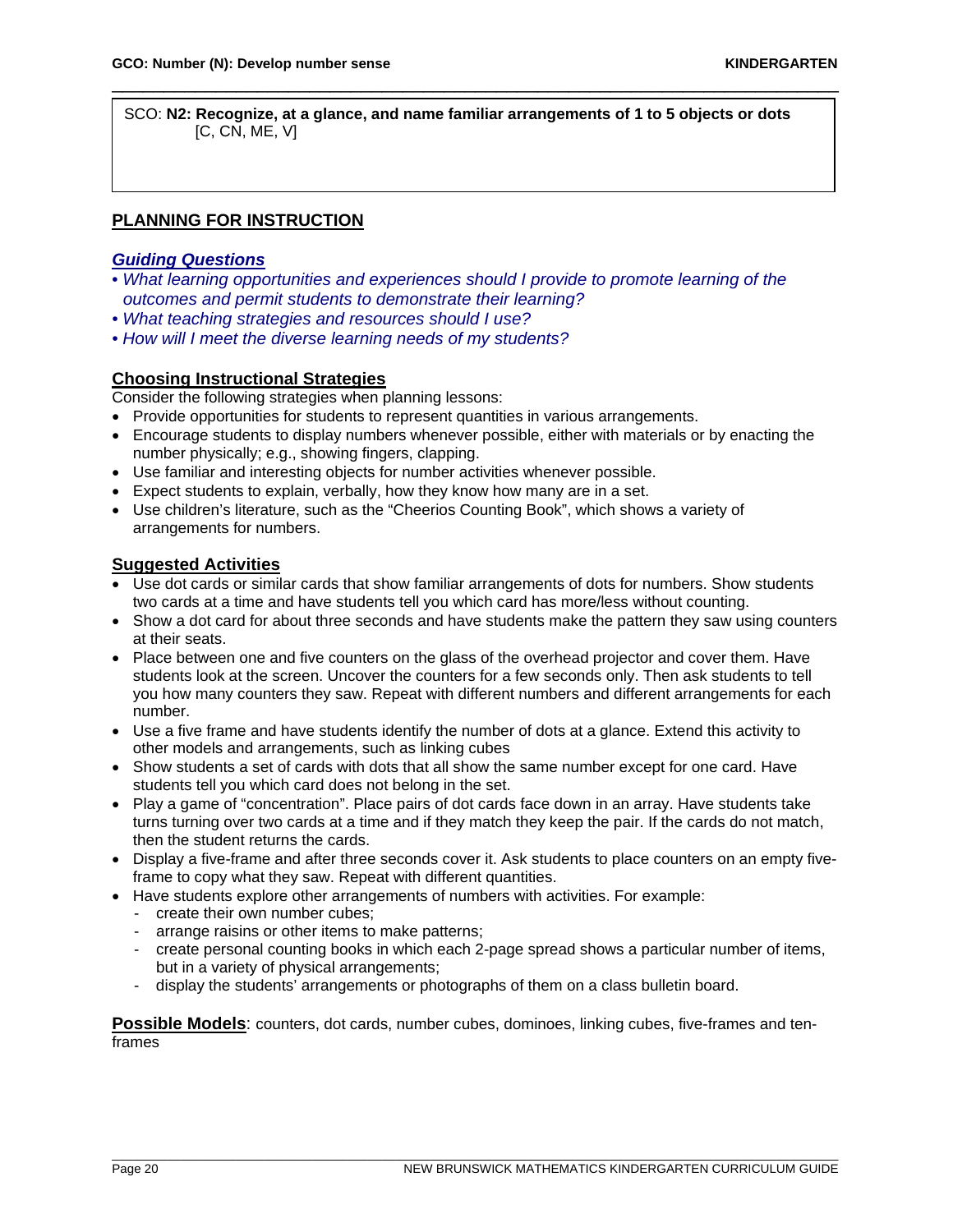SCO: **N2: Recognize, at a glance, and name familiar arrangements of 1 to 5 objects or dots** [C, CN, ME, V]

\_\_\_\_\_\_\_\_\_\_\_\_\_\_\_\_\_\_\_\_\_\_\_\_\_\_\_\_\_\_\_\_\_\_\_\_\_\_\_\_\_\_\_\_\_\_\_\_\_\_\_\_\_\_\_\_\_\_\_\_\_\_\_\_\_\_\_\_\_\_

# **ASSESSMENT STRATEGIES**

Look back at what you determined as acceptable evidence.

# *Guiding Questions*

- *What are the most appropriate methods and activities for assessing student learning?*
- *How will I align my assessment strategies with my teaching strategies?*

Assessment can and should happen every day as a part of instruction. A variety of approaches and contexts should be used for assessing all students: as a class, in groups, and individual students. Consider the following **sample activities** (that can be adapted) for either formative (for learning; as learning) or summative (of learning) assessment.

# **Whole Class/Group/Individual Assessment**

- Hold up a card with an arrangement of dots between one and five and ask, "How many?" Have students write the corresponding numeral on a piece of paper and hold it up for you to see.
- Using individual five-frames, ask students to show you a number that you announce to the class. Walk around and see if they have the correct number of corresponding dots (counters).
- Give each student five cards with the numbers one to five on them. Uncover a series of dots on the overhead projector and have students hold up the number card with the correct corresponding numeral on it. This gives you a quick way of identifying who is able to subitize.
- Show 3 pie plate examples that display familiar arrangements of dots (2 of the plates should display the same amount, but have different arrangements and the third should display a different amount). Have students identify which plate shows the different amount (without counting). For example:



- Have a student roll a number cube with numerals and then, with coloured discs, create a pattern with the corresponding number.
- Using coloured counters, have a student show you three different arrangements that represent a particular number between one and five.
- Have a student roll a number cube with dots and have students tell you the number rolled without counting the dots.
- Ask the student to arrange 5 counters in a way that will make it easy to tell that there are 5.
- Give each student 6 cards with the numbers 1-6 on them. Uncover a series of dots on the overhead projector or interactive whiteboard and have the students hold up the number card with the correct corresponding numeral on it.

# **FOLLOW-UP ON ASSESSMENT**

## *Guiding Questions*

- *What conclusions can be made from assessment information?*
- *How effective have instructional approaches been?*
- *What are the next steps in instruction?*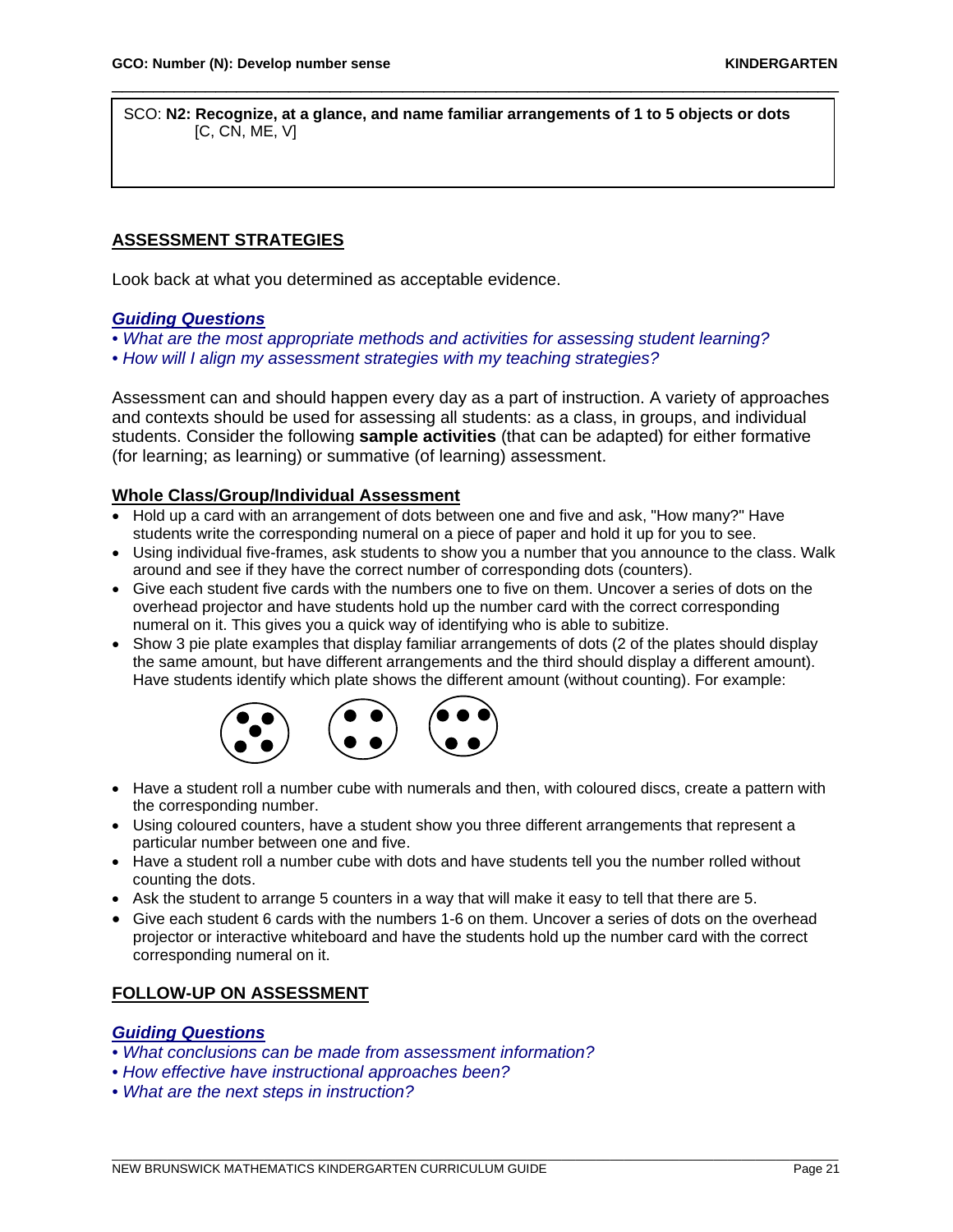| SCO: N3: Relate a numeral, 1 to 10, to its respective quantity.<br>[CN, R, V]                                                                                                                  |  |  |  |  |
|------------------------------------------------------------------------------------------------------------------------------------------------------------------------------------------------|--|--|--|--|
| <b>[C]</b> Communication<br><b>[PS] Problem Solving</b><br><b>[CN]</b> Connections<br>[ME] Mental Math<br><b>IVI</b> Visualization<br>and Estimation<br>[T] Technology<br><b>IRI</b> Reasoning |  |  |  |  |

# **Scope and Sequence of Outcomes**

| Kindergarten                                                 | Grade One                                                                                                                                                                                                                                         |
|--------------------------------------------------------------|---------------------------------------------------------------------------------------------------------------------------------------------------------------------------------------------------------------------------------------------------|
| N3 Relate a numeral, 1 to 10, to its<br>respective quantity. | N3 Demonstrate an understanding<br>of counting by: indicating that the<br>last number said identifies "how<br>many"; showing that any set has<br>only one count; using the counting<br>on strategy; using parts or equal<br>groups to count sets. |

# **ELABORATION**

# *Guiding Questions:*

*• What do I want my students to learn?* 

*• What do I want my students to understand and be able to do?*

When students begin Kindergarten, most of them have some initial development of basic **counting**. They need to develop understanding of the size of numbers, number relationships and patterns. Students need repeated experience with counting objects found in their environment. As they count, they link the number word to objects being counted to establish a one-to-one correspondence. Students should develop understanding that the order in which we count does not alter the result and that the last number in the count represents the total number of objects being counted. Students need to be given many opportunities to practise counting as they quantify the amount in a collection. They should answer questions such as, "How many boys are in the front of the room?" or "How many crayons does Bobby have?" You may also ask them to count the number of steps it takes to go to the office and they should be able to make the count.

As contrasted with rote counting, meaningful counting involves an understanding of the following **principles**:

- One number is said for each item in the group and is counted once and only once. (**one-to-one correspondence**)
- Counting begins with the number 1 and there is a set number sequence. (**stable order**)
- The starting point and order of counting the objects does not affect the quantity. (**order irrelevance**)
- The arrangement or types of objects does not affect the count. (**conservation**)
- The number in the set is the last number said. (**cardinality**)
- It does not matter what is being counted, the resulting count will always be the same. (**abstraction**)

Once students are able to determine the number in a group by counting, the next step is to be able to create a group of that number. It is important that students be able to match the numeral with its concrete or pictorial representation up to the number 10. Because it is important that children develop an efficient means of recording numerals, **numeral writing** should be taught as students are ready to record the appropriate numeral(s). Specific instruction and practice will be necessary. Integrating digits in an emergent writing opportunity supports children in the development of writing skills.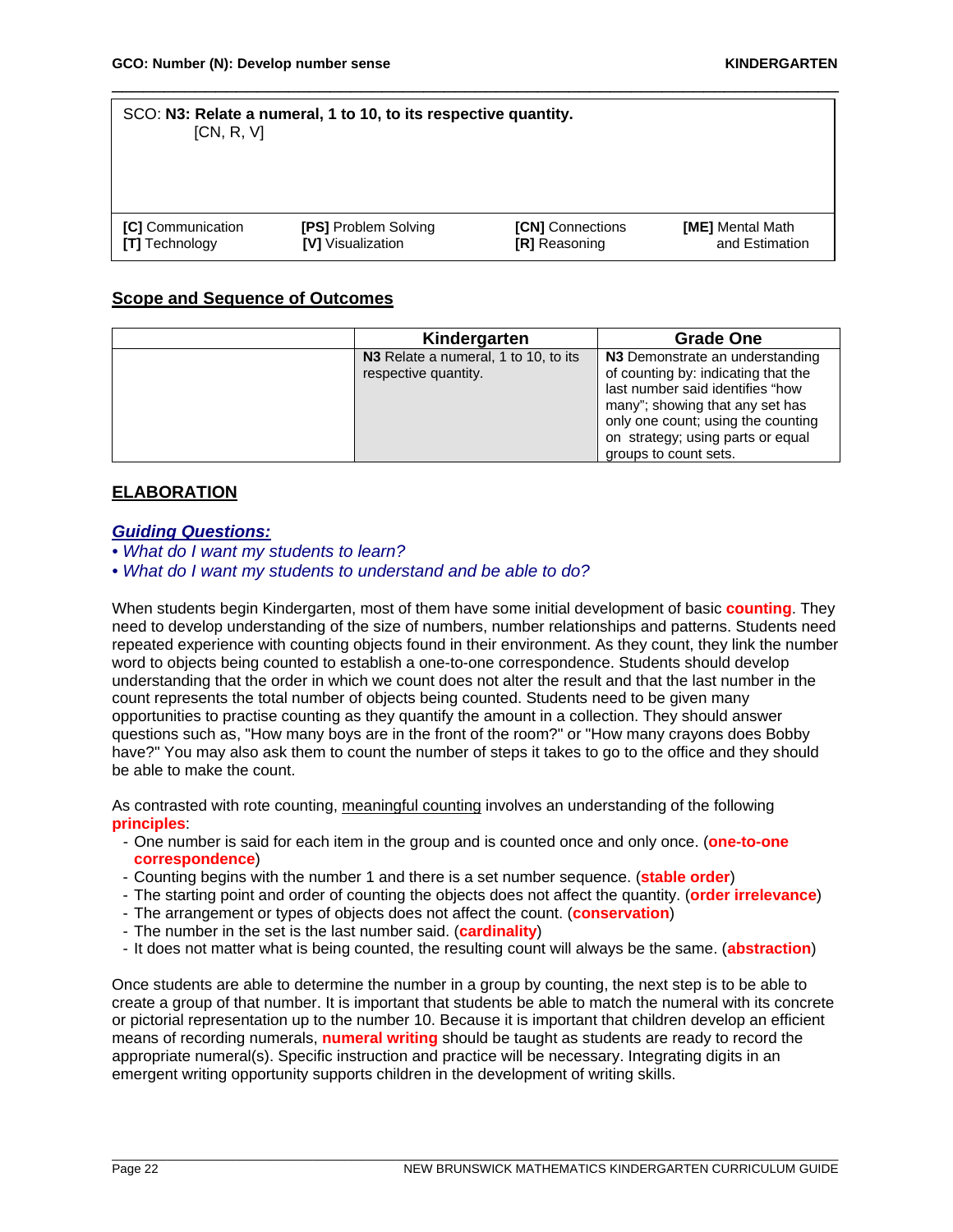SCO: **N3: Relate a numeral, 1 to 10, to its respective quantity.** [CN, R, V]

# **ASSESSING PRIOR KNOWLEDGE AND SKILLS**

Before introducing new material, consider ways to assess and build on students' knowledge and skills. For example:

\_\_\_\_\_\_\_\_\_\_\_\_\_\_\_\_\_\_\_\_\_\_\_\_\_\_\_\_\_\_\_\_\_\_\_\_\_\_\_\_\_\_\_\_\_\_\_\_\_\_\_\_\_\_\_\_\_\_\_\_\_\_\_\_\_\_\_\_\_\_

- Show the student a numeral (e.g. 4). Ask them to create a set of that many objects.
- Give students a set of five buttons. Ask students how many buttons are in the collection. If the student correctly counts and says "five," rearrange the buttons and ask, "How many buttons are there?" If the student hesitates and counts again, their conservation of number may not be developed as of yet.

## **ACHIEVEMENT INDICATORS**

#### *Guiding Questions:*

- *What evidence will I look for to know that learning has occurred?*
- *What should students demonstrate to show their understanding of the mathematical concepts and skills?*

Use the following set of indicators as a guide to determine whether students have met the corresponding specific outcome.

- ° Construct a set of objects corresponding to a given numeral.
- ° Name the number for a given set of objects.
- ° Hold up the appropriate number of fingers for a given numeral.
- ° Match numerals with their given pictorial representations.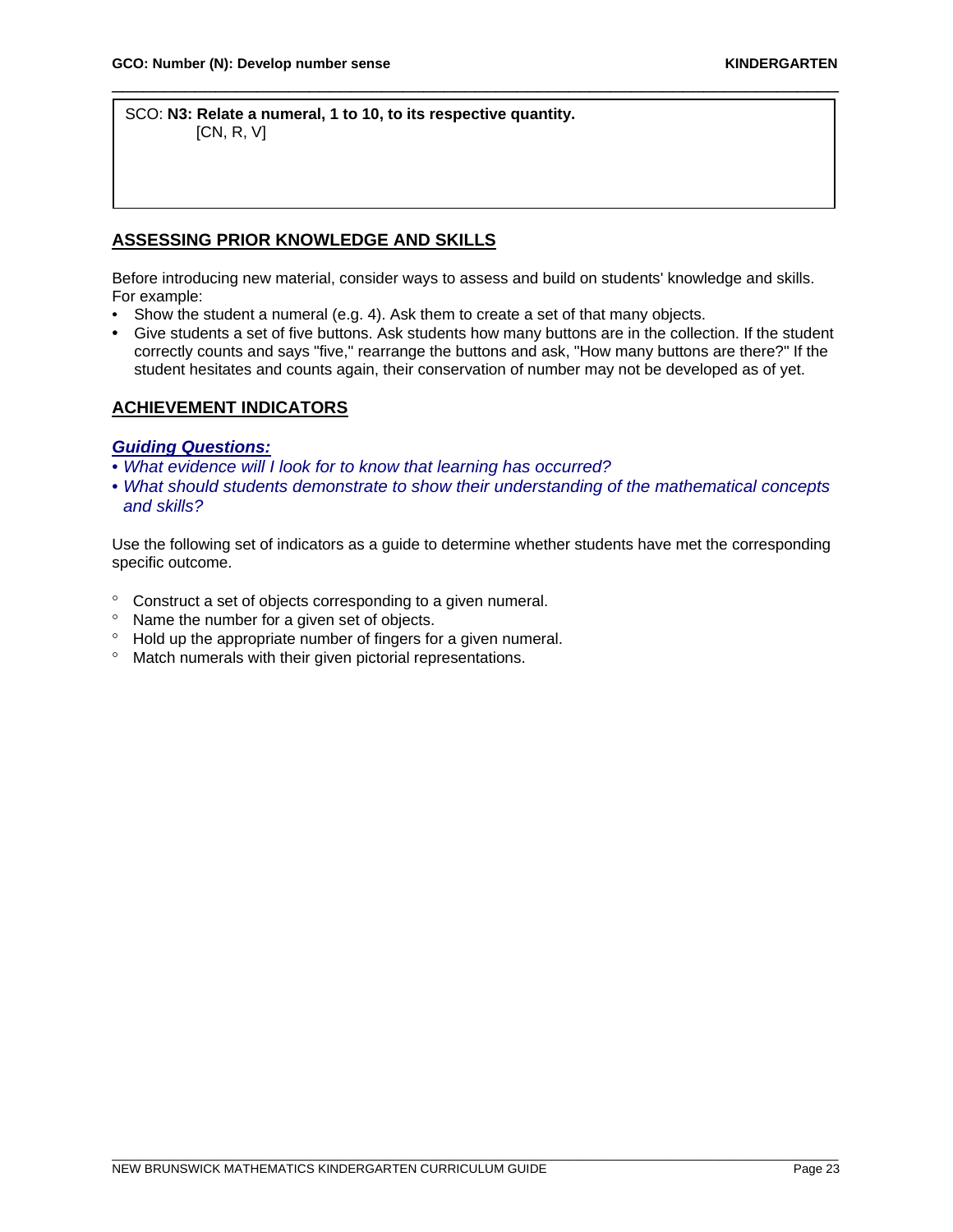SCO: **N3: Relate a numeral, 1 to 10, to its respective quantity.** [CN, R, V]

# **PLANNING FOR INSTRUCTION**

#### *Guiding Questions*

• *What learning opportunities and experiences should I provide to promote learning of the outcomes and permit students to demonstrate their learning?* 

\_\_\_\_\_\_\_\_\_\_\_\_\_\_\_\_\_\_\_\_\_\_\_\_\_\_\_\_\_\_\_\_\_\_\_\_\_\_\_\_\_\_\_\_\_\_\_\_\_\_\_\_\_\_\_\_\_\_\_\_\_\_\_\_\_\_\_\_\_\_

- *What teaching strategies and resources should I use?*
- *How will I meet the diverse learning needs of my students?*

## **Choosing Instructional Strategies**

Consider the following strategies when planning lessons:

- Use a variety of physical materials that students can manipulate and group as they count. Number activities should use concrete objects prior to printed images.
- Encourage students to display numbers whenever possible, either with models or by enacting the number physically; e.g., showing fingers, clapping.
- Use familiar and interesting objects to represent and model numbers whenever possible.
- Expect students to explain, verbally, how they know how many are in a set.
- Allow students to experiment freely writing numerals on unlined paper using markers, crayons, and pencils. At this level, writing digits should not include the use of lined paper.
- Invite children to create sets. Encourage conversation by asking them to count the objects placed in sets.

# **Suggested Activities**

- Play a variety of games which require counting, for example:
	- board games (counting the number of spaces to be moved based on a spin)
	- throwing bean bags (counting how many land in the target box)
- Give each student a ten-frame and 10 counters. On the ten-frame, have students show you different numbers from one to ten. You might say the number or write the numeral on the board and then have students display the number in the ten-frame. Repeat with different examples.
- Sort the numerals in terms of characteristics; for example, those with rounded parts (like 8, 0), those with only straight parts (like 1, 7), and those with both (like 5, 2).
- Ask students to show a given number on their calculator. To confirm their responses, write the symbol on the board, display it on an overhead calculator, or show a large number card. Repeat the process by having students clear their displays and then call out (or have a student call out) another number. Ask students to press the key to show the number of windows in the room, the number of lights in the ceiling, or the number of students wearing glasses.
- Provide students with cards on which the numerals 1 to 10 are written. Make the number arrangements on an overhead, using ten-frames and counters. Ask the students to select and show the number card that represents the arrangement. This activity can also be done with pairs of students.
- Play a concentration game with pairs of cards that show numerals and matching pictorial representations.

**Possible Models**: counters, collections of objects, five-frames and ten-frames, number cubes, dot cards, number lines and open number lines, coins, calendar, calculators

\_\_\_\_\_\_\_\_\_\_\_\_\_\_\_\_\_\_\_\_\_\_\_\_\_\_\_\_\_\_\_\_\_\_\_\_\_\_\_\_\_\_\_\_\_\_\_\_\_\_\_\_\_\_\_\_\_\_\_\_\_\_\_\_\_\_\_\_\_\_\_\_\_\_\_\_\_\_\_\_\_\_\_\_\_\_\_\_\_\_\_\_\_\_\_\_\_\_\_\_\_\_\_\_\_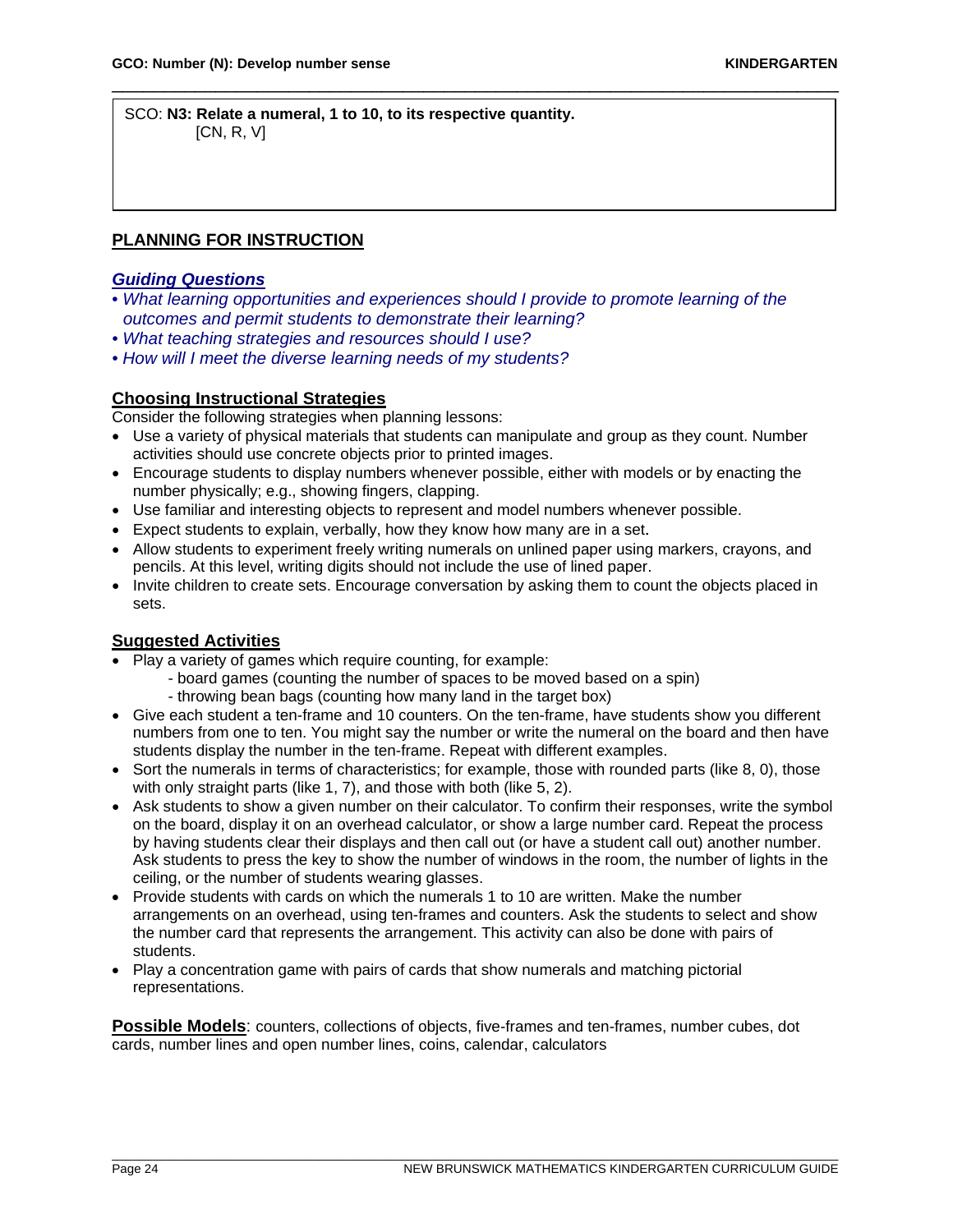SCO: **N3: Relate a numeral, 1 to 10, to its respective quantity.** [CN, R, V]

# **ASSESSMENT STRATEGIES**

Look back at what you determined as acceptable evidence.

# *Guiding Questions*

- *What are the most appropriate methods and activities for assessing student learning?*
- *How will I align my assessment strategies with my teaching strategies?*

Assessment can and should happen every day as a part of instruction. A variety of approaches and contexts should be used for assessing all students: as a class, in groups, and individual students. Consider the following **sample activities** (that can be adapted) for either formative (for learning; as learning) or summative (of learning) assessment.

\_\_\_\_\_\_\_\_\_\_\_\_\_\_\_\_\_\_\_\_\_\_\_\_\_\_\_\_\_\_\_\_\_\_\_\_\_\_\_\_\_\_\_\_\_\_\_\_\_\_\_\_\_\_\_\_\_\_\_\_\_\_\_\_\_\_\_\_\_\_

## **Whole Class/Group/Individual Assessment**

- Give each student numeral cards from 1 to 10. Ask them to match the 10 numerals with corresponding sets of numbers. Show sets of up to 10 items and ask them to hold up the corresponding numeral card. You can also hold up dot cards with the numbers from 1 to 10. Also, ask students individually to set out their numeral cards from 1 to 10 and from 10 to 1.
- Give each student a ten-frame. Announce a number to the class and ask students to show you that number on their ten-frames. Observe whether they have the correct number of corresponding dots.
- Ask a student to choose a numeral between 1 and 10 and draw a set of objects that corresponds to that numeral. Repeat for several different numbers. (Students may be able to print the numeral.)
- Show the student a numeral and ask him or her to clap that many times. For variation, clap and ask the student to point to the numeral in front of him or her that indicates the number of claps.
- Ask the student, "How many fingers am I holding up?" or ask the student to hold up a given number of finger(s).
- Observe and note the way in which students count:
	- Do they touch each object as they count?
	- Do they set items aside as they count them?
	- Do they show confidence in their count or feel the need to check?
	- Do they check their counting in the same order as the first count or in a different order?
- Provide a variety of interesting photographs involving multiple people, animals, or objects. Ask the students to tell how many are in the photographs.
- Fill paper bags with 10 different sized counters or objects (e.g., cubes, bear counters, erasers, crayons, large paper clips, etc). In turn, students grab one handful of counters from each bag, count, and record the number of items on a blank sheet of paper or index card. The numbers generated from this task provide a set of numbers which can then be compared, sorted, and placed on a number line.

\_\_\_\_\_\_\_\_\_\_\_\_\_\_\_\_\_\_\_\_\_\_\_\_\_\_\_\_\_\_\_\_\_\_\_\_\_\_\_\_\_\_\_\_\_\_\_\_\_\_\_\_\_\_\_\_\_\_\_\_\_\_\_\_\_\_\_\_\_\_\_\_\_\_\_\_\_\_\_\_\_\_\_\_\_\_\_\_\_\_\_\_\_\_\_\_\_\_\_\_\_\_\_\_\_

## **FOLLOW-UP ON ASSESSMENT**

# *Guiding Questions*

- *What conclusions can be made from assessment information?*
- *How effective have instructional approaches been?*
- *What are the next steps in instruction?*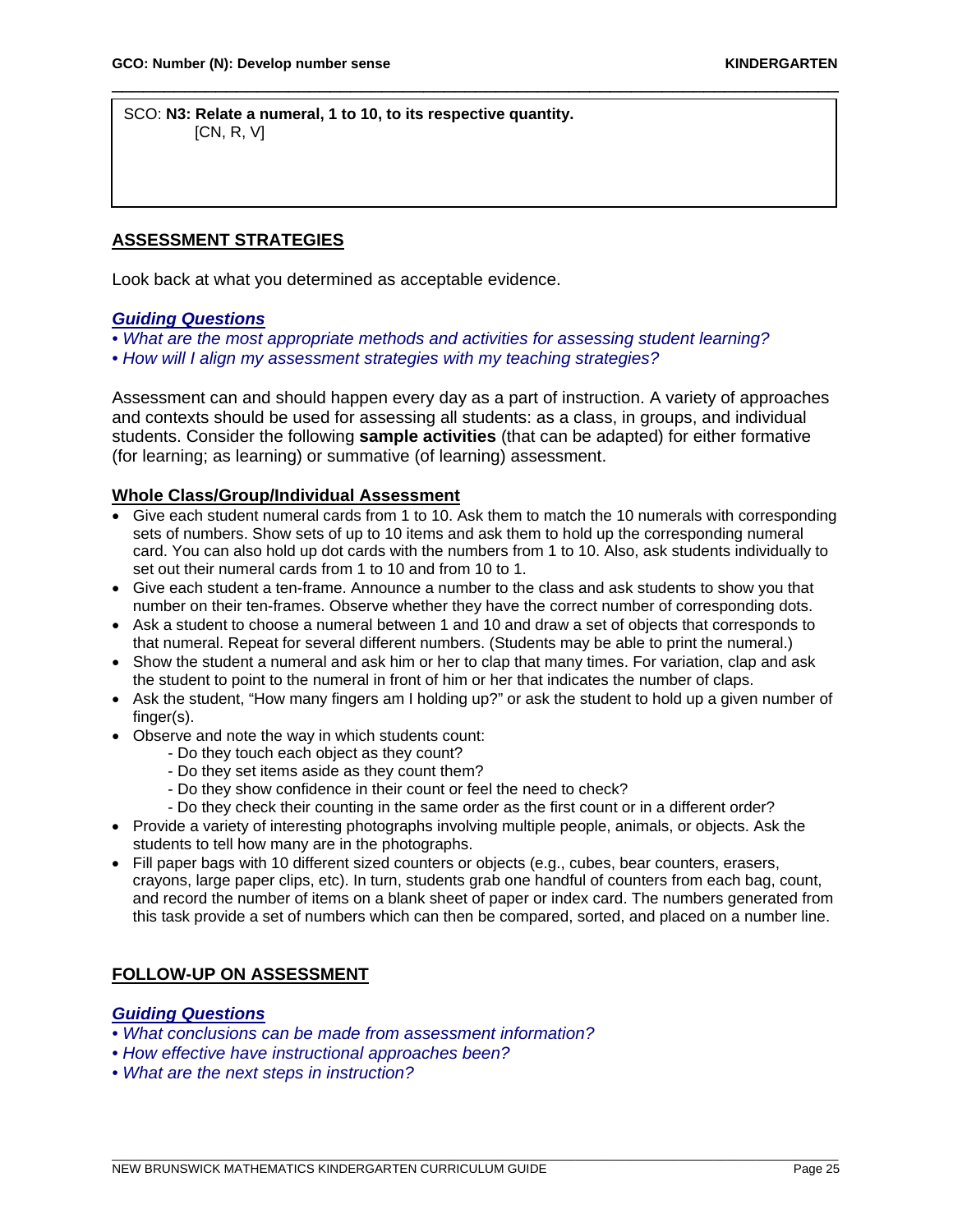#### SCO: **N4: Represent and describe numbers 2 to 10, concretely and pictorially.** [C, CN, ME, R, V]

| <b>ICI</b> Communication | <b>[PS] Problem Solving</b> | <b>[CN]</b> Connections | <b>[ME]</b> Mental Math |
|--------------------------|-----------------------------|-------------------------|-------------------------|
| <b>[T]</b> Technology    | <b>IVI</b> Visualization    | <b>[R]</b> Reasoning    | and Estimation          |

\_\_\_\_\_\_\_\_\_\_\_\_\_\_\_\_\_\_\_\_\_\_\_\_\_\_\_\_\_\_\_\_\_\_\_\_\_\_\_\_\_\_\_\_\_\_\_\_\_\_\_\_\_\_\_\_\_\_\_\_\_\_\_\_\_\_\_\_\_\_

# **Scope and Sequence of Outcomes**

| Kindergarten                                                                 | <b>Grade One</b>                                                                         |
|------------------------------------------------------------------------------|------------------------------------------------------------------------------------------|
| N4 Represent and describe<br>numbers 2 to 10, concretely and<br>pictorially. | N4 Represent and describe numbers to<br>20, concretely, pictorially and<br>symbolically. |

# **ELABORATION**

#### *Guiding Questions:*

- *What do I want my students to learn?*
- *What do I want my students to understand and be able to do?*

Students need to develop flexibility in thinking about numbers to develop number sense. Teachers need to provide students with opportunities to demonstrate many ways of representing a number, both **concretely** and **pictorially**. Students need to talk about where and when they might use specific numbers and their parts.

The ability to recognize that a given number can be represented by two smaller numbers is essential. Students should be able to see small groups as part of a larger group. They should also be able to recognize how many objects are in each of the small groups. This helps students become familiar with **part-part-whole relationships** for numbers up to 10.

Counting a set of objects will not cause a child to focus on the fact that it could be made of two parts. Focusing on a quantity in terms of its parts has important implications for developing number sense. The ability to think about a number in terms of parts is a major milestone in the development of number (Van de Walle and Lovin, vol. 1, 2006, p. 48).

Understanding the relationship among the parts and the relation between the parts and the whole is essential to developing a sense of numbers and an understanding of mathematical operations. It is important to understand that the action of **partitioning** a set of objects does not affect the count. A student who demonstrates an understanding of these connections can also determine a larger quantity without counting each object.

To conceptualize a number as being made up of two or more parts is the most important relationship that can be developed about numbers. The number 4 can be represented by raising three fingers on one hand and one finger on the other hand, or by raising four fingers on one hand and none on the other, and again by two fingers on each hand. By participating in such an activity, a student begins to understand that 4 can be represented in many ways, for example by 3 and 1, 0 and 4, and 2 and 2 as well as several other representations. It is important to use a variety of representations and materials to avoid the misconception that partitioning can only be represented using fingers.

The principal tool that children will use as they construct part- part-whole relationships is counting.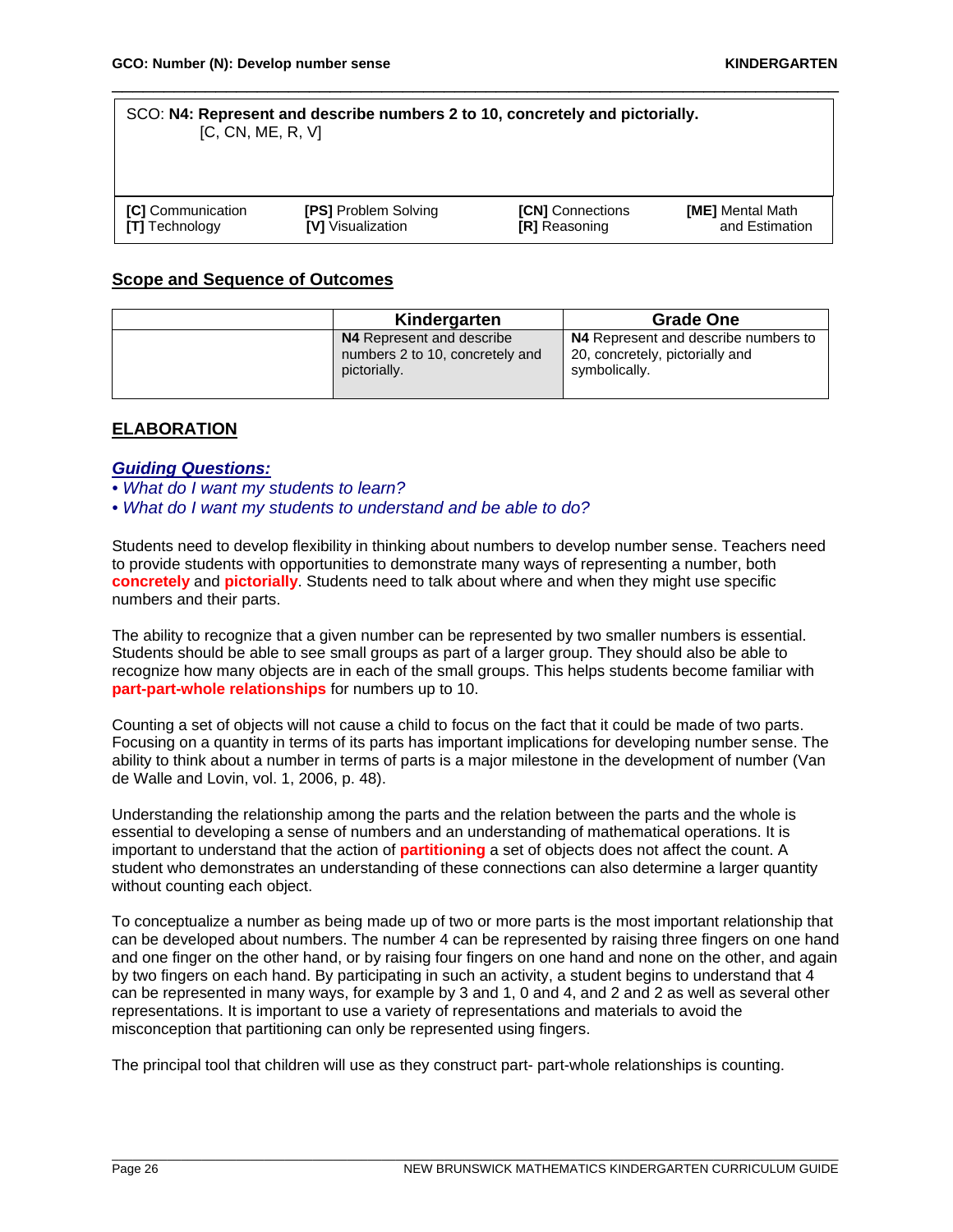SCO: **N4: Represent and describe numbers 2 to 10, concretely and pictorially.** [C, CN, ME, R, V]

# **ASSESSING PRIOR KNOWLEDGE AND SKILLS**

Before introducing new material, consider ways to assess and build on students' knowledge and skills. For example:

\_\_\_\_\_\_\_\_\_\_\_\_\_\_\_\_\_\_\_\_\_\_\_\_\_\_\_\_\_\_\_\_\_\_\_\_\_\_\_\_\_\_\_\_\_\_\_\_\_\_\_\_\_\_\_\_\_\_\_\_\_\_\_\_\_\_\_\_\_\_

- Give students a set of objects (10 or less) and have them separate the set into two groups. Ask them to tell you how many are in each group.
- Show the students a picture of a number of items (10 or less) that are in two groups. Ask them to tell you how many there are altogether and then ask them to tell you how many are in each group.

# **ACHIEVEMENT INDICATORS**

#### *Guiding Questions:*

- *What evidence will I look for to know that learning has occurred?*
- *What should students demonstrate to show their understanding of the mathematical concepts and skills?*

Use the following set of indicators as a guide to determine whether students have met the corresponding specific outcome.

- ° Partition a given quantity into two parts (use fingers, counters or other objects), and identify the number of objects in each part.
- ° Show a given number as two parts, using pictures, and name the number of objects in each part.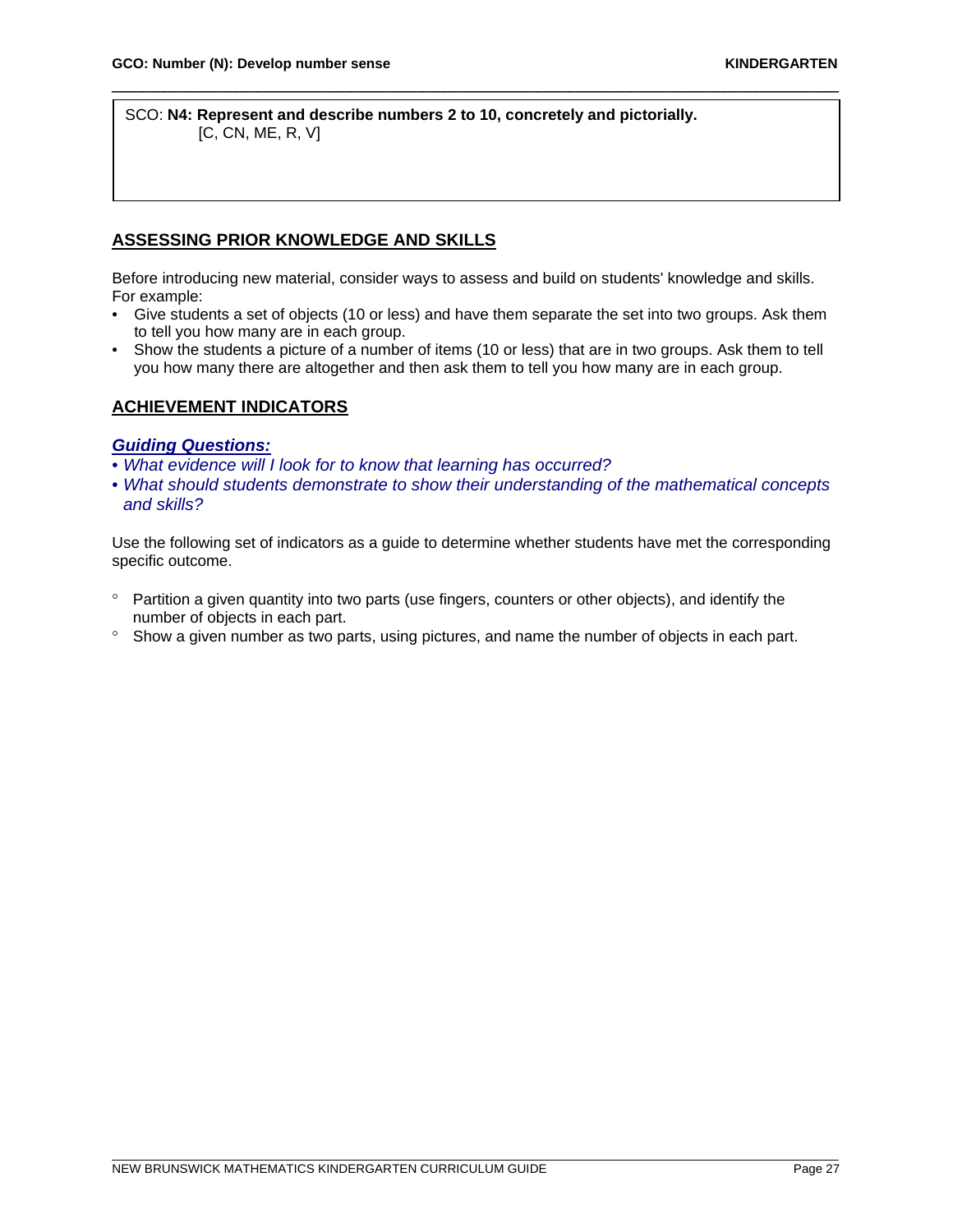SCO: **N4: Represent and describe numbers 2 to 10, concretely and pictorially.**  $[C, CN, ME, R, V]$ 

# **PLANNING FOR INSTRUCTION**

## *Guiding Questions*

• *What learning opportunities and experiences should I provide to promote learning of the outcomes and permit students to demonstrate their learning?* 

\_\_\_\_\_\_\_\_\_\_\_\_\_\_\_\_\_\_\_\_\_\_\_\_\_\_\_\_\_\_\_\_\_\_\_\_\_\_\_\_\_\_\_\_\_\_\_\_\_\_\_\_\_\_\_\_\_\_\_\_\_\_\_\_\_\_\_\_\_\_

- *What teaching strategies and resources should I use?*
- *How will I meet the diverse learning needs of my students?*

# **Choosing Instructional Strategies**

Consider the following strategies when planning lessons:

- Use a variety of physical materials that students can manipulate and group as they count.
- Represent numbers in a variety of part-part-whole relationships using various models.
- Encourage students to display numbers in parts, whenever possible, either with manipulatives or by enacting the number physically; e.g., showing fingers, clapping.
- Encourage students to explain how they know how many are in each part of a whole.

## **Suggested Activities**

- Have students shake and spill a handful of two colour counters (10 or less) and record (with pictures or numerals) how many counters there are altogether and how many of each colour there are in the two sets. Students should explore making different combinations for the given number by flipping the counters over or by repeating the shake and spill process.
- Provide students with a number of linking cubes (10 or less) and have them make a "train". Ask the student how many different ways they can break the "trains" of cubes into two groups.
- Ask the student to separate a given number of toys (10 or less) into two groups. Have the student describe how many are in each part and how many there are in total.
- Students might play a variety of games, for example:
	- bowling (counting both the pins knocked down and the pins left standing)
	- throwing bean bags (counting how many land in the target box and how many did not)
- Have students select a number between 5 and 10. Then have them select two dot cards that combine to make that number. Challenge them to see how many different combinations they can make for their chosen number.
- Use part-part-whole mats and counters and show students a set of 5 counters. Ask the student to count how many are in the set. Then partition the counters into two parts, for example 2 and 3, and ask: ''How many objects are there? How do you know?'' Observe whether the child must recount all of the objects or if he/she knows that partitioning the objects has not changed the quantity. Repeat with a different number of objects.



**Possible Models**: two colour counters, linking cubes, dot cards, five-frames and ten-frames, dominoes

\_\_\_\_\_\_\_\_\_\_\_\_\_\_\_\_\_\_\_\_\_\_\_\_\_\_\_\_\_\_\_\_\_\_\_\_\_\_\_\_\_\_\_\_\_\_\_\_\_\_\_\_\_\_\_\_\_\_\_\_\_\_\_\_\_\_\_\_\_\_\_\_\_\_\_\_\_\_\_\_\_\_\_\_\_\_\_\_\_\_\_\_\_\_\_\_\_\_\_\_\_\_\_\_\_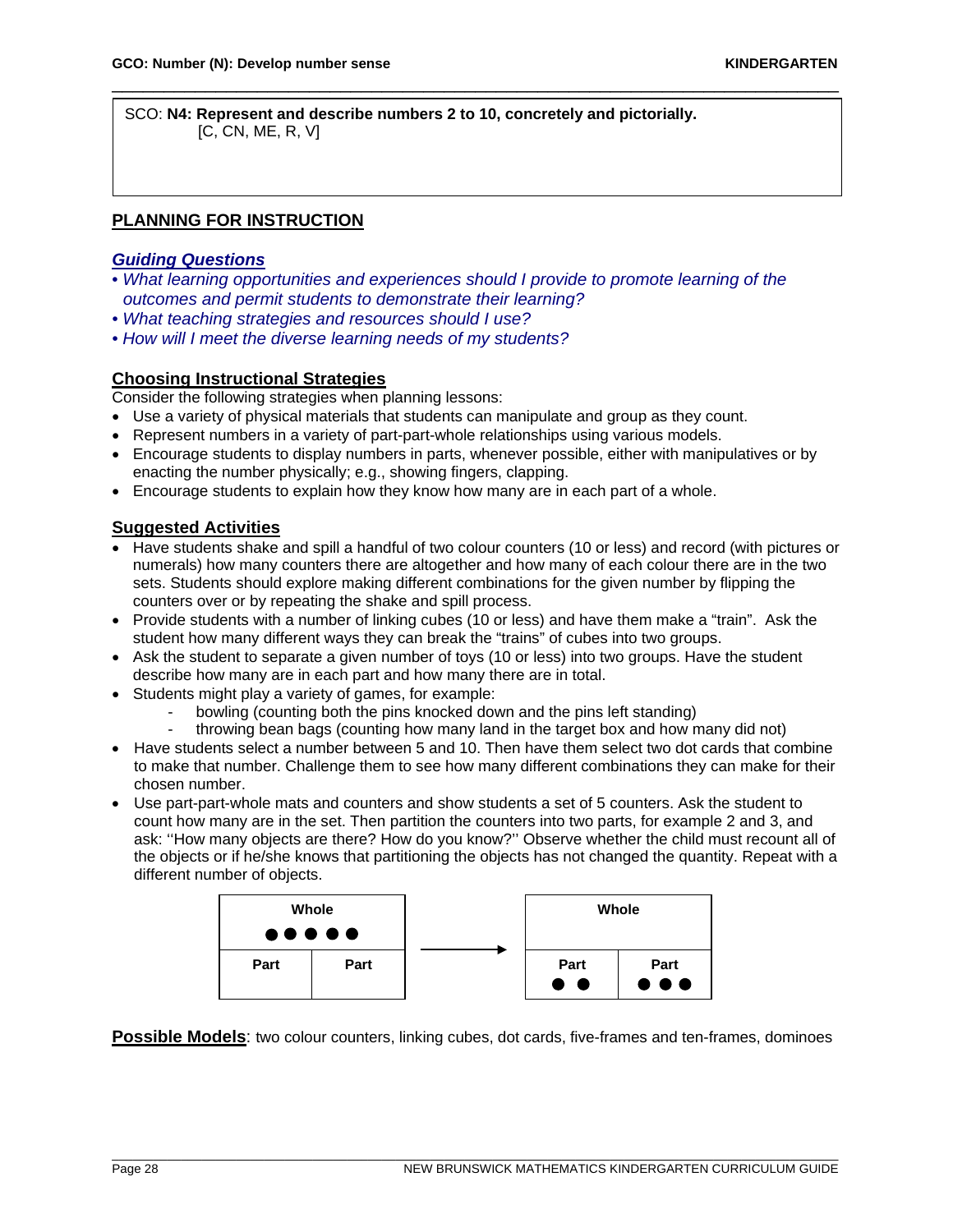SCO: **N4: Represent and describe numbers 2 to 10, concretely and pictorially.**  $[C, CN, ME, R, V]$ 

\_\_\_\_\_\_\_\_\_\_\_\_\_\_\_\_\_\_\_\_\_\_\_\_\_\_\_\_\_\_\_\_\_\_\_\_\_\_\_\_\_\_\_\_\_\_\_\_\_\_\_\_\_\_\_\_\_\_\_\_\_\_\_\_\_\_\_\_\_\_

# **ASSESSMENT STRATEGIES**

Look back at what you determined as acceptable evidence.

## *Guiding Questions*

- *What are the most appropriate methods and activities for assessing student learning?*
- *How will I align my assessment strategies with my teaching strategies?*

Assessment can and should happen every day as a part of instruction. A variety of approaches and contexts should be used for assessing all students: as a class, in groups, and individual students. Consider the following **sample activities** (that can be adapted) for either formative (for learning; as learning) or summative (of learning) assessment.

## **Whole Class/Group/Individual Assessment**

- Shake and spill a handful of two different colours of counters (10 or less) on the overhead. Have the students record (with pictures or numerals) how many counters there are altogether and how many of each colour there are.
- Give students sticker dots of two different colours and ask them to make different dot plates of numbers, using the two colours; e.g., they might show eight dots, with 5 red and 3 yellow or 2 red and 6 yellow. Ask them to share with the class the different ways they made the number.
- Ask each student to get 10 linking cubes: five red, three green and two yellow. Students can work in pairs to solve the following riddles.
	- I have three red cubes and three green cubes. How many cubes do I have?
	- I have two yellow cubes and the same number of red cubes. How many cubes do I have?
	- I have eight cubes altogether. There are five red cubes and the rest are green. How many cubes are green?
- Have students select a number between 5 and 10. Next have them select two dot cards that combine to make that number. Challenge students to see how many different combinations they can make for their chosen number.
- Provide the student with a given number (10 or less) and ask students to make 2-colour bars, using linking cubes (e.g., 5 blue and 3 red) to represent this number. Have the student tell you about the number of cubes.
- Ask the student to count out six blocks/counters into your hand. Shake them up in both hands and then open hands to display a "6" combination, (e.g., 4 in one hand, 2 in the other). Ask the student how many you have altogether. Repeat using different combinations. Observe whether or not students need to count.

# **FOLLOW-UP ON ASSESSMENT**

# *Guiding Questions*

- *What conclusions can be made from assessment information?*
- *How effective have instructional approaches been?*
- *What are the next steps in instruction?*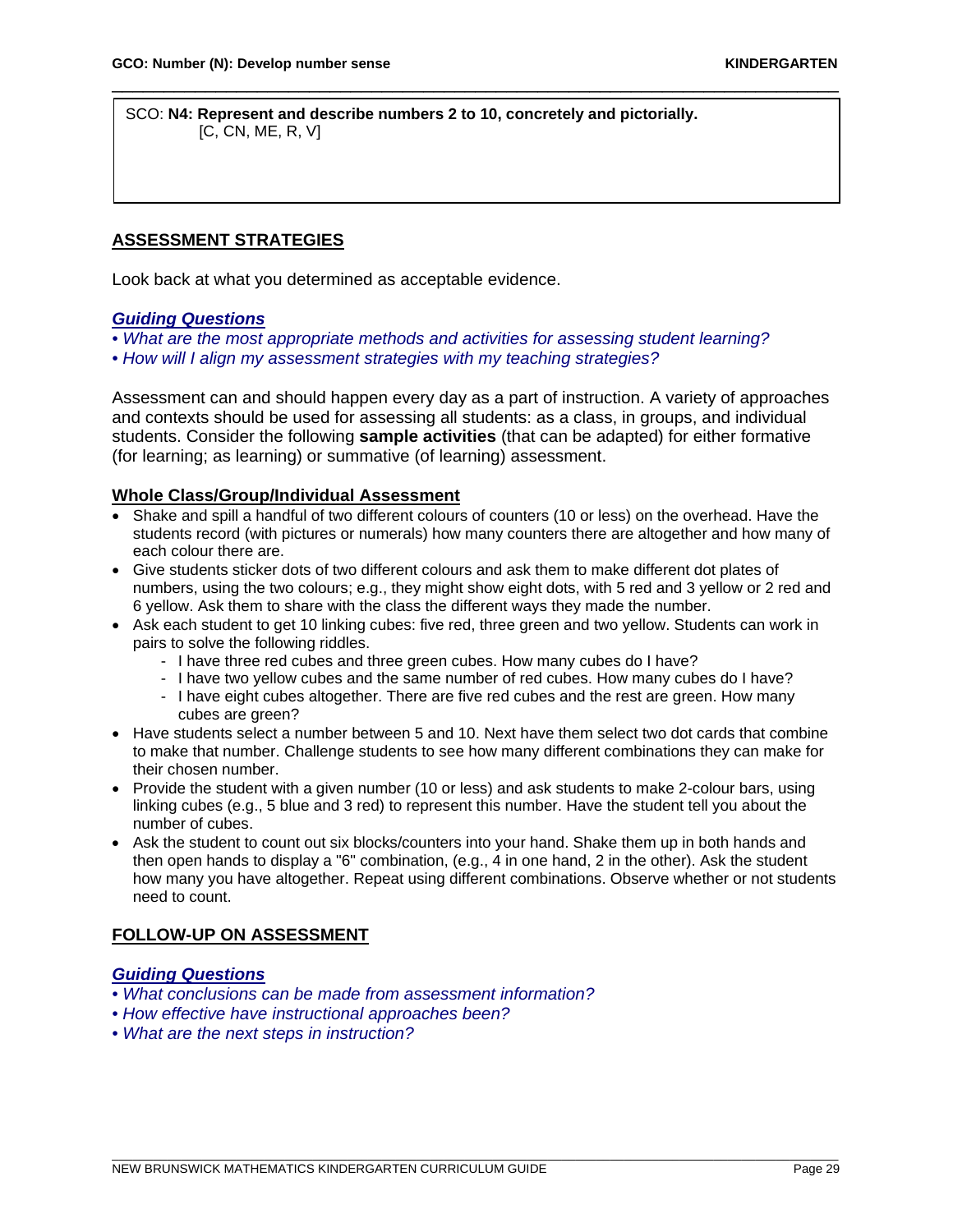日

#### SCO: **N5: Compare quantities, 1 to 10, using one-to-one correspondence.** [C, CN, V]

| <b>ICI</b> Communication | <b>[PS] Problem Solving</b> | <b>[CN]</b> Connections | <b>[ME]</b> Mental Math |
|--------------------------|-----------------------------|-------------------------|-------------------------|
| <b>[T]</b> Technology    | <b>IVI</b> Visualization    | <b>[R]</b> Reasoning    | and Estimation          |

\_\_\_\_\_\_\_\_\_\_\_\_\_\_\_\_\_\_\_\_\_\_\_\_\_\_\_\_\_\_\_\_\_\_\_\_\_\_\_\_\_\_\_\_\_\_\_\_\_\_\_\_\_\_\_\_\_\_\_\_\_\_\_\_\_\_\_\_\_\_

#### **Scope and Sequence of Outcomes**

| Kindergarten                     | <b>Grade One</b>                    |
|----------------------------------|-------------------------------------|
| N5 Compare quantities, 1 to 10,  | N5 Compare sets containing up to    |
| using one-to-one correspondence. | 20 elements, using: referents; one- |
|                                  | to-one correspondence to solve      |
|                                  | problems.                           |

# **ELABORATION**

#### *Guiding Questions:*

*• What do I want my students to learn?* 

*• What do I want my students to understand and be able to do?*

Given the concrete focus of children at this stage, **comparing** activities should frequently involve the use of concrete materials, as well as pictorial representations of sets. Students should have experiences sorting and matching sets in which:

- the items go together (e.g., forks and spoons);
- the items are unrelated (e.g., glue containers and pieces of paper for the children at the art table);
- arrangements that have the same number, but take up a different amount of space (e.g., both sets have 3 blocks even though the sets take up a different amount of space) .

Most students have an intuitive idea that, in deciding whether one set is more than another, it is possible to match items up in **one-to-one correspondence** to see if one set has any leftovers. In kindergarten, most students make direct comparisons (one-to-one correspondence) when comparing sets of concrete objects. Students who can successfully distinguish **more**, **fewer**, and **the same number**, by counting do not need engage in **one-to-one matching** activities. However, one-to-one matching is an important principle that should be applied to counting.

Kindergarten students are expected to explore the concept of quantity when it relates to countable and non-countable items. When referring to countable quantities the word **fewer** is used and when referring to measures the word **less** is used. For example: There are **fewer** counters in this group than in that one. There is **less** water in this glass. Students will become more familiar with the term **less than** to compare numbers in later years. In kindergarten, the term fewer than is used when describing sets of objects. When talking about sets that have the same number of objects, use the terms, the same number and as many as.

Though the concept of fewer is logically equivalent to the concept of more, the word fewer proves to be more difficult for children than more. A possible explanation is that students have many opportunities to use the word more (Van de Walle and Lovin, vol. 1, 2006, p. 38)*.*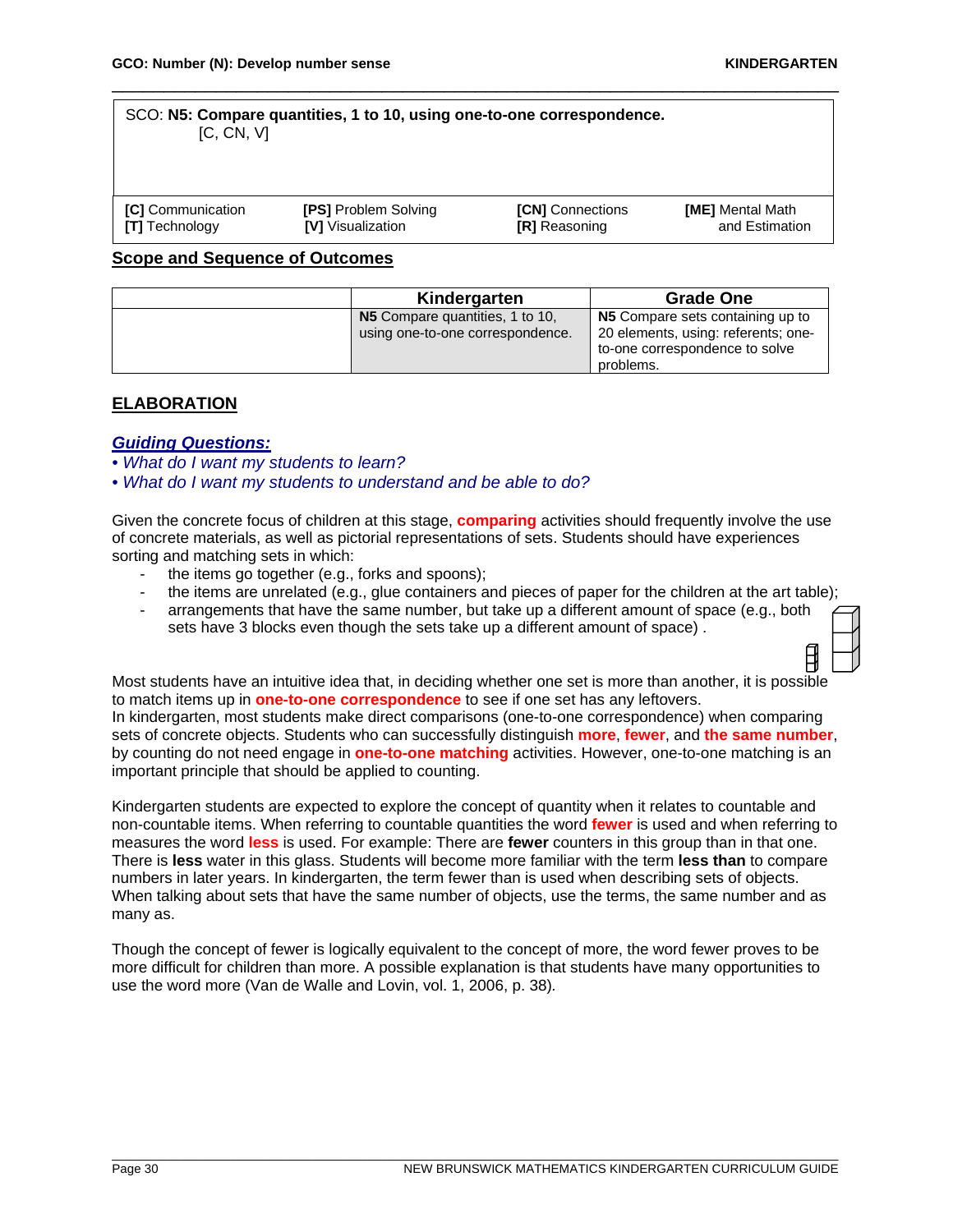SCO: **N5: Compare quantities, 1 to 10, using one-to-one correspondence.** [C, CN, V]

# **ASSESSING PRIOR KNOWLEDGE AND SKILLS**

Before introducing new material, consider ways to assess and build on students' knowledge and skills. For example:

\_\_\_\_\_\_\_\_\_\_\_\_\_\_\_\_\_\_\_\_\_\_\_\_\_\_\_\_\_\_\_\_\_\_\_\_\_\_\_\_\_\_\_\_\_\_\_\_\_\_\_\_\_\_\_\_\_\_\_\_\_\_\_\_\_\_\_\_\_\_

- Show students one spatial relationship of a number and ask students to show another spatial arrangement that shows the same (e.g., given one arrangement of five dots on a pie plate, will they recognize a different arrangement of the five dots?) This shows an understanding of equivalent sets.
- Show students two sets of objects. Can they tell you which set has more objects and/or which set has fewer objects?
- Show students one set of object. Can they find another set with the same number of objects?

# **ACHIEVEMENT INDICATORS**

# *Guiding Questions:*

- *What evidence will I look for to know that learning has occurred?*
- *What should students demonstrate to show their understanding of the mathematical concepts and skills?*

Use the following set of indicators as a guide to determine whether students have met the corresponding specific outcome.

- ° Construct a set to show more than, fewer than or as many as a given set.
- ° Compare two given sets through direct comparison and describe the sets, using words such as more, fewer, as many as or the same number.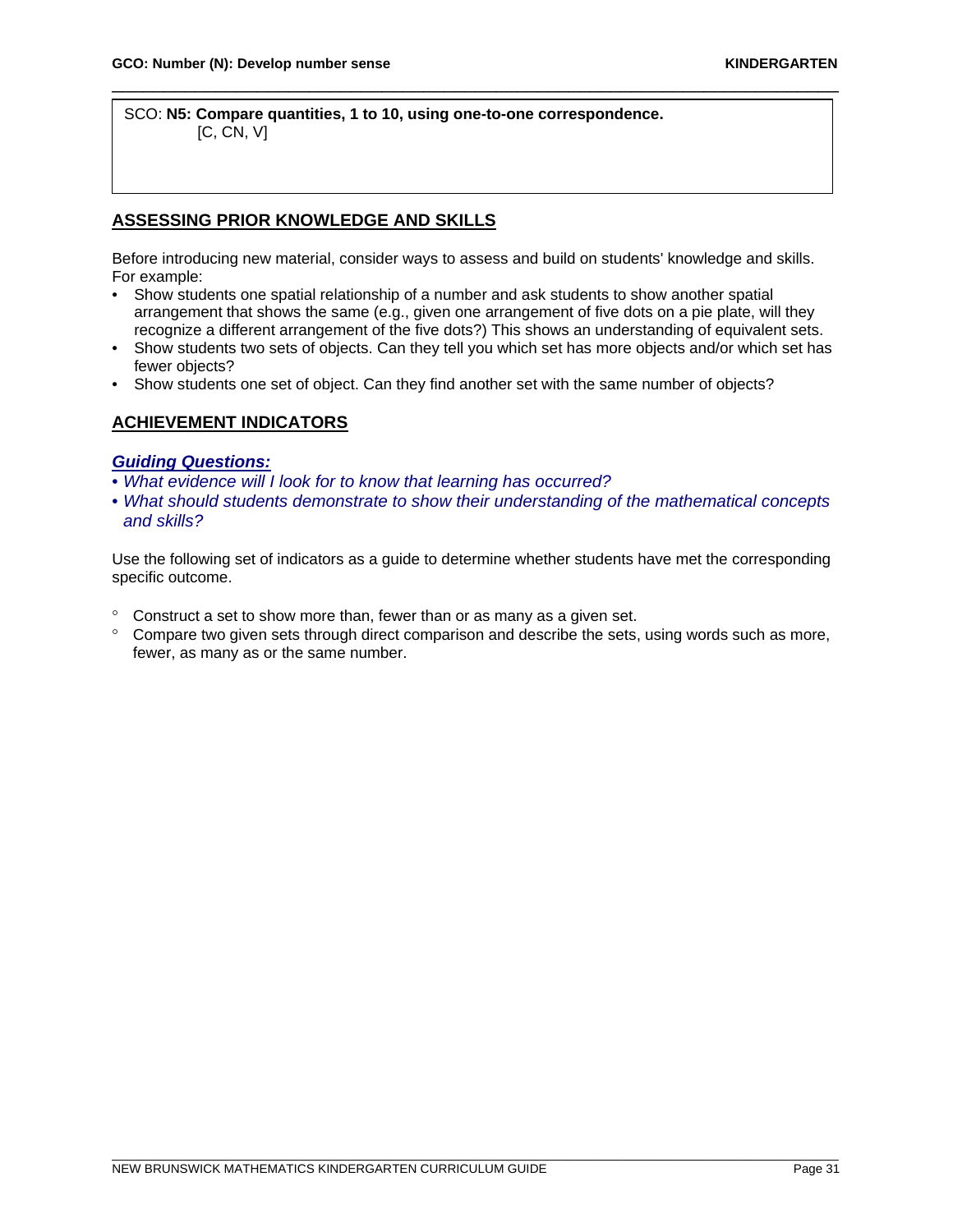SCO: **N5: Compare quantities, 1 to 10, using one-to-one correspondence.** [C, CN, V]

# **PLANNING FOR INSTRUCTION**

# *Guiding Questions*

• *What learning opportunities and experiences should I provide to promote learning of the outcomes and permit students to demonstrate their learning?* 

\_\_\_\_\_\_\_\_\_\_\_\_\_\_\_\_\_\_\_\_\_\_\_\_\_\_\_\_\_\_\_\_\_\_\_\_\_\_\_\_\_\_\_\_\_\_\_\_\_\_\_\_\_\_\_\_\_\_\_\_\_\_\_\_\_\_\_\_\_\_

- *What teaching strategies and resources should I use?*
- *How will I meet the diverse learning needs of my students?*

## **Choosing Instructional Strategies**

Consider the following strategies when planning lessons:

- Use materials that students can manipulate when exploring one-to-one correspondence. Avoid using drawings as students cannot move these and experiment with different strategies.
- Encourage students to work in pairs or small groups to facilitate discussion and shared thinking.
- Provide many opportunities for students to pose or answer questions such as:
	- Who has fewer? Who has more?
	- Are there more boys or girls here today?
	- Is there a child here for every name tag?
	- Are there the same number of chairs and students?
- Use a calendar and provide opportunities for students to decide if a set that is shown has more than, fewer than, or the same number of objects as the number of the date (up to 10).

#### **Suggested Activities**

- Have 10 students sit in chairs in front of the class. Ask seven students to stand. Check that there are seven standing and then have the students sit down. Next ask for five to stand and then two more to stand. Ask, "What number is that?" Discuss with the class if this group is more, fewer, or the same as the first group who stood. Repeat for different numbers, sometimes asking for the number directly, sometimes asking in combinations, such as one fewer than five. Always ask, "What number is that?"
- Read the story *The Very Hungry Caterpillar* by Eric Carle. Prepare a large blank graph with the names and pictures of the foods the caterpillar ate. Give each student a small sticky note. Have them write their names on the sticky notes, then place the sticky notes on the area of the graph that shows their favourite food. Ask, "Which food did more/fewer students choose? The class can also graph the exact number of items the caterpillar ate and do a direct correspondence.
- Give each student a ten-frame and 10 counters. Have all students show you the number nine with five counters in the top row and four in the bottom, filling from left to right. Now ask students what they will do to display the number six. Ask them, "Will you remove or add counters to the ten-frame?" "Is six more than nine? How do you know?"
- Have students to play "Dot Challenge." Provide a deck of dot cards (1 to 10 dots each). Each student turns up a card; the student who has the card with more dots gets both cards.
- Play the traditional game of dominoes where the students play their domino by matching it with one that has the same number of dots.



\_\_\_\_\_\_\_\_\_\_\_\_\_\_\_\_\_\_\_\_\_\_\_\_\_\_\_\_\_\_\_\_\_\_\_\_\_\_\_\_\_\_\_\_\_\_\_\_\_\_\_\_\_\_\_\_\_\_\_\_\_\_\_\_\_\_\_\_\_\_\_\_\_\_\_\_\_\_\_\_\_\_\_\_\_\_\_\_\_\_\_\_\_\_\_\_\_\_\_\_\_\_\_\_\_

**Possible Models**: counters, linking cubes, dominoes, dot cards, ten-frames, links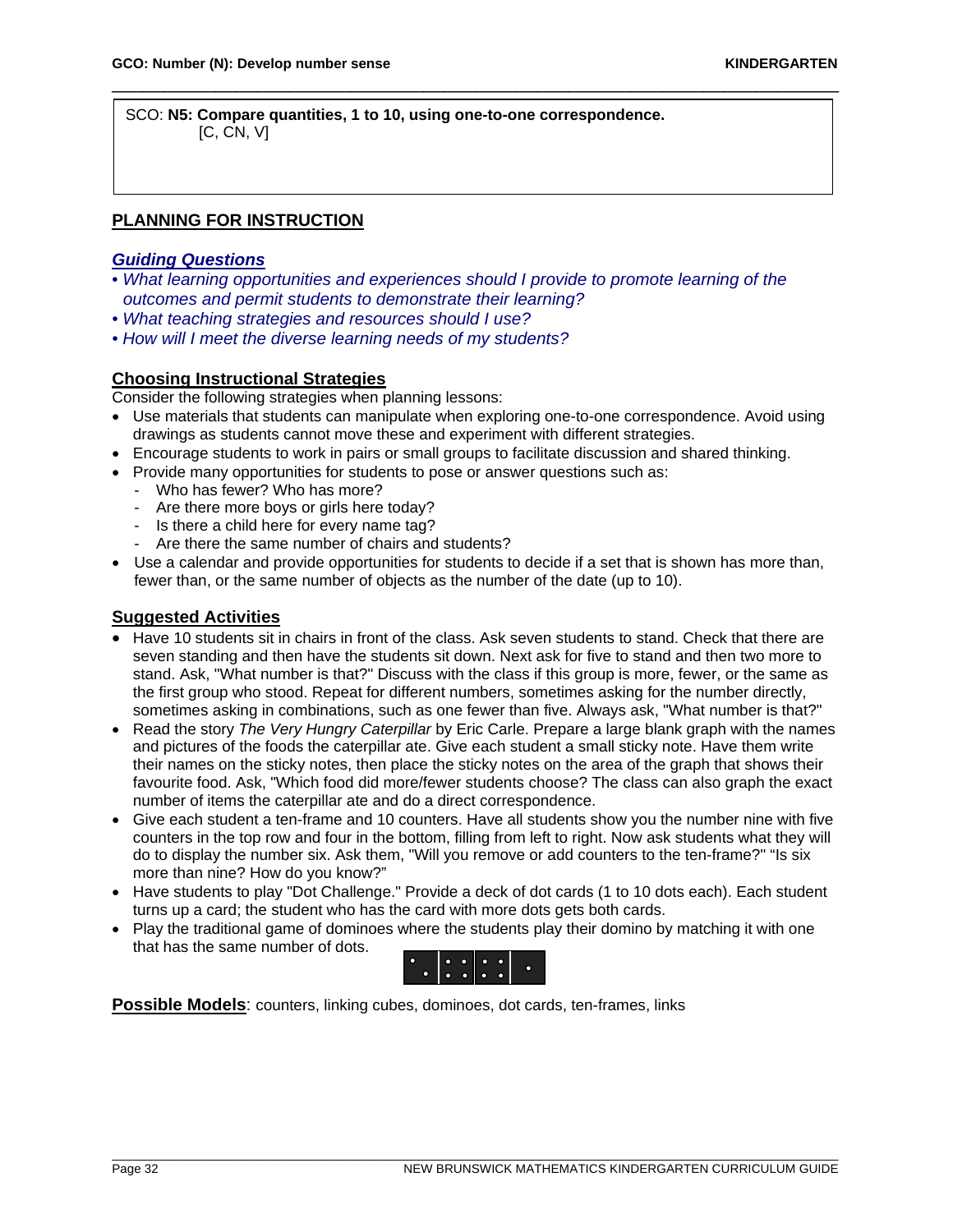SCO: **N5: Compare quantities, 1 to 10, using one-to-one correspondence.** [C, CN, V]

# **ASSESSMENT STRATEGIES**

Look back at what you determined as acceptable evidence.

#### *Guiding Questions*

- *What are the most appropriate methods and activities for assessing student learning?*
- *How will I align my assessment strategies with my teaching strategies?*

Assessment can and should happen every day as a part of instruction. A variety of approaches and contexts should be used for assessing all students: as a class, in groups, and individual students. Consider the following **sample activities** (that can be adapted) for either formative (for learning; as learning) or summative (of learning) assessment.

\_\_\_\_\_\_\_\_\_\_\_\_\_\_\_\_\_\_\_\_\_\_\_\_\_\_\_\_\_\_\_\_\_\_\_\_\_\_\_\_\_\_\_\_\_\_\_\_\_\_\_\_\_\_\_\_\_\_\_\_\_\_\_\_\_\_\_\_\_\_

## **Whole Class/Group/Individual Assessment**

- Show pairs of cards with sets of objects: 10 or fewer (e.g., two that show sets of eight, two that show sets of nine, two that show sets of six). As you show each pair, ask students if the pairs match. Make sure that a few pairs are not equivalent. Use large stickers or illustrations when showing these to the whole group.
- Provide representations of two different sets: each 10 or fewer. Ask students which set has more and which has fewer (e.g., one set has 9 and the other has 7).
- Give students a blank plate. Hold up a dot plate and ask the students to:
	- make a set the ''same as''
	- make a set with "more"
	- make a set with "fewer"

Students may then compare their sets at their tables.

- Hold up a dot card that has between 2 and 8 dots. Give the student 3 cards labelled "more", "fewer", and "same". Beside each card, have the student make a collection of counters; one set that has more, one set that has fewer, and one set that has the same as the original card.
- Give the student a domino and have them tell you which side of the domino shows more dots and which side shows fewer dots. For example, "Five dots is more than three dots *and* three dots is fewer than five".
- Give the student a tower of four cubes and another tower of seven cubes. Ask, "Which is closer to 10?" and then ask, "How do you know?" You could also have the student tell you which is closer to five and explain their thinking. Allow him or her to use more linking cubes if needed to assist in solving this problem.
- Use two sets of objects of differing sizes (e.g., 4 large objects in one set and 5 small objects in the other set).Ask, "Which has more? How do you know?"

## **FOLLOW-UP ON ASSESSMENT**

## *Guiding Questions*

- *What conclusions can be made from assessment information?*
- *How effective have instructional approaches been?*
- *What are the next steps in instruction?*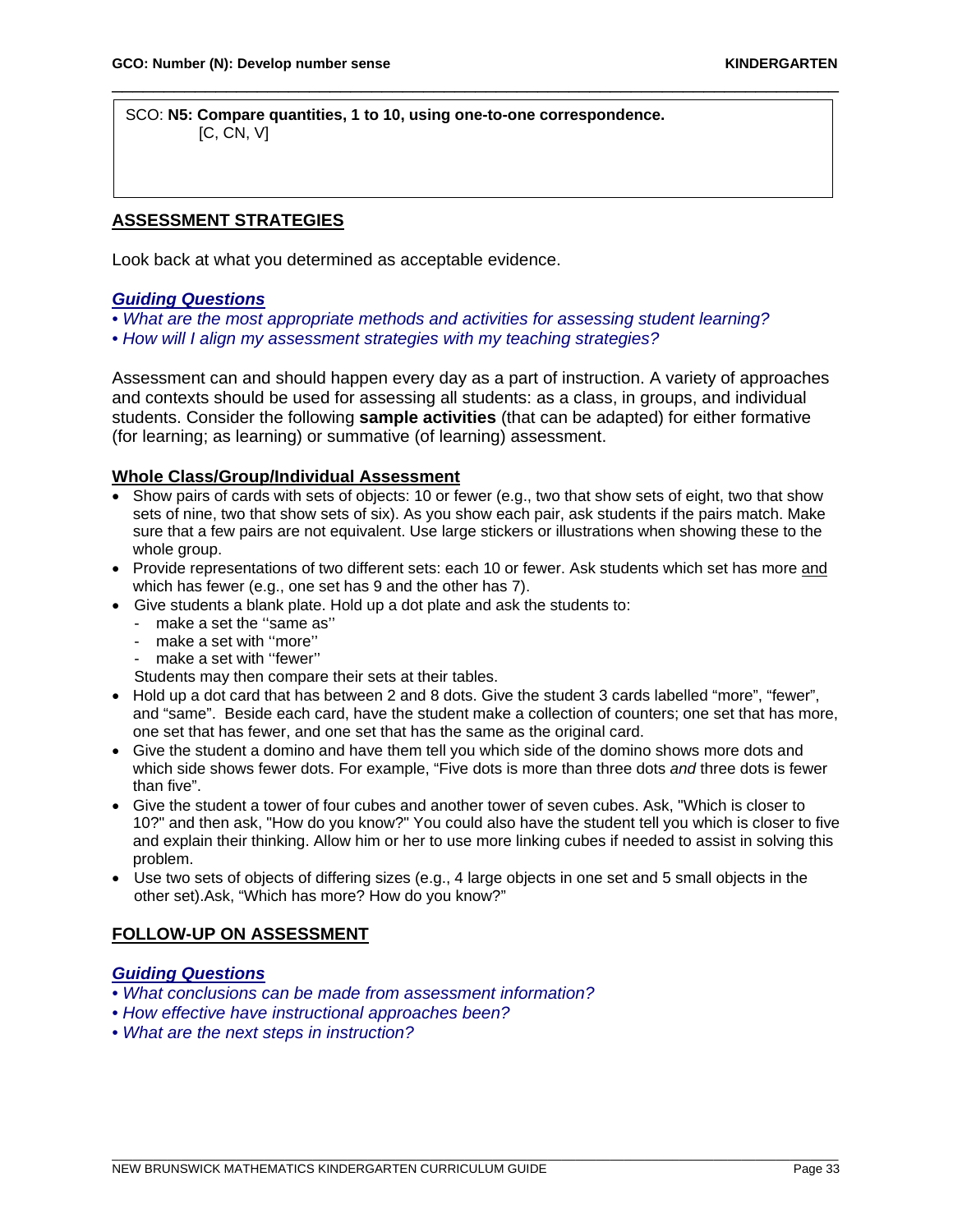| identifying<br>$\bullet$<br>reproducing<br>٠<br>extending<br>$\bullet$<br>• creating<br>[C, CN, PS, V]                                                                                         | SCO: PR1: Demonstrate an understanding of repeating patterns (two or three elements) by:<br>patterns using manipulatives, sounds and actions. |  |  |
|------------------------------------------------------------------------------------------------------------------------------------------------------------------------------------------------|-----------------------------------------------------------------------------------------------------------------------------------------------|--|--|
| [C] Communication<br><b>[PS] Problem Solving</b><br><b>[CN]</b> Connections<br><b>[ME]</b> Mental Math<br>[V] Visualization<br>and Estimation<br><b>[T]</b> Technology<br><b>[R]</b> Reasoning |                                                                                                                                               |  |  |

#### **Scope and Sequence of Outcomes**

| Kindergarten                                                                                                                                                                                                                                      | <b>Grade One</b>                                                                                                                                                                                                    |
|---------------------------------------------------------------------------------------------------------------------------------------------------------------------------------------------------------------------------------------------------|---------------------------------------------------------------------------------------------------------------------------------------------------------------------------------------------------------------------|
| <b>PR1</b> Demonstrate an<br>understanding of repeating<br>patterns (two or three<br>elements) by:<br>$\bullet$ identifying<br>• reproducing<br>$\bullet$ extending<br>$\bullet$ creating<br>patterns using manipulatives,<br>sounds and actions. | <b>PR1</b> Demonstrate an<br>understanding of repeating<br>patterns (two to four elements) by:<br>describing; reproducing; extending;<br>creating patterns using<br>manipulatives, diagrams, sounds<br>and actions. |

## **ELABORATION**

#### *Guiding Questions:*

*• What do I want my students to learn?* 

*• What do I want my students to understand and be able to do?*

Mathematics is about recognizing, describing and working with numerical and non-numerical patterns. **Patterns** exist in all strands and it is important that connections are made among strands. Working with patterns enables students to see relationships, to find connections, and to make generalizations and predictions within and beyond mathematics. These skills contribute to students' interactions with and understanding of their environment.

Students notice and hear patterns in many contexts. It is important to help them recognize the mathematical aspects of these patterns. Kindergarten students need to be exposed to many forms of patterning and should copy and reproduce given patterns before being expected to create their own. When children work with manipulatives it allows them to explore and be flexible with their patterning creations and it allows students to revisit and extend patterning ideas. The concept of patterning is closely linked to those of sorting and classifying. As children classify objects they realize how objects are the same and different. Children's early understandings of sorting are based on single attributes such as colour, shape or size.

Patterns may be represented in **concrete**, **pictorial** or **symbolic** form. Students will require many patterning experiences with concrete materials prior to recording patterns on paper and/or working from patterns of pictures. Kindergarten students enjoy being part of action and word patterns. Students should develop fluency in moving from one representation to another. Students must learn to **recognize**, **extend**, **create** and use mathematical patterns. Patterns allow students to make predictions and justify their reasoning when solving routine and non-routine problems. Learning to work with patterns in the early grades helps students develop algebraic thinking that is the foundation for working with more abstract mathematics in higher grades.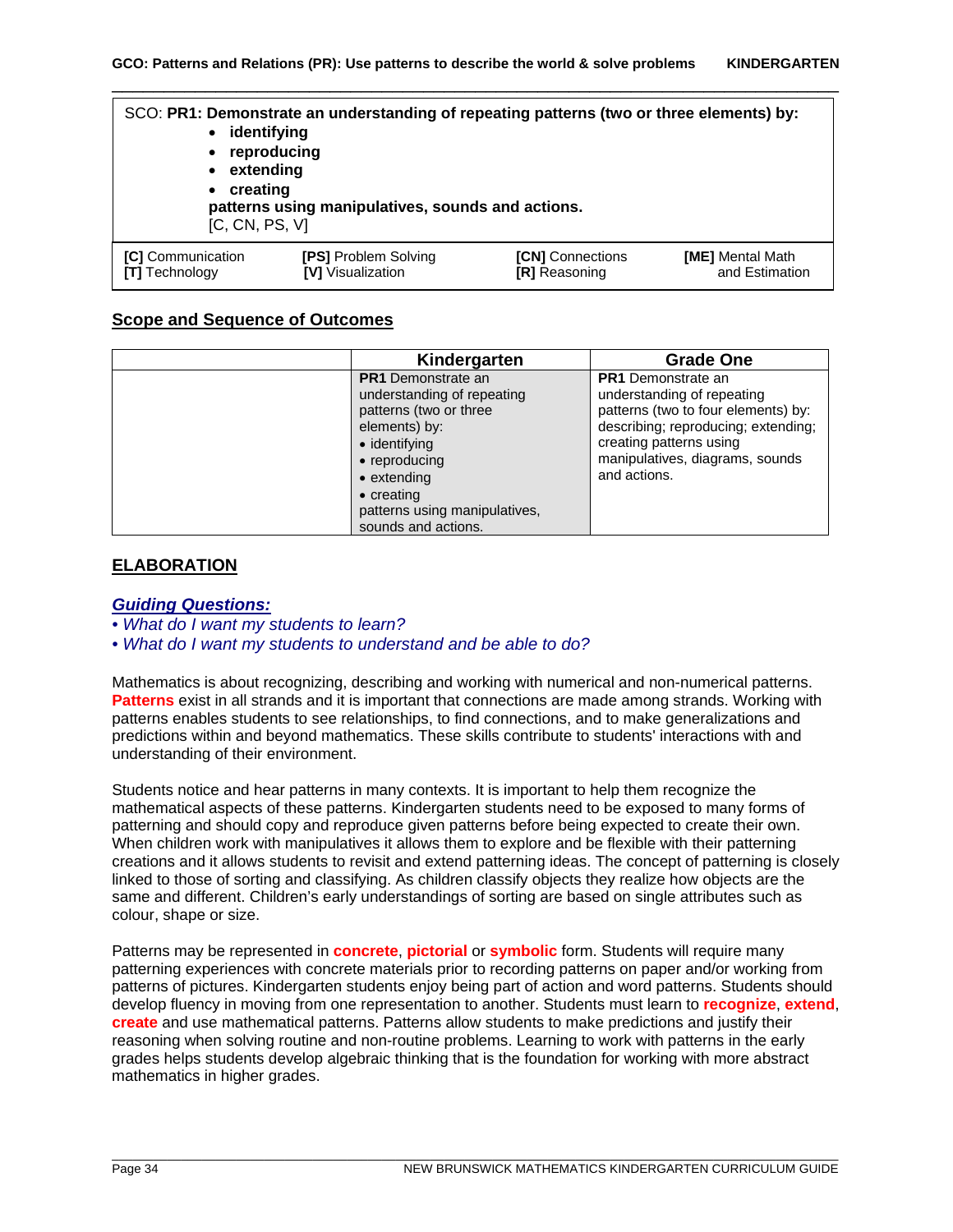SCO: **PR1: Demonstrate an understanding of repeating patterns (two or three elements) by:**

- **identifying**
- **reproducing**
- **extending**
- **creating**

**patterns using manipulatives, sounds and actions.**

[C, CN, PS, V]

# **ASSESSING PRIOR KNOWLEDGE AND SKILLS**

Before introducing new material, consider ways to assess and build on students' knowledge and skills. For example:

- Use concrete materials. Ask students to identify what might come next (e.g., using colour counters on the overhead projector in an ABABAB, or other similar pattern).
- Have students line up at the front of the room and make a pattern by having one student put his or her leg out, the next put his or her arm out and so on. As students join the pattern, observe whether they can follow the pattern rule. Continue until everyone is included in the pattern.
- Observe which students are able to follow a repeating auditory pattern (e.g., stomp, clap).

# **ACHIEVEMENT INDICATORS**

## *Guiding Questions:*

- *What evidence will I look for to know that learning has occurred?*
- *What should students demonstrate to show their understanding of the mathematical concepts and skills?*

Use the following set of indicators as a guide to determine whether students have met the corresponding specific outcome.

- ° Distinguish between repeating patterns and non-repeating sequences in a given set by identifying the part that repeats.
- ° Copy a given repeating pattern, e.g., action, sound, colour, size, shape, orientation, and describe the pattern.
- ° Extend a variety of given repeating patterns to two more repetitions.
- ° Create a repeating pattern using manipulatives, musical instruments or actions and describe the pattern.
- ° Identify and describe a repeating pattern in the classroom, school and outdoors; e.g., in a familiar song, in a nursery rhyme.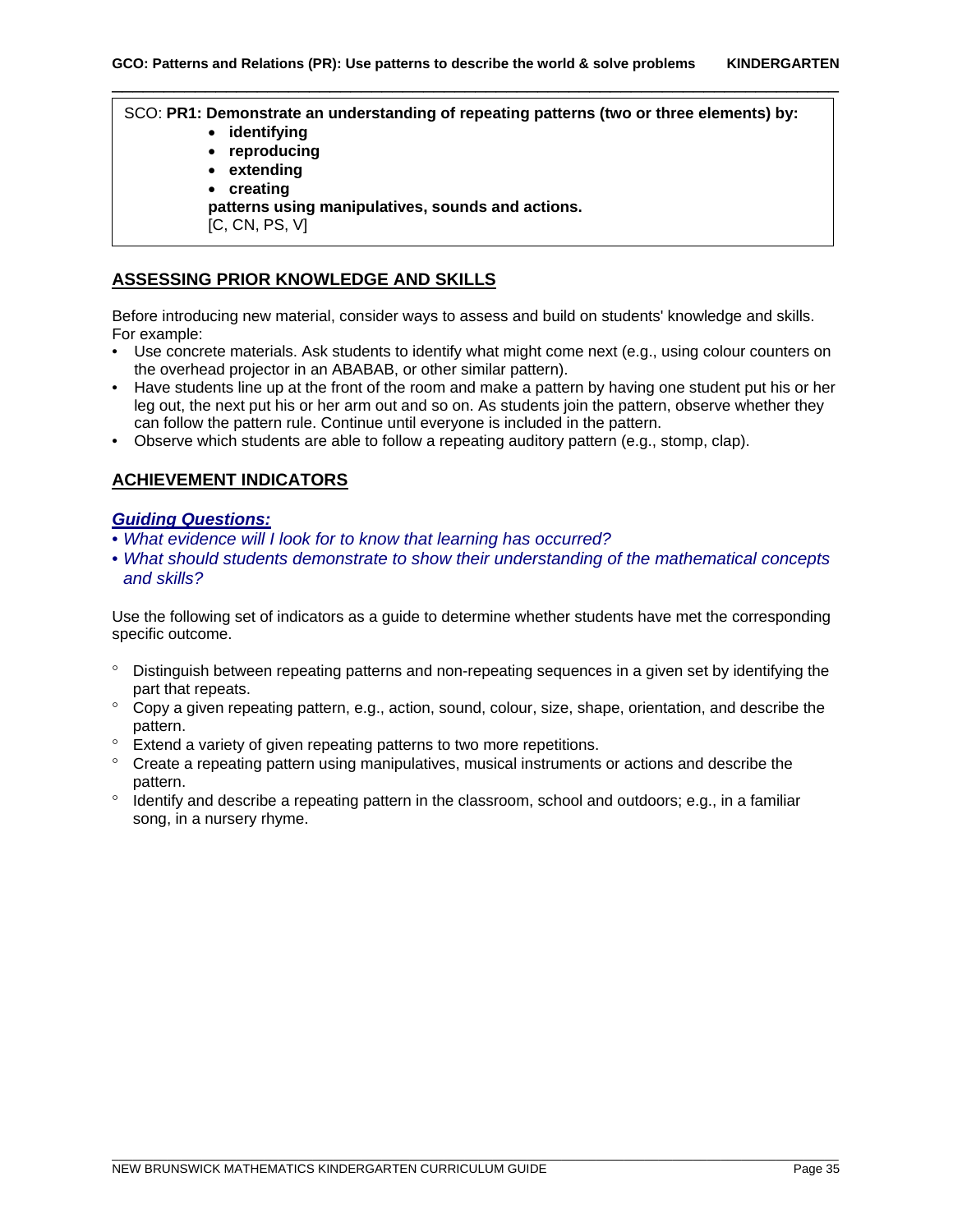#### SCO: **PR1: Demonstrate an understanding of repeating patterns (two or three elements) by:**

- **identifying**
- **reproducing**
- **extending**
- **creating**
- **patterns using manipulatives, sounds and actions.**
- [C, CN, PS, V]

# **PLANNING FOR INSTRUCTION**

## *Guiding Questions*

- *What learning opportunities and experiences should I provide to promote learning of the outcomes and permit students to demonstrate their learning?*
- *What teaching strategies and resources should I use?*
- *How will I meet the diverse learning needs of my students?*

## **Choosing Instructional Strategies**

Consider the following strategies when planning lessons:

- Provide students with many experiences to sort objects such as paper clips, blocks, toys of various sizes, math manipulatives, beads, buttons, crayons, markers, snap cubes, counters, etc. so they can increase their awareness of attributes.
- Have students communicate patterns in various ways (words, letters, etc.).
- Provide opportunities for students to draw simple shape patterns.
- Encourage students to display concrete patterns whenever possible, either with manipulatives or by enacting the pattern physically.
- Encourage students to demonstrate oral patterns, including singing or clapping/stomping.
- Expect students to explain, verbally, how they know what comes next in a pattern.
- Extend experiences with patterns further by exploring familiar skipping-rope chants and performing the actions for such songs as the Hokey-Pokey. Students also benefit from hearing stories with repeated or predictable language and repeating the patterns.

# **Suggested Activities**

- Create an up and down pattern by having alternating students stand and crouch.
- Create a forward and backward pattern by having one student face forward and the next student face backward until all are included in the pattern around the room.
- Read a story that has a pattern and have the students repeat the pattern once they recognize it.
- Have students reproduce and extend patterns that focus on
	- auditory: clap, clap, clap, snap, clap, clap, clap, snap
	- number of like objects: e.g.,  $\mathbb{C} \times \mathbb{C} \times$
	- orientation: e.g., $\diamondsuit \square \square \diamondsuit \square \square$
	- number of sides: e.g. $\triangle \triangle \triangle \triangle \triangle \triangle$
	- shape: e.g.,  $\odot \heartsuit$   $\leftrightarrow$   $\odot \heartsuit$   $\leftrightarrow$
	- colour: e.g., red block, blue block, red block, blue block
- Provide a pattern and ask the student to represent it with an action pattern. For example, "green, green, blue, green, green, blue, . . . " might be represented by "clap, clap, snap, clap, clap, snap,…"

**Possible Models**: counters, colour tiles, linking cubes, pattern blocks, links, beads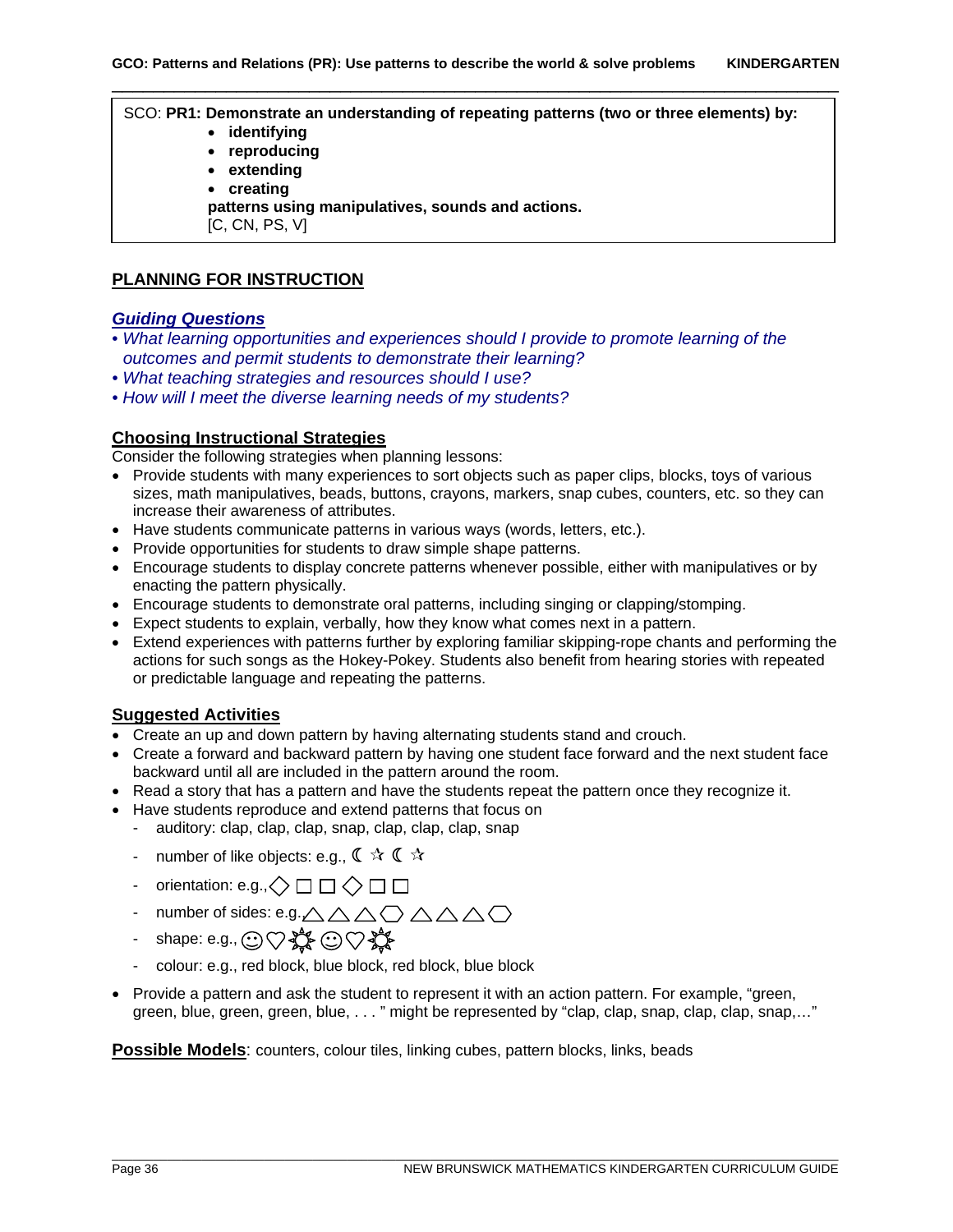SCO: **PR1: Demonstrate an understanding of repeating patterns (two or three elements) by:** • **identifying** • **reproducing** • **extending** • **creating patterns using manipulatives, sounds and actions.** [C, CN, PS, V]

#### **ASSESSMENT STRATEGIES**

Look back at what you determined as acceptable evidence.

#### *Guiding Questions*

- *What are the most appropriate methods and activities for assessing student learning?*
- *How will I align my assessment strategies with my teaching strategies?*

Assessment can and should happen every day as a part of instruction. A variety of approaches and contexts should be used for assessing all students: as a class, in groups, and individual students. Consider the following **sample activities** (that can be adapted) for either formative (for learning; as learning) or summative (of learning) assessment.

#### **Whole Class/Group/Individual Assessment**

- Have small groups of students build these pattern trains with linking cubes; e.g., RGRGRGRG BYYBYYBYY GRGRGRGR Ask "Which patterns are the same and why?"
- Show the class a pattern sequence with an error and ask them what they would change to fix this pattern.



- Hand out six large triangle and square shapes; one to each student. Line students up in the following pattern: TRIANGLE, SQUARE, TRIANGLE, SQUARE, TRIANGLE, SQUARE and ask students, "If we had 10 students in this pattern, what shape would the  $10<sup>th</sup>$  student be holding?"
- Create an ABAB pattern on the overhead projector with different shapes. Show it to students and then cover the pattern. Ask students to describe or draw what would come next. Have them explain how they know. This can also be done using other patterns such as, ABBABB or ABCABC.
- Show the student a set of linking cubes arranged in a repeating pattern. Ask the student to:
	- add the next correct piece in the pattern;
	- continue the pattern with additional pieces at least twice and explain his or her extension;
	- copy the existing pattern using sounds, actions, shapes, etc.;
	- identify the core pattern in the longer pattern.
- Tell the student, "I made a pattern with 12 linking cubes and then it fell apart. All I have left are three together: RBG." Show the three cubes to the student. "Use cubes to build what you think my pattern might have looked like". After the student has completed one pattern, ask, "Might it have looked another way?" Encourage the student to show you other possibilities. It is most important that you have the student to explain his or her thinking.
- Have the student describe a pattern that he/she sees in the classroom.

# **FOLLOW-UP ON ASSESSMENT**

#### *Guiding Questions*

- *What conclusions can be made from assessment information?*
- *How effective have instructional approaches been?*
- *What are the next steps in instruction?*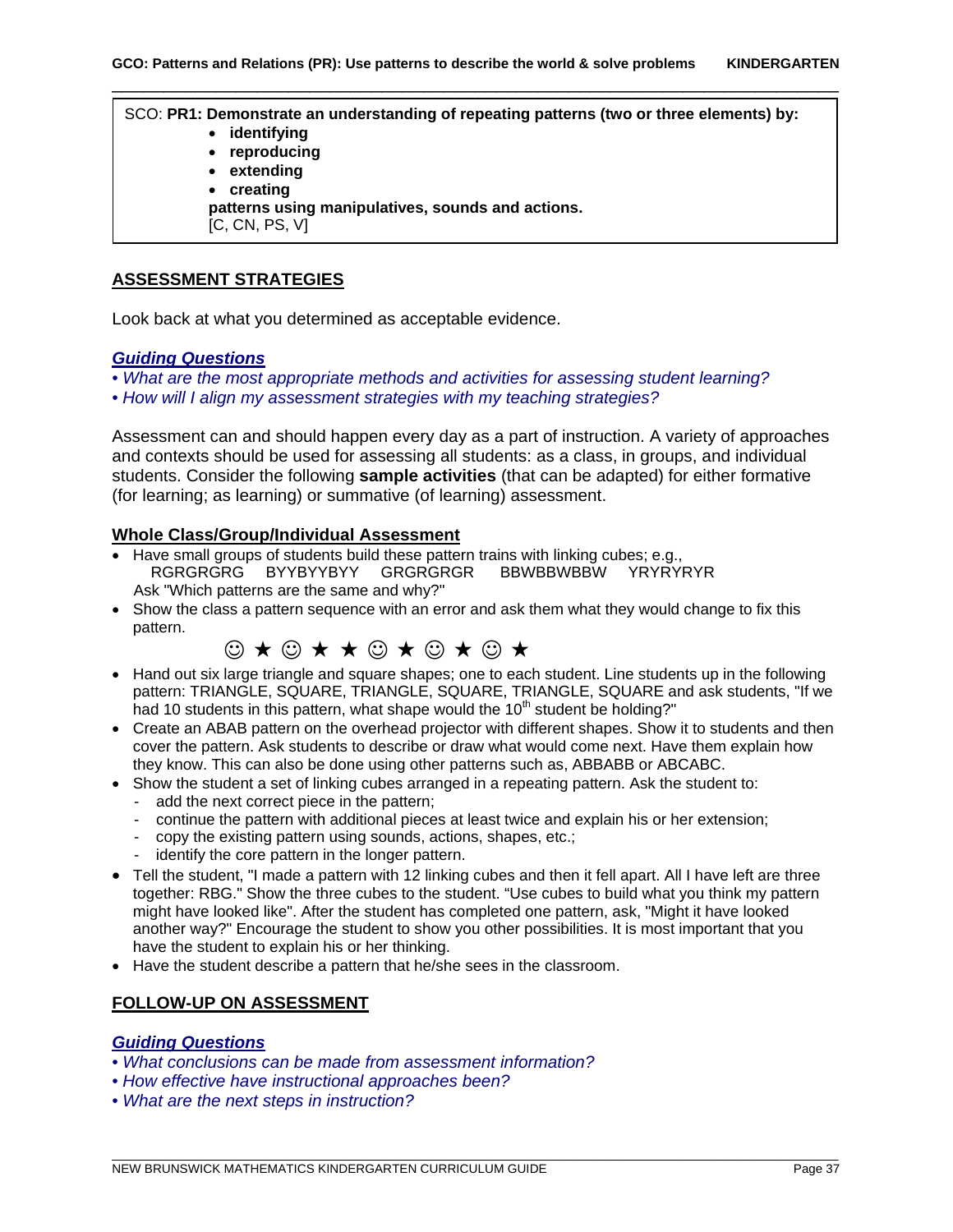#### SCO: **SS1: Use direct comparison to compare two objects based on a single attribute, such as length (height), mass (weight) and volume (capacity).** [C, CN, PS, R, V]

\_\_\_\_\_\_\_\_\_\_\_\_\_\_\_\_\_\_\_\_\_\_\_\_\_\_\_\_\_\_\_\_\_\_\_\_\_\_\_\_\_\_\_\_\_\_\_\_\_\_\_\_\_\_\_\_\_\_\_\_\_\_\_\_\_\_\_\_\_\_

| <b>ICI</b> Communication | <b>[PS] Problem Solving</b> | <b>[CN]</b> Connections | <b>[ME]</b> Mental Math |
|--------------------------|-----------------------------|-------------------------|-------------------------|
| <b>[T]</b> Technology    | <b>IVI</b> Visualization    | <b>[R]</b> Reasoning    | and Estimation          |

#### **Scope and Sequence of Outcomes**

| Kindergarten                                                                                                                                                   | <b>Grade One</b>                                                                                                                                                                                                                      |
|----------------------------------------------------------------------------------------------------------------------------------------------------------------|---------------------------------------------------------------------------------------------------------------------------------------------------------------------------------------------------------------------------------------|
| <b>SS1</b> Use direct comparison to<br>compare two objects based on a<br>single attribute, such as length<br>(height), mass (weight) and volume<br>(capacity). | <b>SS1</b> Demonstrate an<br>understanding of measurement as<br>a process of comparing by:<br>identifying attributes that can be<br>compared; ordering objects;<br>making statements of comparison;<br>filling, covering or matching. |

# **ELABORATION**

#### *Guiding Questions:*

- *What do I want my students to learn?*
- *What do I want my students to understand and be able to do?*

Measurement activities provide opportunities for students to link their understandings of number and geometry. Through meaningful investigations, children will develop an understanding of 2-D shapes and 3-D objects and their relationships to new situations and problems. They should be provided with many opportunities to explore touch, manipulate, sort and build. Students have intuitive understandings that should be built upon as they continue to recognize **attributes** common to objects and use these attributes to make **direct comparisons**. Students should make direct comparisons by looking at or handling the objects. For example:

- Length: students can compare heights by standing back to back;
- Mass: given two objects, students can predict which is heavier and then check by picking them up or by using a balance;
- Capacity: given two containers, students can predict which one holds more and then check by filling them with a material, such as rice or water. Students should explore the effect of pouring the same amount of water or sand into containers of different shapes and sizes. The focus should be on comparison, rather than describing the capacities of individual containers.

It is important that students have a significant amount of comparison experience prior to using nonstandard and standard units. Students should have conversations as they identify which attributes (**length**, **mass**, **volume**) they can use to describe objects and make comparisons. These attributes are best recognized in students' everyday conversations (e.g., "That person is very tall," "My book bag is not very heavy," "We need a large container for this").

In kindergarten, students will use a variety of nonstandard units for direct comparison. **Estimation** is also important as it is an application of number sense. It contributes to students' development of spatial sense. Children interpret the physical world with geometric ideas (e.g., shape, orientation, spatial relations) and describe it with corresponding vocabulary. They use basic shapes and spatial reasoning to model objects in their environment. Children use predictions and compare measurable attributes such as length, mass, and capacity to solve problems by comparing objects to help them understand their world.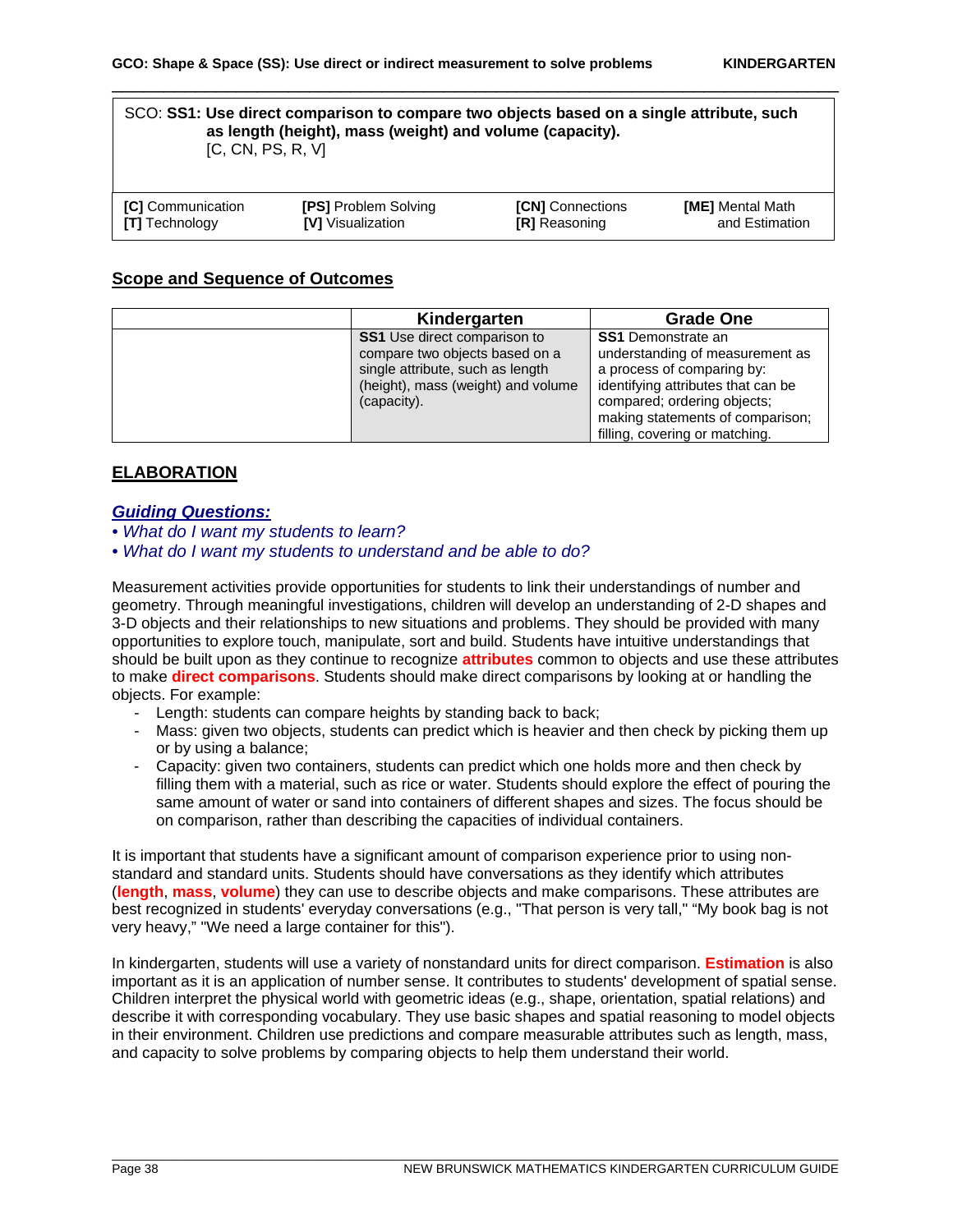#### SCO: **SS1: Use direct comparison to compare two objects based on a single attribute, such as length (height), mass (weight) and volume (capacity).** [C, CN, PS, R, V]

\_\_\_\_\_\_\_\_\_\_\_\_\_\_\_\_\_\_\_\_\_\_\_\_\_\_\_\_\_\_\_\_\_\_\_\_\_\_\_\_\_\_\_\_\_\_\_\_\_\_\_\_\_\_\_\_\_\_\_\_\_\_\_\_\_\_\_\_

## **ASSESSING PRIOR KNOWLEDGE AND SKILLS**

Before introducing new material, consider ways to assess and build on students' knowledge and skills. For example:

- Show students two "trains" of linking cubes and ask which is longer. Ask them to explain how they know.
- Ask two students to stand up and have the others tell you who is taller, who is shorter and how they know.
- Give two objects to students; e.g., a can of soup and a pencil. Which is lighter and which is heavier?
- Show students two items; e.g., a garbage can and a glass. Ask them which holds more.

## **ACHIEVEMENT INDICATORS**

#### *Guiding Questions:*

- *What evidence will I look for to know that learning has occurred?*
- *What should students demonstrate to show their understanding of the mathematical concepts and skills?*

Use the following set of indicators as a guide to determine whether students have met the corresponding specific outcome.

- ° Compare the length (height) of two given objects and explain the comparison, using the words shorter, longer (taller) or almost the same.
- ° Compare the mass (weight) of two given objects and explain the comparison, using the words lighter, heavier or almost the same.
- ° Compare the volume (capacity) of two given objects and explain the comparison, using the words less, more, bigger, smaller or almost the same.

\_\_\_\_\_\_\_\_\_\_\_\_\_\_\_\_\_\_\_\_\_\_\_\_\_\_\_\_\_\_\_\_\_\_\_\_\_\_\_\_\_\_\_\_\_\_\_\_\_\_\_\_\_\_\_\_\_\_\_\_\_\_\_\_\_\_\_\_\_\_\_\_\_\_\_\_\_\_\_\_\_\_\_\_\_\_\_\_\_\_\_\_\_\_\_\_\_\_\_\_\_\_\_\_\_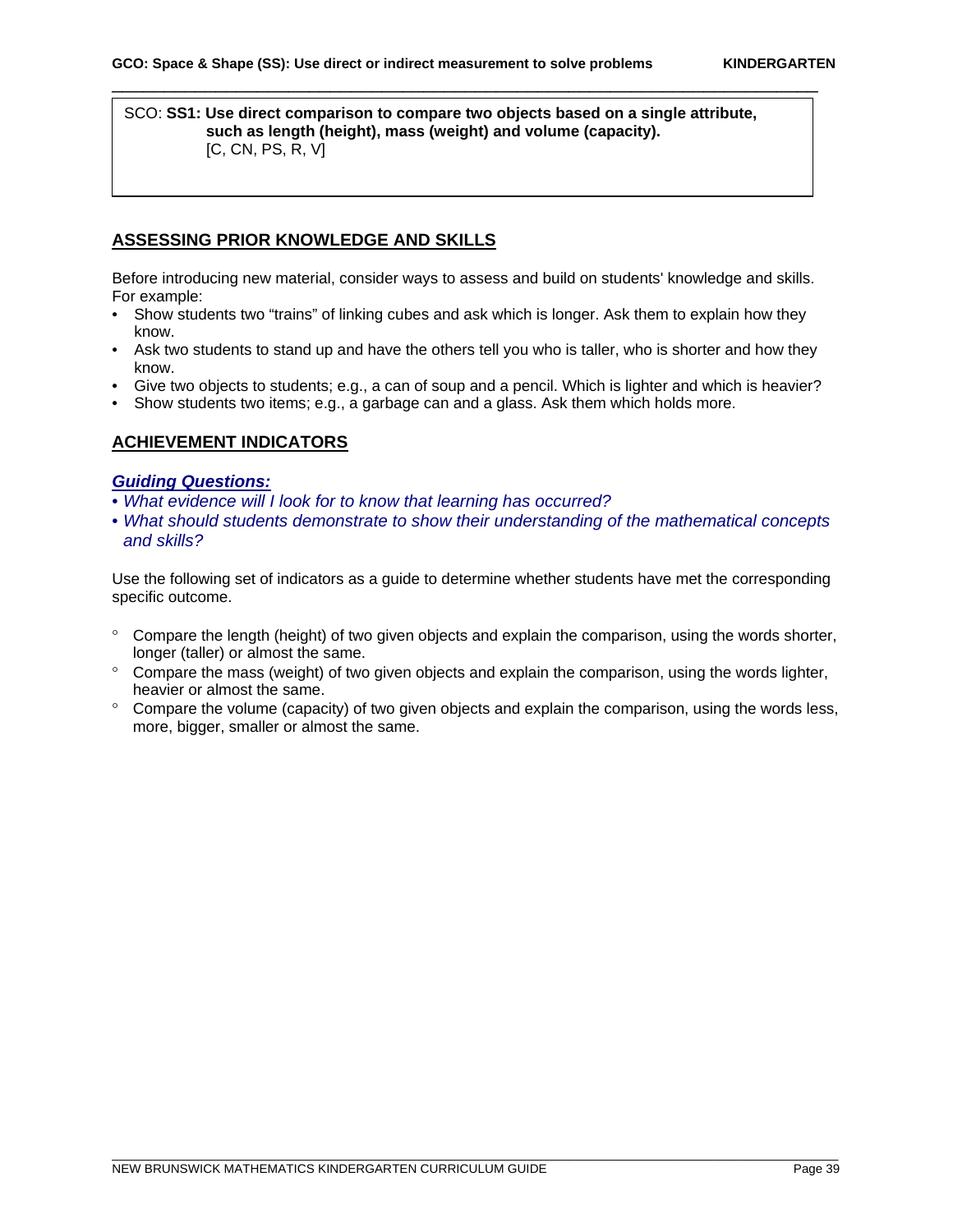SCO: **SS1: Use direct comparison to compare two objects based on a single attribute, such as length (height), mass (weight) and volume (capacity).** [C, CN, PS, R, V]

\_\_\_\_\_\_\_\_\_\_\_\_\_\_\_\_\_\_\_\_\_\_\_\_\_\_\_\_\_\_\_\_\_\_\_\_\_\_\_\_\_\_\_\_\_\_\_\_\_\_\_\_\_\_\_\_\_\_\_\_\_\_\_\_\_\_\_\_

## **PLANNING FOR INSTRUCTION**

# *Guiding Questions*

- *What learning opportunities and experiences should I provide to promote learning of the outcomes and permit students to demonstrate their learning?*
- *What teaching strategies and resources should I use?*
- *How will I meet the diverse learning needs of my students?*

# **Choosing Instructional Strategies**

Consider the following strategies when planning lessons:

- Encourage students to develop intuitive notions for length, mass and volume, using direct comparison.
- Ensure students first make estimates and then check their predictions.
- Expect students to explain how they determined their measurements.
- Have students make meaningful measurements students including:
	- comparing structures they have built in terms of height and width;
	- comparing their heights and arm lengths;
	- comparing the capacities of different types of cups, spoons, pails, boxes, bowls;
	- comparing the masses of different rocks or different fruits and vegetables;
	- finding objects in the class that are shorter than their foot, about the same length as their foot and longer than their foot;
	- filling containers of the same size and shape with different amounts of water in order to produce different pitches of sound.
- Emphasize the importance of a base line, as students compare the lengths of objects; that is, comparing by starting both objects at the same place.
- Explore the transitive understanding of measurement with students; that is if A is larger than B, and B is larger than C, then A must be larger than C.
- Discuss with students situations in which direct measurement is difficult (e.g. comparing two large objects that cannot be directly compared).

#### **Suggested Activities**

- Ask students to describe the steps, in order, that one would take to decide which of two objects is longer, heavier, or holds more.
- Create a sorting station at which students sort objects as longer, shorter, or about the same as a specified object at the station. This activity can be extended to explore mass and volume.
- Have students go on a scavenger hunt where they find several objects that are longer, shorter, or about the same as a specified object. This activity can be extended to explore mass and volume.
- Ask students to estimate and then determine which of two toys is "heavier" by using a pan balance.
- Show students a piece of string that is about one metre long. Ask them if they think they are taller than the string without allowing them to stand beside it. After making a prediction, they measure themselves against the string. Find items that are longer and shorter than the string (e.g., the height of a chair, the height of the door, the length of a book, the length of a pencil, the length of the classroom).

\_\_\_\_\_\_\_\_\_\_\_\_\_\_\_\_\_\_\_\_\_\_\_\_\_\_\_\_\_\_\_\_\_\_\_\_\_\_\_\_\_\_\_\_\_\_\_\_\_\_\_\_\_\_\_\_\_\_\_\_\_\_\_\_\_\_\_\_\_\_\_\_\_\_\_\_\_\_\_\_\_\_\_\_\_\_\_\_\_\_\_\_\_\_\_\_\_\_\_\_\_\_\_\_\_

**Possible Models:** string, various containers, linking cubes, pan balance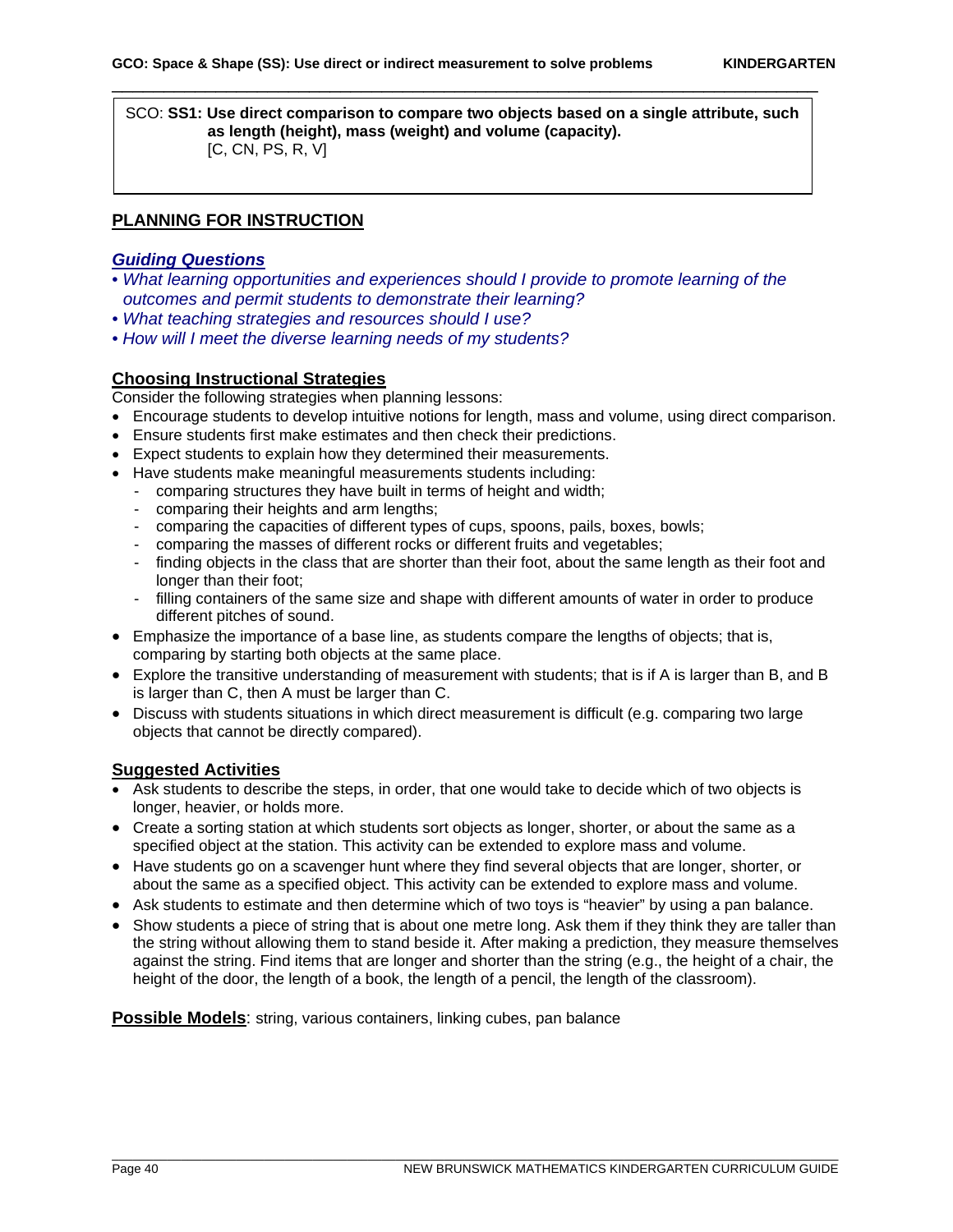SCO: **SS1: Use direct comparison to compare two objects based on a single attribute, such as length (height), mass (weight) and volume (capacity).** [C, CN, PS, R, V]

\_\_\_\_\_\_\_\_\_\_\_\_\_\_\_\_\_\_\_\_\_\_\_\_\_\_\_\_\_\_\_\_\_\_\_\_\_\_\_\_\_\_\_\_\_\_\_\_\_\_\_\_\_\_\_\_\_\_\_\_\_\_\_\_\_\_\_\_

#### **ASSESSMENT STRATEGIES**

Look back at what you determined as acceptable evidence.

#### *Guiding Questions*

- *What are the most appropriate methods and activities for assessing student learning?*
- *How will I align my assessment strategies with my teaching strategies?*

Assessment can and should happen every day as a part of instruction. A variety of approaches and contexts should be used for assessing all students: as a class, in groups, and individual students. Consider the following **sample activities** (that can be adapted) for either formative (for learning; as learning) or summative (of learning) assessment.

#### **Whole Class/Group/Individual Assessment**

- Give students a piece of string. Ask them to find two objects that are longer than the string, two objects that are shorter than the string and two objects that are almost the same length as the string. Each student has three pieces of paper that are labelled shorter, same and longer. On the paper, they draw pictures of the objects they found for each category.
- Ask students to take off one of their shoes and then find two objects in the classroom that are heavier than the shoe, lighter than the shoe and almost the same weight as the shoe. Give each student three pieces of paper labelled heavier, same and lighter. On the paper, they draw pictures of the objects they found for each category.
- Provide a box and have students find two containers that would hold more than the box, two containers that would hold almost the same and two containers that would hold less. Give each student three pieces of paper labelled more, same and less. On the paper, they draw pictures of the objects they found for each category.
- Give the student two objects (e.g., crayon, paper clip, pencil, ruler, or eraser). Ask the student to predict and then determine which item is longer or shorter. Have the student explain his/her thinking.
- Give the student two objects (e.g., crayon, paper clip, large book, ruler, or stapler). Ask the student to predict and then determine which item is lighter or heavier. Have the student explain his/her thinking.
- Give the student two containers (e.g., one-litre milk container, empty tuna can, individual milk container, two-litre milk container, or thimble). Ask the student to predict and then determine which item holds more or less. Have the student explain his/her thinking.

\_\_\_\_\_\_\_\_\_\_\_\_\_\_\_\_\_\_\_\_\_\_\_\_\_\_\_\_\_\_\_\_\_\_\_\_\_\_\_\_\_\_\_\_\_\_\_\_\_\_\_\_\_\_\_\_\_\_\_\_\_\_\_\_\_\_\_\_\_\_\_\_\_\_\_\_\_\_\_\_\_\_\_\_\_\_\_\_\_\_\_\_\_\_\_\_\_\_\_\_\_\_\_\_\_

- Have the student tell you, for each of the following statements, if it is possible or impossible and explain his/her thinking:
	- A cat is heavier than my mom.
	- A bathtub holds less than a jug of milk.
	- My arm is longer than my foot.

#### **FOLLOW-UP ON ASSESSMENT**

## *Guiding Questions*

- *What conclusions can be made from assessment information?*
- *How effective have instructional approaches been?*
- *What are the next steps in instruction?*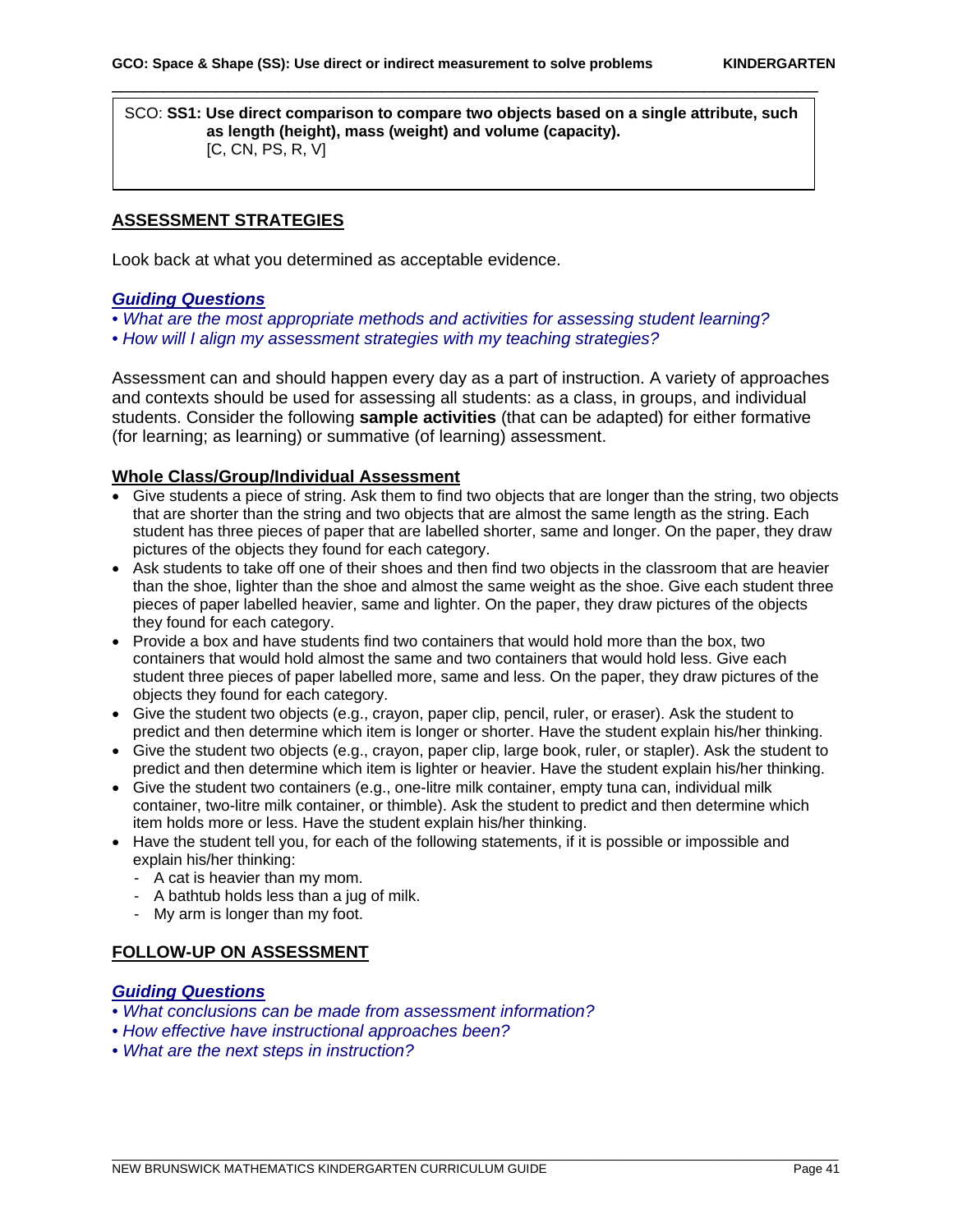| SCO: SS2: Sort 3-D objects using a single attribute.<br>[C, CN, PS, R, V]<br>SS3: Build and describe 3-D objects.<br>[CN, PS, V] |                             |                         |                         |
|----------------------------------------------------------------------------------------------------------------------------------|-----------------------------|-------------------------|-------------------------|
| [C] Communication                                                                                                                | <b>[PS] Problem Solving</b> | <b>[CN]</b> Connections | <b>[ME]</b> Mental Math |
| <b>[T]</b> Technology                                                                                                            | <b>IVI</b> Visualization    | <b>IRI</b> Reasoning    | and Estimation          |

## **Scope and Sequence of Outcomes**

| Kindergarten                                                                                           | <b>Grade One</b>                                                                                                                                                                                                                                     |
|--------------------------------------------------------------------------------------------------------|------------------------------------------------------------------------------------------------------------------------------------------------------------------------------------------------------------------------------------------------------|
| <b>SS2</b> Sort 3-D objects using a single<br>attribute.<br><b>SS3</b> Build and describe 3-D objects. | <b>SS2</b> Sort 3-D objects and 2-D<br>shapes using one attribute, and<br>explain the sorting rule.<br><b>SS3</b> Replicate composite 2-D<br>shapes and 3-D objects.<br><b>SS4</b> Compare 2-D shapes to parts<br>of 3-D objects in the environment. |

# **ELABORATION**

#### *Guiding Questions:*

*• What do I want my students to learn?* 

*• What do I want my students to understand and be able to do?*

Students come to school having had experience with many **3-D objects**. Their most common experiences are those involving three-dimensional, rather than two-dimensional, shapes. Early school experiences should include sorting 3-D objects and describing how they are alike and how they differ (e.g., smooth sides, sharp corners, will roll, will fit together to make a bigger one of the same shape, etc.). Structuring meaningful contexts for children where they have opportunities to explore, touch, manipulate, play, sort and build with 3-D objects is important to developing spatial sense. The block centre is an important place for students to regularly explore and experiment with 3-D objects. As students make their constructions, they begin to learn about the attributes of the various objects. It is through these investigations that students are able to learn the characteristics and properties of objects.

Students should be given many opportunities to sort objects in the context of everyday activities (e.g., when putting blocks away in the centre). With experience, students learn that each 3-D object has many **attributes** and may fit in more than one category. For example, the ramp-shaped block has both rectangular and triangular faces. Sorting criteria that students might use include number or shape of the faces, whether it rolls and/or stacks, as well as non-geometric criteria such as colour, use, and texture. In kindergarten, students are expected to sort objects using just one attribute.

As students engage in building activities, they have many opportunities to explore geometric concepts such as how the same blocks can be arranged in different ways. Which blocks make the best bases for structures? Which are most stable? How should different blocks be arranged for strength? What blocks can be substituted for others? Student's exploration and development are enhanced by the teacher's questions, space and time to build and elaborate, opportunities to discuss their constructions, and permission to leave them standing for free play or to make future additions to the structure.

As students are asked to describe objects, it becomes helpful for them to explore **geometric vocabulary**. Teachers are encouraged to use geometric terminology (e.g., circle, triangle, rectangle, etc.), but students should not be expected to acquire this language in Kindergarten. The important concept for kindergarten is that students begin to understand the attributes of the various objects.

**Spatial sense** involves **visualization**, **mental imagery** and **spatial reasoning**. These skills are central to the understanding of mathematics. Spatial sense enables students to reason and interpret among and between 3-D and 2-D representations, and to identify relationships to mathematical strands.

\_\_\_\_\_\_\_\_\_\_\_\_\_\_\_\_\_\_\_\_\_\_\_\_\_\_\_\_\_\_\_\_\_\_\_\_\_\_\_\_\_\_\_\_\_\_\_\_\_\_\_\_\_\_\_\_\_\_\_\_\_\_\_\_\_\_\_\_\_\_\_\_\_\_\_\_\_\_\_\_\_\_\_\_\_\_\_\_\_\_\_\_\_\_\_\_\_\_\_\_\_\_\_\_\_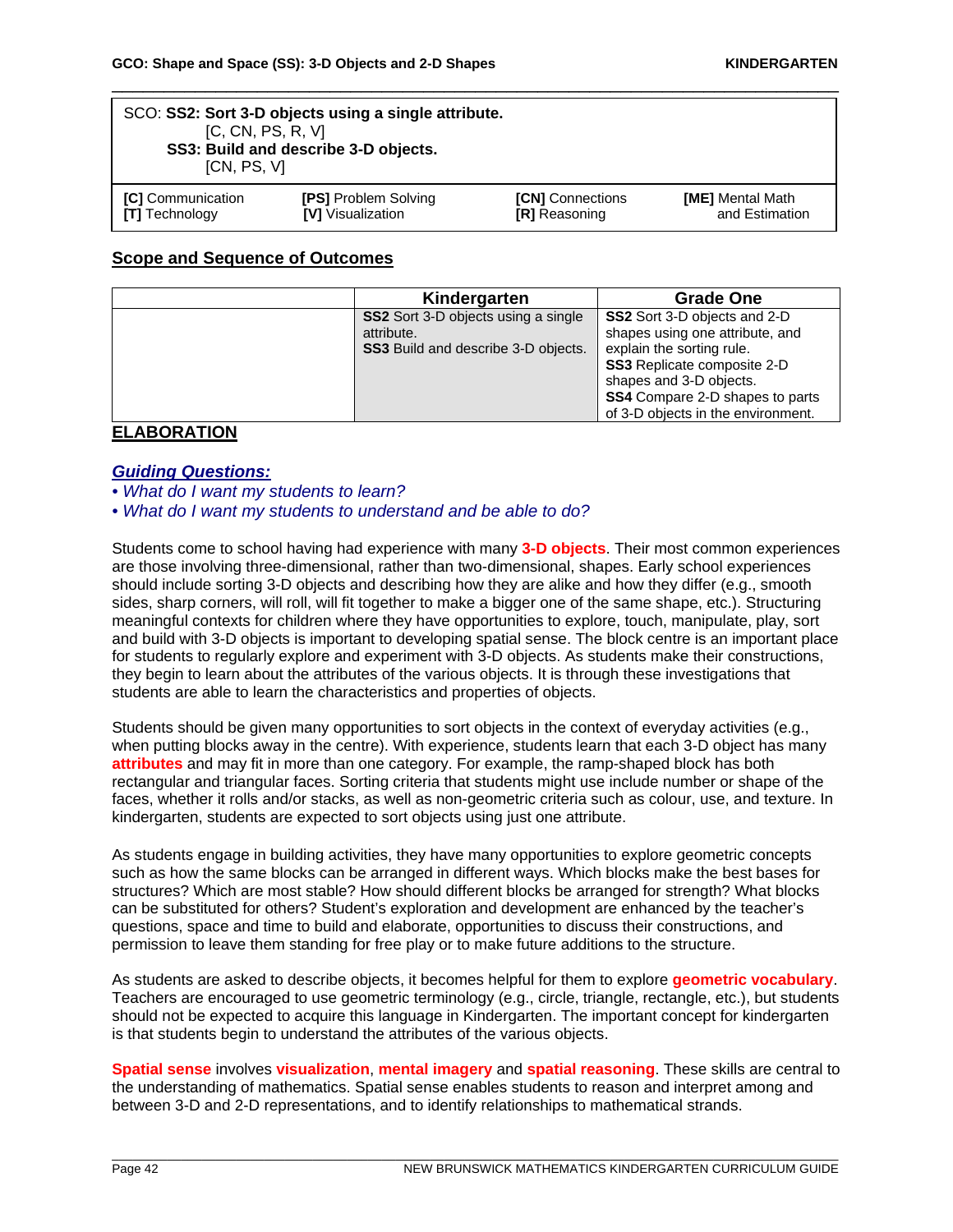#### SCO: **SS2: Sort 3-D objects using a single attribute.** [C, CN, PS, R, V]  **SS3: Build and describe 3-D objects.** [CN, PS, V]

#### **ASSESSING PRIOR KNOWLEDGE AND SKILLS**

Before introducing new material, consider ways to assess and build on students' knowledge and skills. For example:

\_\_\_\_\_\_\_\_\_\_\_\_\_\_\_\_\_\_\_\_\_\_\_\_\_\_\_\_\_\_\_\_\_\_\_\_\_\_\_\_\_\_\_\_\_\_\_\_\_\_\_\_\_\_\_\_\_\_\_\_\_\_\_\_\_\_\_\_\_\_

• Have students identify 3-D objects in the classroom by asking, "Can you show/tell me something that is shaped like this?" and holding up a sphere, cube, rectangular prism, cone, or cylinder. (Note: there are other types of prisms including square prisms and triangular prisms).

#### **ACHIEVEMENT INDICATORS**

#### *Guiding Questions:*

- *What evidence will I look for to know that learning has occurred?*
- *What should students demonstrate to show their understanding of the mathematical concepts and skills?*

Use the following set of indicators as a guide to determine whether students have met the corresponding specific outcome.

#### **SS2**

- ° Sort a given set of familiar 3-D objects using a single attribute, such as size or shape, and explain the sorting rule.
- ° Determine the difference between two given pre-sorted sets by explaining a sorting rule used to sort them.

#### **SS3**

° Create a representation of a given 3-D object, using materials such as modeling clay and building blocks, and compare the representation to the original 3-D object.

\_\_\_\_\_\_\_\_\_\_\_\_\_\_\_\_\_\_\_\_\_\_\_\_\_\_\_\_\_\_\_\_\_\_\_\_\_\_\_\_\_\_\_\_\_\_\_\_\_\_\_\_\_\_\_\_\_\_\_\_\_\_\_\_\_\_\_\_\_\_\_\_\_\_\_\_\_\_\_\_\_\_\_\_\_\_\_\_\_\_\_\_\_\_\_\_\_\_\_\_\_\_\_\_\_

° Describe a given 3-D object, using words such as big, little, round, like a box and like a can.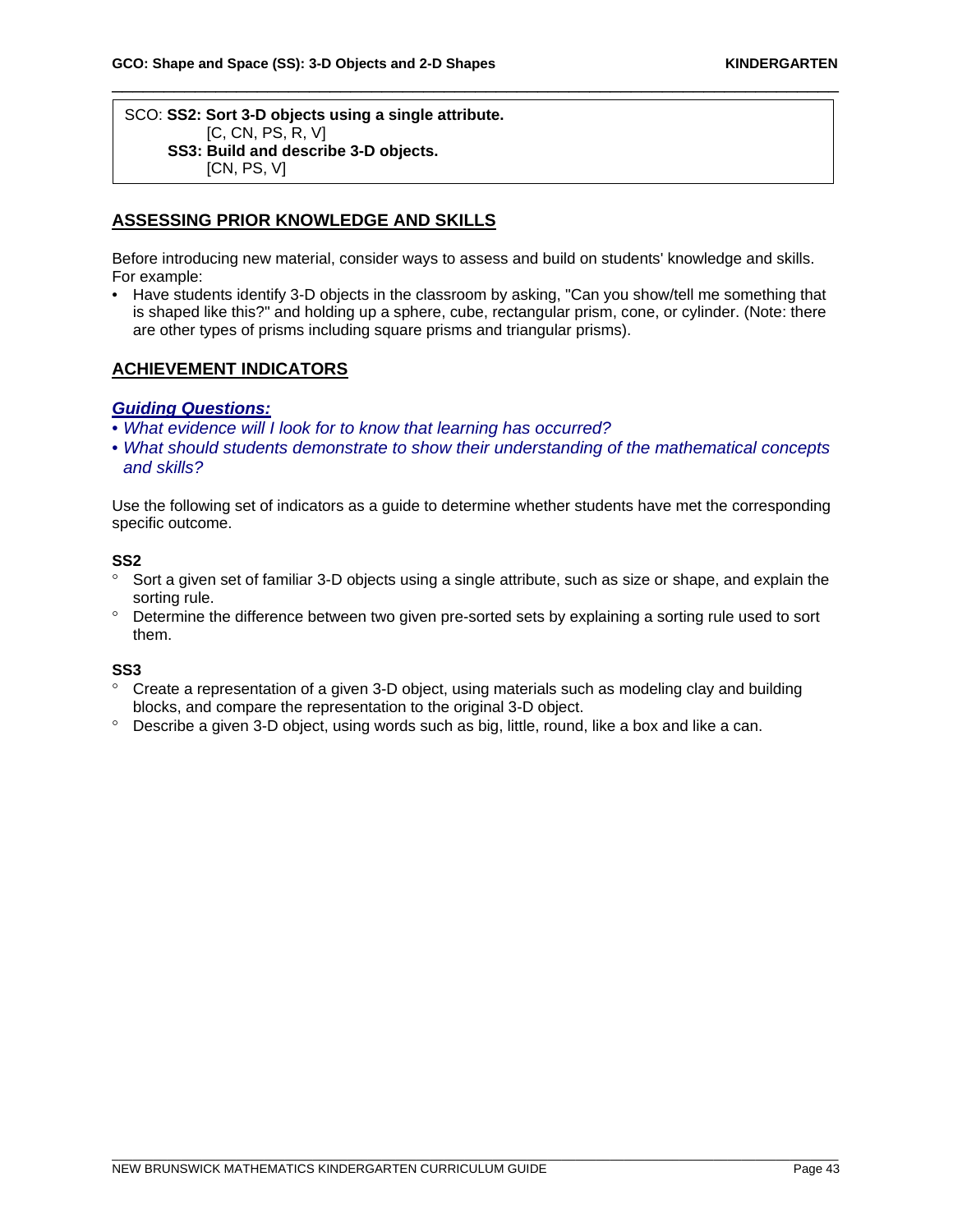SCO: **SS2: Sort 3-D objects using a single attribute.** [C, CN, PS, R, V]  **SS3: Build and describe 3-D objects.**  $[CN, PS, V]$ 

## **PLANNING FOR INSTRUCTION**

#### *Guiding Questions*

• *What learning opportunities and experiences should I provide to promote learning of the outcomes and permit students to demonstrate their learning?* 

\_\_\_\_\_\_\_\_\_\_\_\_\_\_\_\_\_\_\_\_\_\_\_\_\_\_\_\_\_\_\_\_\_\_\_\_\_\_\_\_\_\_\_\_\_\_\_\_\_\_\_\_\_\_\_\_\_\_\_\_\_\_\_\_\_\_\_\_\_\_

- *What teaching strategies and resources should I use?*
- *How will I meet the diverse learning needs of my students?*

## **Choosing Instructional Strategies**

Consider the following strategies when planning lessons:

- Use a variety of manipulatives and common objects for students to become familiar with the attributes of 3-D objects.
- Ask students to bring 3-D objects from home to share with the class. Have them tell one or two things that they find interesting about what they have brought from home.
- Use the names of the 2-D shapes when talking about them and introduce the names of the 3-D objects through discussions.
- Have students identify the shapes needed to make a 3-D object.

#### **Suggested Activities**

- Tape on the floor 2-D shapes, such as, a large triangle, a large circle, a large square and a large rectangle. Have students sort 3-D objects from around the room and block corner into the 2-D shape category (e.g., triangle). Have students explain their sorting rule. For example: a cylinder may be placed in the circle category and a cube may be placed in the square category. Other questions could include:
	- Explain why you put these objects together?
	- According to your (the) sort, where would \_\_\_ belong?
	- Which object does not belong to this set?
	- What other way could you sort these objects? Explain your sorting rule.
- Have students build imaginary buildings, monsters, or machines from 3-D objects such as boxes, cans, balls, paper cylinders, and cones.
- Have a student select, and hide from view, a wooden block. Ask him/her to describe the block to the class, one hint at a time, to see if they can guess which one was selected (or have the classmates guess by asking questions without using a 3-D object name).
- Have one student create a structure and ask his/her partner to create one that is quite different and to explain the differences using comparison words (big, small, tall, etc.). Also have students create a structure that is exactly the same as their partner.
- Use a bag or box with a cover for a "Object of the Day" activity. Place different objects inside and get students to feel an object without seeing it and describe it using math vocabulary (e.g., flat, round, points, curvy). Encourage the student to predict the object that is in the bag.
- Ask students to build "one-difference trains", using attribute blocks. Each neighbouring block differs by one attribute (shape, colour, size, thickness).



**Possible Models**: blocks, modeling clay, attribute blocks, pattern blocks, geometric solids, collection of objects (boxes, cans, paper rolls, etc.), Polydrons®

\_\_\_\_\_\_\_\_\_\_\_\_\_\_\_\_\_\_\_\_\_\_\_\_\_\_\_\_\_\_\_\_\_\_\_\_\_\_\_\_\_\_\_\_\_\_\_\_\_\_\_\_\_\_\_\_\_\_\_\_\_\_\_\_\_\_\_\_\_\_\_\_\_\_\_\_\_\_\_\_\_\_\_\_\_\_\_\_\_\_\_\_\_\_\_\_\_\_\_\_\_\_\_\_\_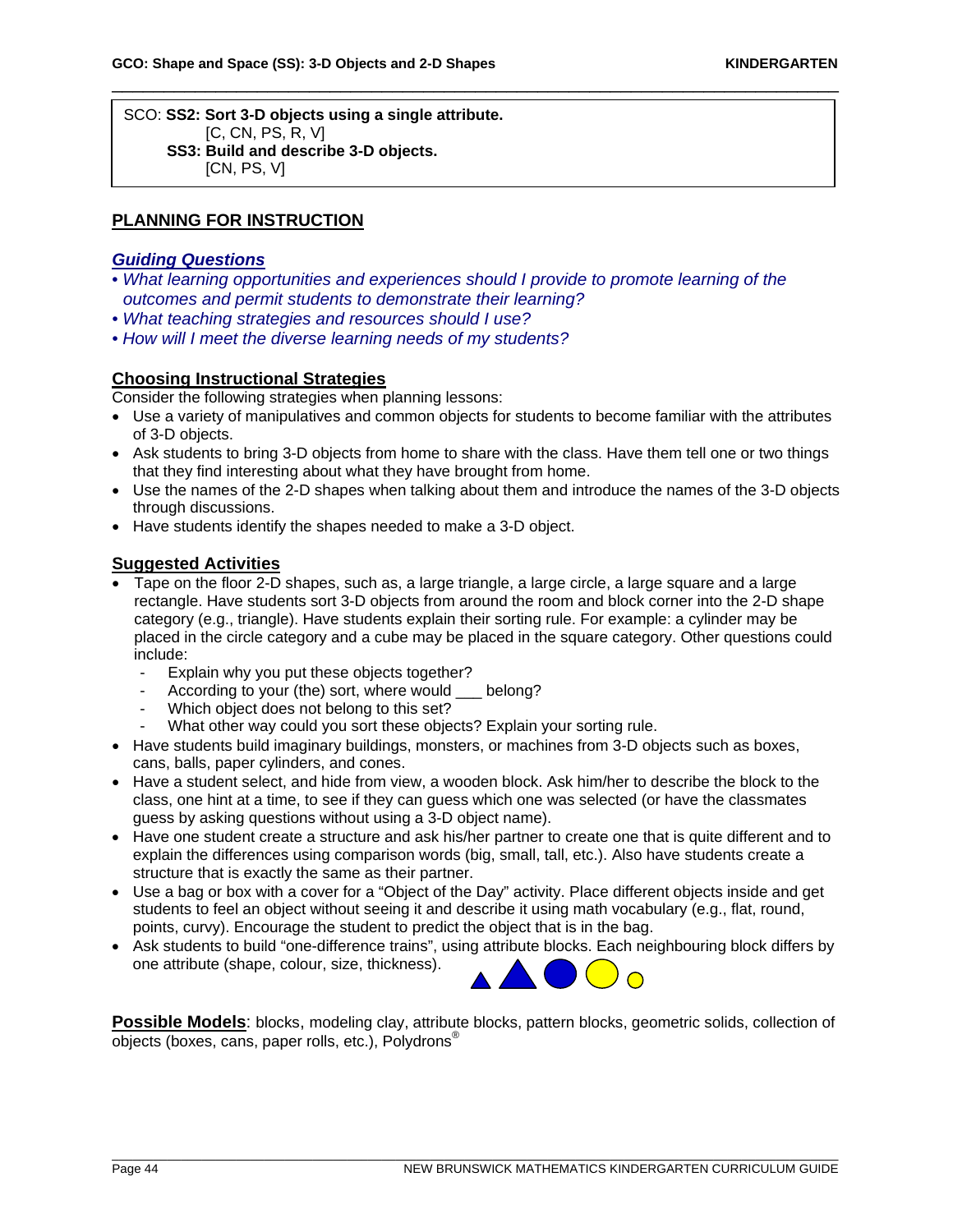SCO: **SS2: Sort 3-D objects using a single attribute.** [C, CN, PS, R, V]  **SS3: Build and describe 3-D objects.**  $[CN, PS, V]$ 

#### **ASSESSMENT STRATEGIES**

Look back at what you determined as acceptable evidence.

#### *Guiding Questions*

- *What are the most appropriate methods and activities for assessing student learning?*
- *How will I align my assessment strategies with my teaching strategies?*

Assessment can and should happen every day as a part of instruction. A variety of approaches and contexts should be used for assessing all students: as a class, in groups, and individual students. Consider the following **sample activities** (that can be adapted) for either formative (for learning; as learning) or summative (of learning) assessment.

\_\_\_\_\_\_\_\_\_\_\_\_\_\_\_\_\_\_\_\_\_\_\_\_\_\_\_\_\_\_\_\_\_\_\_\_\_\_\_\_\_\_\_\_\_\_\_\_\_\_\_\_\_\_\_\_\_\_\_\_\_\_\_\_\_\_\_\_\_\_

#### **Whole Class/Group/Individual Assessment**

- Ask the student to look at a series of 2-D shapes and 3-D objects. Ask him or her to place the 3-D object on top of the 2-D shape that it is related to and then ask him or her to explain why (e.g., use as examples a circle and sphere, a cone and cylinder, a triangle and pyramid, a square and cube, a rectangle and rectangular prism.
- Give a student a series of 3-D shapes and ask him or her to sort the shapes into two groups, telling you how he or she decided to sort them. Make sure the objects are clearly related in at least two ways so that the student has some obvious choices (e.g., objects with rounded parts and objects with straight edges only, or very large objects and very small objects).
- Show the class two 3-D objects. Have students describe in words or pictures the similarities and differences between the two shapes.
- Give each student enough modeling clay to build one or two objects. Ask them to build 3-D objects with the clay based on models you show (e.g., sphere, cylinder, and cube).
- Place four or five 3-D objects on a table and have students describe each one. For example, students might say ''this object looks like a can'', ''this one has points'', ''this one can roll''. Cover the objects and remove one. Ask students to describe the missing object.
- Have students select shapes from the block corner to construct a model of a dog house (or other simple structure). When it is completed, encourage them to talk about their creations and to provide reasons for their designs (the kind/size of the dog, sleeping space, consideration of cold weather, size of model in relation to an actual dog house, etc.).

\_\_\_\_\_\_\_\_\_\_\_\_\_\_\_\_\_\_\_\_\_\_\_\_\_\_\_\_\_\_\_\_\_\_\_\_\_\_\_\_\_\_\_\_\_\_\_\_\_\_\_\_\_\_\_\_\_\_\_\_\_\_\_\_\_\_\_\_\_\_\_\_\_\_\_\_\_\_\_\_\_\_\_\_\_\_\_\_\_\_\_\_\_\_\_\_\_\_\_\_\_\_\_\_\_

#### **FOLLOW-UP ON ASSESSMENT**

#### *Guiding Questions*

- *What conclusions can be made from assessment information?*
- *How effective have instructional approaches been?*
- *What are the next steps in instruction?*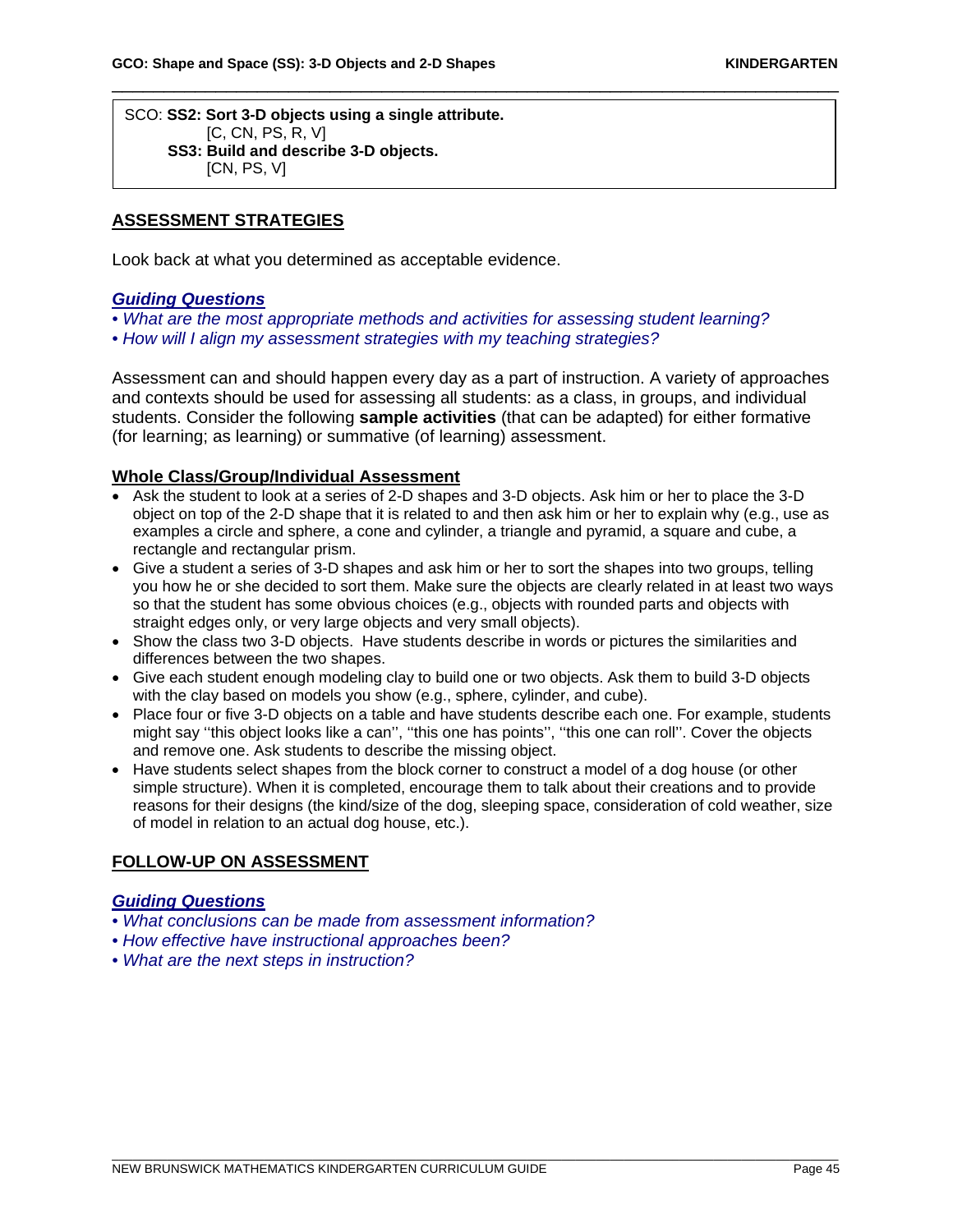# **GLOSSARY OF MODELS**

\_\_\_\_\_\_\_\_\_\_\_\_\_\_\_\_\_\_\_\_\_\_\_\_\_\_\_\_\_\_\_\_\_\_\_\_\_\_\_\_\_\_\_\_\_\_\_\_\_\_\_\_\_\_\_\_\_\_\_\_\_\_\_\_\_\_\_\_\_\_

This glossary is identical for all grade levels (kindergarten to grade 8). Most of the models have a variety of uses at different grade levels. More information as to which models can be used to develop specific curriculum outcomes is located on the *Instructional Strategies* section of each four-page spread in this curriculum document. The purpose of this glossary is to provide a visual of each model and a brief description of it.

| <b>Name</b>                            | <b>Picture</b>                                                                                                                                                                                                     | <b>Description</b>                                                                                                                                                                                                                                                                                                                                                                                                                                                                                                |
|----------------------------------------|--------------------------------------------------------------------------------------------------------------------------------------------------------------------------------------------------------------------|-------------------------------------------------------------------------------------------------------------------------------------------------------------------------------------------------------------------------------------------------------------------------------------------------------------------------------------------------------------------------------------------------------------------------------------------------------------------------------------------------------------------|
| <b>Algebra tiles</b>                   |                                                                                                                                                                                                                    | Sets include "X" tiles (rectangles), "X <sup>2</sup> " tiles<br>(large squares), and integer tiles (small<br>squares).<br>All tiles have a different colour on each side to<br>represent positive and negative. Typically the<br>"X" tiles are green and white and the smaller<br>squares are red and white.<br>Some sets also include "Y" sets of tiles which<br>are a different colour and size than the "X" tiles.                                                                                             |
| <b>Area Model</b>                      | To model $12 \times 23$ :<br>٥,                                                                                                                                                                                    | Use base ten blocks to represent the parts of<br>$\bullet$<br>each number that is being multiplied.<br>To find the answer for the example shown,<br>$\bullet$<br>students can add the various parts of the model:<br>$200 + 30 + 40 + 6 = 276.$<br>This model can also be used for fraction<br>$\bullet$<br>multiplication.                                                                                                                                                                                       |
| Arrays and<br><b>Open Arrays</b>       | To model $4 \times 6$ : $\bullet \bullet \bullet \bullet \bullet$<br>$\bullet\bullet\bullet\bullet\bullet\bullet$<br><br>000000<br>To model $7 \times 36$ : $_{36}$<br>30 <sup>′</sup><br>×<br>6<br>210<br>42<br>7 | Use counters arranged in equal rows or<br>$\bullet$<br>columns or a Blackline Master with rows and<br>columns of dots.<br>Helpful in developing understanding of<br>multiplication facts.<br>Grids can also be used to model arrays.<br>Open arrays allows students to think in amounts<br>that are comfortable for them and does not lock<br>them into thinking using a specific amount.<br>These arrays help visualize repeated addition<br>and partitioning and ultimately using the<br>distributive property. |
| <b>Attribute Blocks</b>                |                                                                                                                                                                                                                    | Sets of blocks that vary in their attributes:<br>5 shapes<br>$\circ$<br>circle, triangle, square, hexagon,<br>rectangle<br>2 thicknesses<br>O<br>2 sizes<br>O<br>3 colours<br>O                                                                                                                                                                                                                                                                                                                                   |
| <b>Balance (pan or</b><br>beam) scales |                                                                                                                                                                                                                    | Available in a variety of styles and precision.<br>$\bullet$<br>Pan balances have a pan or platform on each<br>side to compare two unknown amounts or<br>represent equality. Weights can be used on one<br>side to measure in standard units.<br>Beam balances have parallel beams with a<br>$\bullet$<br>piece that is moved on each beam to determine<br>the mass of the object on the scale. Offer<br>greater accuracy than a pan balance.                                                                     |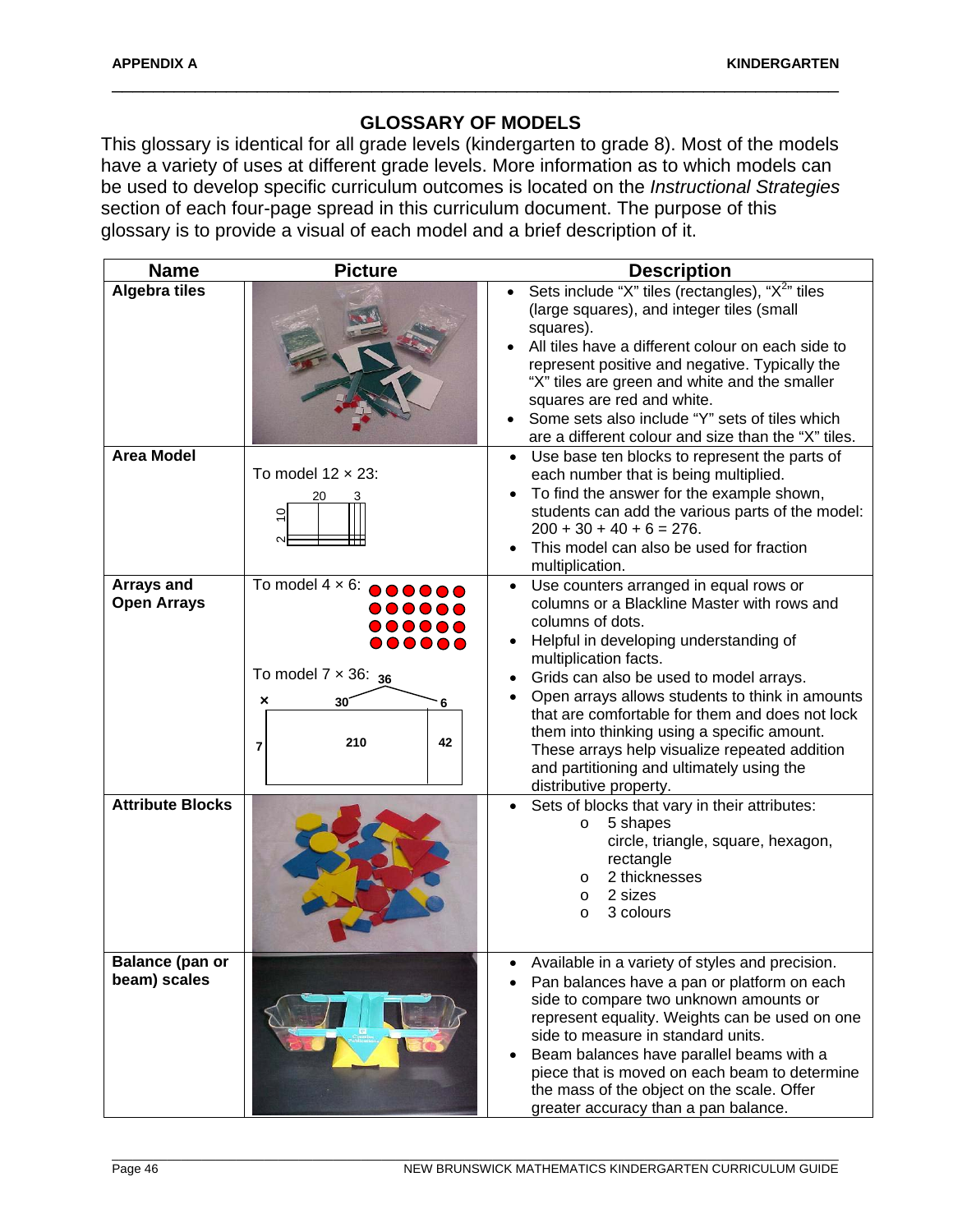| <b>Base Ten</b><br><b>Blocks</b> |                                                                                                  | Include unit cubes, rods, flats, and large cubes.<br>Available in a variety of colours and materials<br>(plastic, wood, foam).<br>Usually 3-D.                                                                                                                                                                                                               |
|----------------------------------|--------------------------------------------------------------------------------------------------|--------------------------------------------------------------------------------------------------------------------------------------------------------------------------------------------------------------------------------------------------------------------------------------------------------------------------------------------------------------|
| <b>Beam Balance</b>              | ☞ see Balance (pan or beam)                                                                      |                                                                                                                                                                                                                                                                                                                                                              |
| <b>Carroll Diagram</b>           | Example:<br>1-digit<br>2-digit<br>26, 34<br>2, 4, 6, 8<br>Even<br>1, 3, 5, 7, 9<br>15, 21<br>Odd | Used for classification of different attributes.<br>The table shows the four possible combinations<br>for the two attributes.<br>Similar to a Venn Diagram.                                                                                                                                                                                                  |
| <b>Colour Tiles</b>              |                                                                                                  | Square tiles in 4 colours (red, yellow, green,<br>blue).<br>Available in a variety of materials (plastic, wood,<br>foam).                                                                                                                                                                                                                                    |
| <b>Counters (two</b><br>colour)  |                                                                                                  | Counters have a different colour on each side.<br>$\bullet$<br>Available in a variety of colour combinations, but<br>usually are red & white or red & yellow.<br>Available in different shapes (circles, squares,<br>bean).                                                                                                                                  |
| <b>Cubes (Linking)</b>           |                                                                                                  | Set of interlocking 2 cm cubes.<br>Most connect on all sides.<br>Available in a wide variety of colours (usually 10<br>colours in each set).<br>Brand names include: Multilink, Hex-a-Link,<br>Cube-A-Link.<br>Some types only connect on two sides (brand<br>name example: Unifix).                                                                         |
| <b>Cuisenaire</b><br>Rods®       |                                                                                                  | Set includes 10 different colours of rods.<br>$\bullet$<br>Each colour represents a different length and<br>can represent different number values or units<br>of measurement.<br>Usual set includes 74 rods (22 white, 12 red, 10<br>light green, 6 purple, 4 yellow, 4 dark green, 4<br>black, 4 brown, 4 blue, 4 orange).<br>Available in plastic or wood. |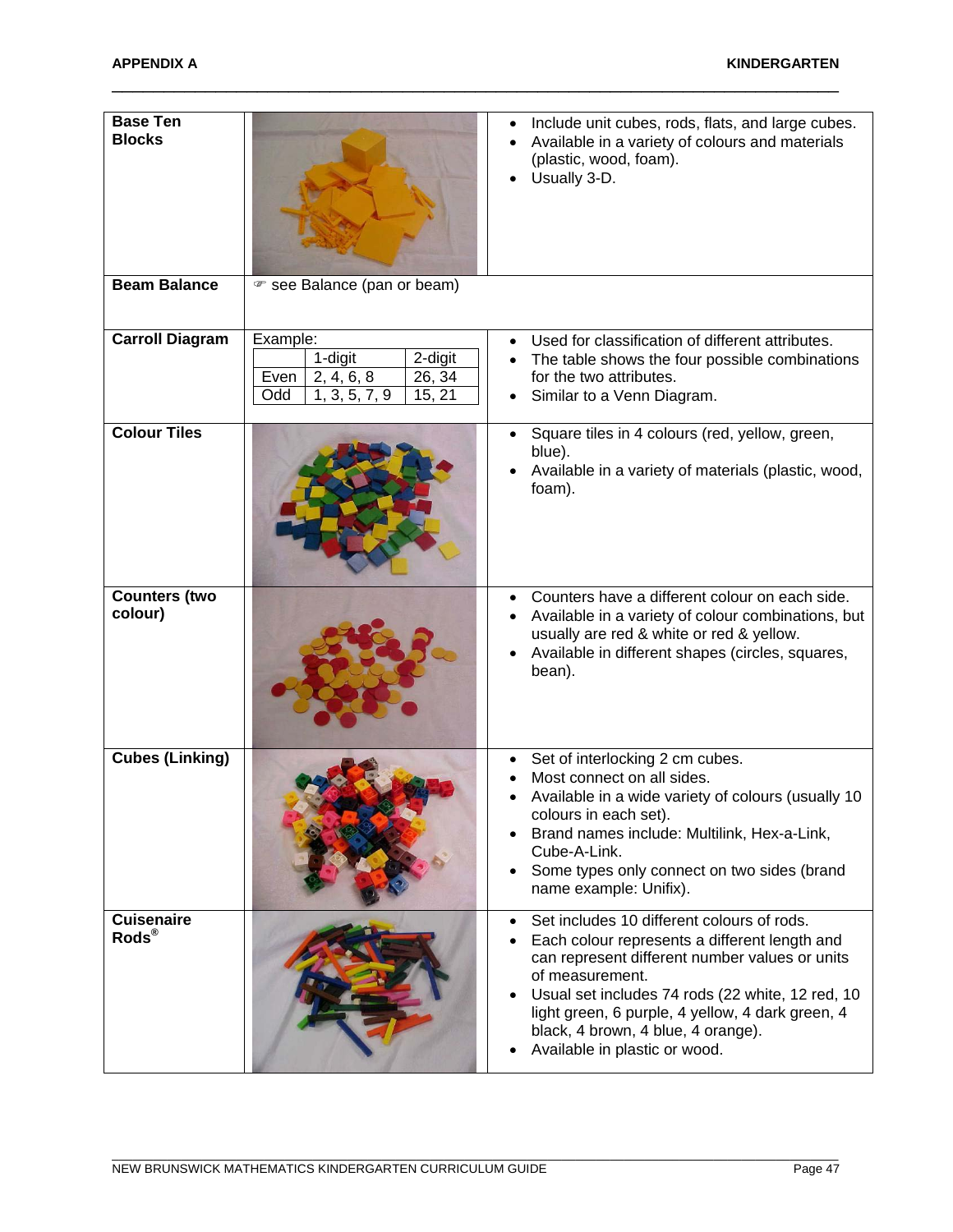| Dice (Number<br>Cubes)                 |                                                    | Standard type is a cube with numbers or dots<br>from 1 to 6 (number cubes).<br>Cubes can have different symbols or words.<br>Also available in:<br>4-sided (tetrahedral dice)<br>$\circ$<br>8-sided (octahedral dice)<br>$\circ$<br>10-sided (decahedra dice)<br>O<br>12-sided, 20-sided, and higher<br>O<br>Place value dice<br>$\circ$                                          |
|----------------------------------------|----------------------------------------------------|-----------------------------------------------------------------------------------------------------------------------------------------------------------------------------------------------------------------------------------------------------------------------------------------------------------------------------------------------------------------------------------|
| <b>Dominoes</b>                        | DOMIN<br>DOMINO                                    | Rectangular tiles divided in two-halves.<br>Each half shows a number of dots: 0 to 6 or<br>0 to 9.<br>Sets include tiles with all the possible number<br>combinations for that set.<br>Double-six sets include 28 dominoes.<br>Double-nine sets include 56 dominoes.                                                                                                              |
| <b>Dot Cards</b>                       |                                                    | Sets of cards that display different number of<br>dots (1 to 10) in a variety of arrangements.<br>Available as free Blackline Master online on the<br>"Teaching Student-Centered Mathematics K-3"<br>website (BLM 3-8).                                                                                                                                                           |
| <b>Decimal</b><br>Squares <sup>®</sup> |                                                    | Tenths and hundredths grids that are<br>manufactured with parts of the grids shaded.<br>Can substitute a Blackline Master and create<br>your own class set.                                                                                                                                                                                                                       |
| <b>Double Number</b><br>Line           | ☞ see Number lines (standard,<br>open, and double) |                                                                                                                                                                                                                                                                                                                                                                                   |
| <b>Five-frames</b>                     | ☞ see Frames (five- and ten-)                      |                                                                                                                                                                                                                                                                                                                                                                                   |
| <b>Fraction Blocks</b>                 |                                                    | Also known as Fraction Pattern blocks.<br>4 types available: pink "double hexagon", black<br>chevron, brown trapezoid, and purple triangle.<br>Use with basic pattern blocks to help study a<br>wider range of denominators and fraction<br>computation.                                                                                                                          |
| <b>Fraction Circles</b>                |                                                    | Sets can include these fraction pieces:<br>1, $\frac{1}{2}$ , $\frac{1}{4}$ , $\frac{1}{3}$ , $\frac{1}{5}$ , $\frac{1}{6}$ , $\frac{1}{8}$ , $\frac{1}{10}$ , $\frac{1}{12}$<br>Each fraction graduation has its own colour.<br>It is helpful to use ones without the fractions<br>marked on the pieces for greater flexibility<br>(using different piece to represent 1 whole). |

\_\_\_\_\_\_\_\_\_\_\_\_\_\_\_\_\_\_\_\_\_\_\_\_\_\_\_\_\_\_\_\_\_\_\_\_\_\_\_\_\_\_\_\_\_\_\_\_\_\_\_\_\_\_\_\_\_\_\_\_\_\_\_\_\_\_\_\_\_\_\_\_\_\_\_\_\_\_\_\_\_\_\_\_\_\_\_\_\_\_\_\_\_\_\_\_\_\_\_\_\_\_\_\_\_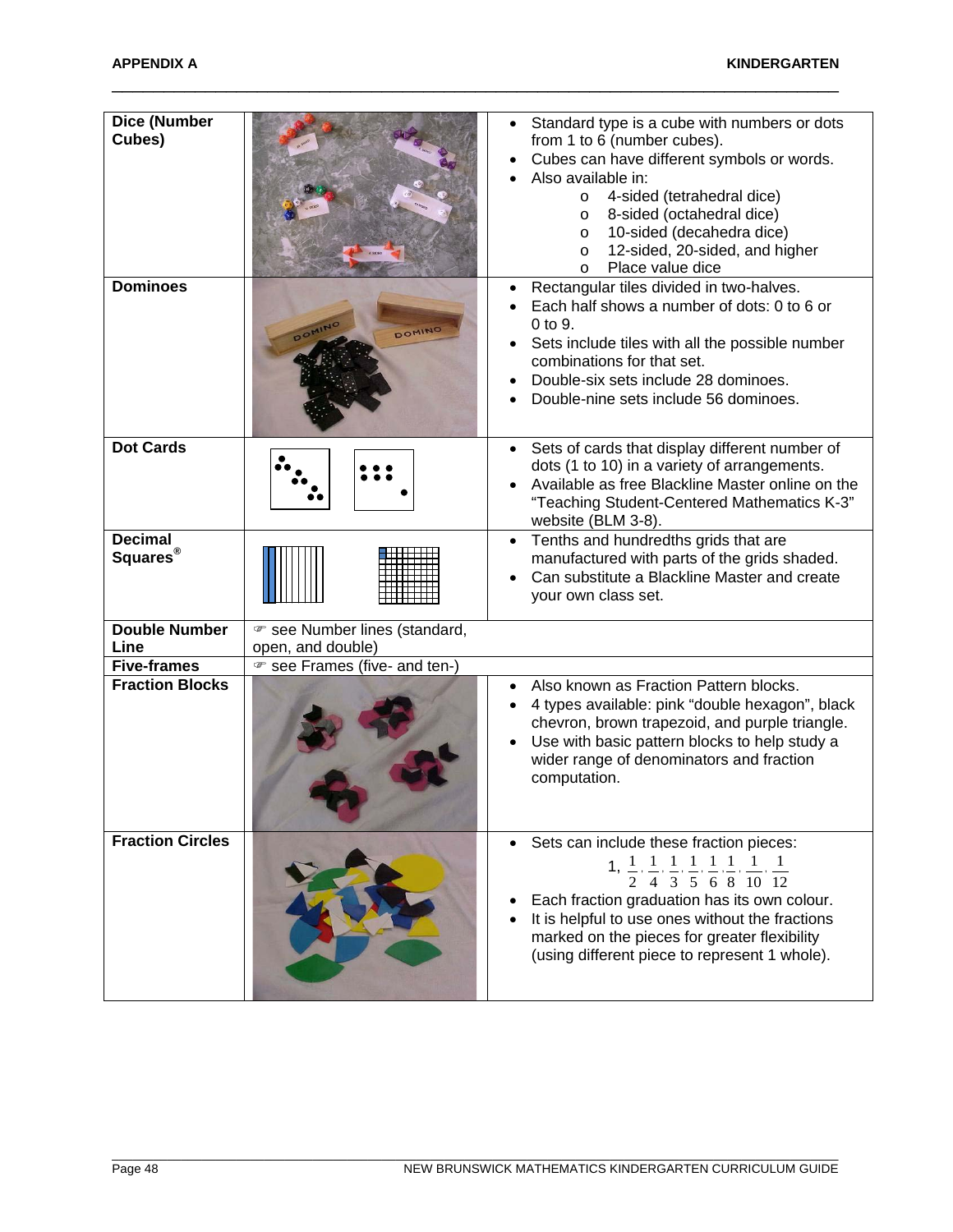| <b>Fraction Pieces</b>            |                                                                                                                                                                                                                                                                                                                                                                                                                                                                                                                                                                                                                                                                                               | Rectangular pieces that can be used to<br>represent the following fractions:<br>$\frac{1}{2}$ , $\frac{1}{4}$ , $\frac{1}{3}$ , $\frac{1}{5}$ , $\frac{1}{6}$ , $\frac{1}{8}$ , $\frac{1}{10}$ , $\frac{1}{12}$<br>Offers more flexibility as different pieces can be<br>used to represent 1 whole.<br>Each fraction graduation has its own colour.<br>Sets available in different quantities of pieces. |
|-----------------------------------|-----------------------------------------------------------------------------------------------------------------------------------------------------------------------------------------------------------------------------------------------------------------------------------------------------------------------------------------------------------------------------------------------------------------------------------------------------------------------------------------------------------------------------------------------------------------------------------------------------------------------------------------------------------------------------------------------|----------------------------------------------------------------------------------------------------------------------------------------------------------------------------------------------------------------------------------------------------------------------------------------------------------------------------------------------------------------------------------------------------------|
| <b>Frames</b><br>(five- and ten-) |                                                                                                                                                                                                                                                                                                                                                                                                                                                                                                                                                                                                                                                                                               | Available as a Blackline Master in many<br>$\bullet$<br>resources or you can create your own.<br>Use with any type of counter to fill in the frame<br>as needed.                                                                                                                                                                                                                                         |
| <b>Geoboards</b>                  |                                                                                                                                                                                                                                                                                                                                                                                                                                                                                                                                                                                                                                                                                               | Available in a variety of sizes and styles.<br>$5 \times 5$ pins<br>$\circ$<br>11 $\times$ 11 pins<br>$\circ$<br>Circular 24 pin<br>$\circ$<br>Isometric<br>$\circ$<br>Clear plastic models can be used by teachers<br>and students on an overhead.<br>Some models can be linked to increase the size<br>of the grid.                                                                                    |
| <b>Geometric</b><br><b>Solids</b> |                                                                                                                                                                                                                                                                                                                                                                                                                                                                                                                                                                                                                                                                                               | Sets typically include a variety of prisms,<br>$\bullet$<br>pyramids, cones, cylinders, and spheres.<br>The number of pieces in a set will vary.<br>Available in different materials (wood, plastic,<br>foam) and different sizes.                                                                                                                                                                       |
| <b>Geo-strips</b>                 |                                                                                                                                                                                                                                                                                                                                                                                                                                                                                                                                                                                                                                                                                               | Plastic strips that can be fastened together with<br>$\bullet$<br>brass fasteners to form a variety of angles and<br>geometric shapes.<br>Strips come in 5 different lengths. Each length is<br>a different colour.                                                                                                                                                                                      |
| <b>Hundred Chart</b>              | Line Moster 2) 100-Chart<br>$\mathbf{3}$<br>4<br>5<br>$\overline{7}$<br>$\overline{\mathbf{2}}$<br>6<br> 3<br>$\mu$<br>15<br>16<br>$\mathbf{r}$<br>18<br>12<br> q <br>20<br>23<br>24<br>25<br>26<br>21<br>22<br>27<br>28<br>2 <sup>q</sup><br>33<br>34<br>35<br>36<br>37<br>38<br>39<br>3 <sub>l</sub><br>32<br>47<br>43<br>44<br>45<br>ųя<br><b>ug</b><br>4<br>42<br>46<br>55<br>57<br>52<br>53<br>54<br>56<br>58<br>59<br>51<br>63<br>64<br>65<br>66<br>67<br>68<br>69<br>61<br>62<br>70<br>75<br>72<br>73<br>74<br>76<br>77<br>78<br>79<br>71<br>80<br>84<br>85<br>87<br>81<br>82<br>83<br>86<br>88<br>89<br>90<br>q <sub>2</sub><br>93<br>94<br>95<br>96<br>97<br>98<br>$q\bar{q}$<br>100 | 10 $\times$ 10 grid filled in with numbers 1-100 or<br>$\bullet$<br>$0 - 99.$<br>Available as a Blackline Master in many<br>$\bullet$<br>resources or you can create your own.<br>Also available as wall charts or "Pocket" charts<br>$\bullet$<br>where cards with the numbers can be inserted<br>or removed.                                                                                           |

\_\_\_\_\_\_\_\_\_\_\_\_\_\_\_\_\_\_\_\_\_\_\_\_\_\_\_\_\_\_\_\_\_\_\_\_\_\_\_\_\_\_\_\_\_\_\_\_\_\_\_\_\_\_\_\_\_\_\_\_\_\_\_\_\_\_\_\_\_\_\_\_\_\_\_\_\_\_\_\_\_\_\_\_\_\_\_\_\_\_\_\_\_\_\_\_\_\_\_\_\_\_\_\_\_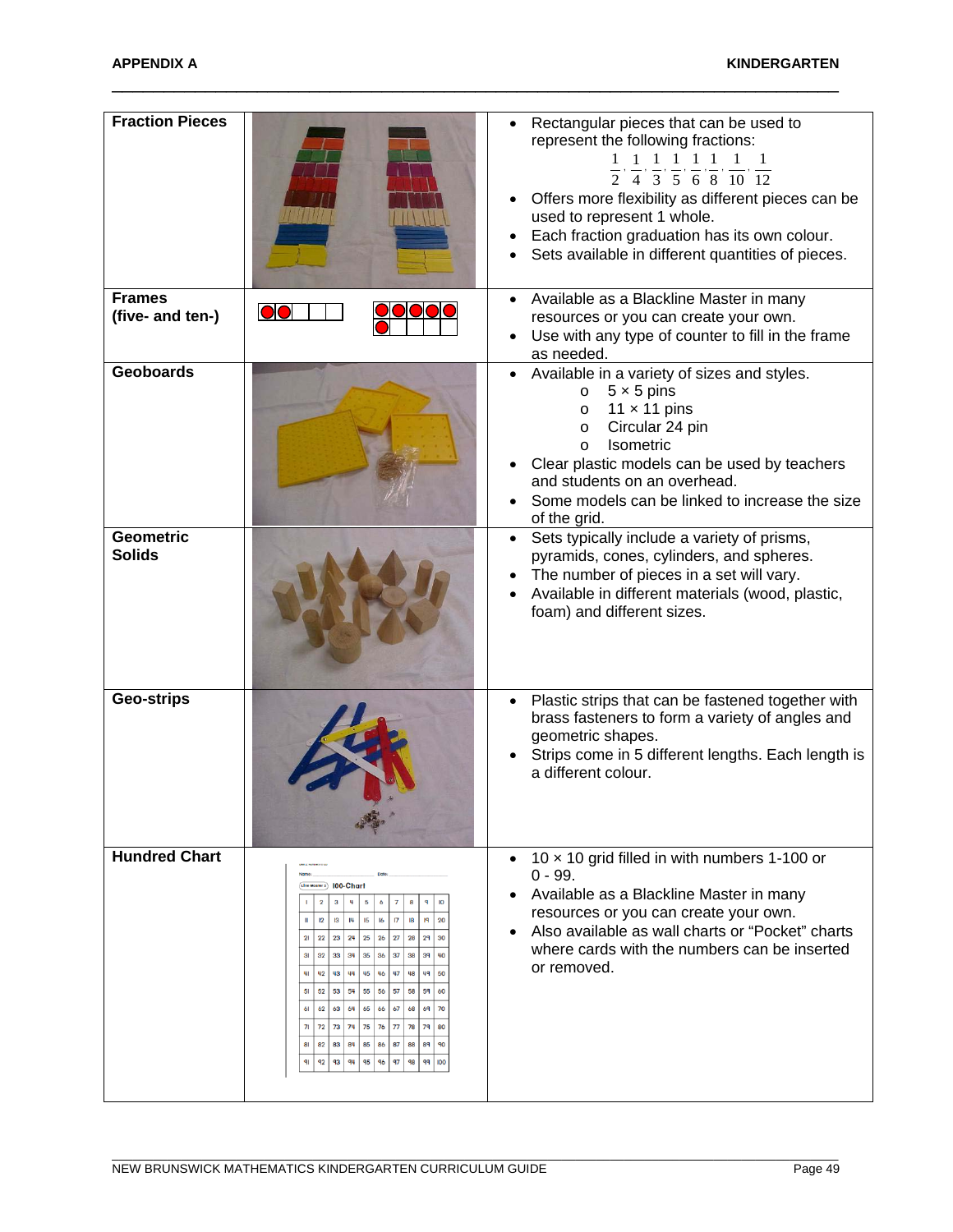| <b>Hundred Grid</b>                                    |                                                                 | $10 \times 10$ grid.<br>Available as Blackline Master in many<br>resources.                                                                                         |
|--------------------------------------------------------|-----------------------------------------------------------------|---------------------------------------------------------------------------------------------------------------------------------------------------------------------|
| <b>Hundredths</b><br><b>Circle</b>                     | <b>Percent Circles</b>                                          | Circle divided into tenths and hundredths.<br>$\bullet$<br>Also known as "percent circles".                                                                         |
| Learning<br>Carpet <sup>®</sup>                        | http://www.thelearningcarpet.ca                                 | 10 $\times$ 10 grid printed on a floor rug that is six feet<br>$\bullet$<br>square.<br>Number cards and other accessories are<br>available to use with the carpet.  |
| <b>Linking Cubes</b>                                   | ☞ see Cubes (Linking)                                           |                                                                                                                                                                     |
| $\overline{\mathsf{Mira}^\circledast}$                 |                                                                 | Clear red plastic with a bevelled edge that<br>$\bullet$<br>projects reflected image on the other side.<br>Other brand names include: Reflect-View and<br>Math-Vu™. |
| <b>Number Cubes</b>                                    | ☞ see Dice (Number Cubes)                                       |                                                                                                                                                                     |
| <b>Number Lines</b><br>(standard, open,<br>and double) | 7 8 9 10<br>2<br>3<br>5<br>6<br>0 <sub>1</sub><br>4<br>+8<br>+4 | Number lines can begin at 0 or extend in both<br>$\bullet$<br>directions.<br>Open number lines do not include pre-marked<br>$\bullet$                               |
|                                                        | 64<br>52<br>60<br>1                                             | numbers or divisions. Students place these as<br>needed.                                                                                                            |
|                                                        | 10 <sup>10</sup>                                                | Double number lines have numbers written<br>above and below the line to show equivalence.                                                                           |
| <b>Open Arrays</b>                                     | ☞ see Arrays and Open Arrays                                    |                                                                                                                                                                     |
| <b>Open Number</b>                                     | ☞ see Number Lines (standard,                                   |                                                                                                                                                                     |
| <b>Lines</b>                                           | open, and double)                                               |                                                                                                                                                                     |
| <b>Pan Balance</b>                                     | ☞ see Balance (pan or beam)                                     |                                                                                                                                                                     |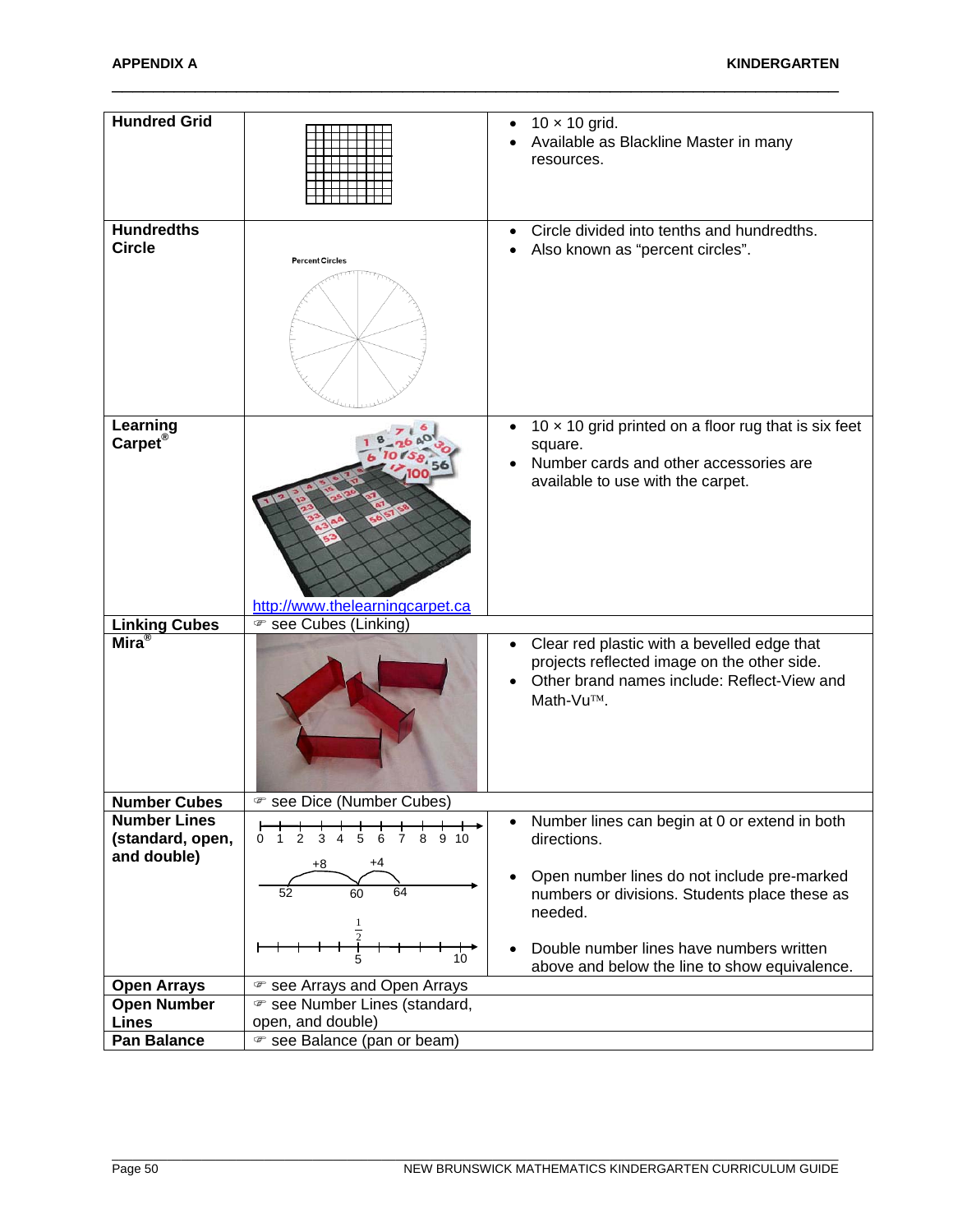| <b>Pattern Blocks</b>     | Standard set includes:<br>Yellow hexagons, red trapezoids,<br>blue parallelograms, green triangles,<br>orange squares, beige<br>parallelograms.<br>Available in a variety of materials (wood,<br>plastic, foam).                                                                                                                                                                                              |
|---------------------------|---------------------------------------------------------------------------------------------------------------------------------------------------------------------------------------------------------------------------------------------------------------------------------------------------------------------------------------------------------------------------------------------------------------|
| <b>Pentominoes</b>        | Set includes 12 unique polygons.<br>Each is composed of 5 squares which share at<br>least one side.<br>Available in 2-D and 3-D in a variety of colours.                                                                                                                                                                                                                                                      |
| <b>Polydrons</b>          | Geometric pieces snap together to build various<br>geometric solids as well as their nets.<br>Pieces are available in a variety of shapes,<br>colours, and sizes:<br>Equilateral triangles, isosceles<br>triangles, right-angle triangles,<br>squares, rectangles, pentagons,<br>hexagons<br>Also available as Frameworks (open centres)<br>that work with Polydrons and another brand<br>called G-O-Frames™. |
| <b>Power</b><br>Polygons™ | Set includes the 6 basic pattern block shapes<br>plus 9 related shapes.<br>Shapes are identified by letter and colour.                                                                                                                                                                                                                                                                                        |
| <b>Rekenrek</b>           | Counting frame that has 10 beads on each bar:<br>5 white and 5 red.<br>Available with different number of bars (1, 2, or<br>$10$ ).                                                                                                                                                                                                                                                                           |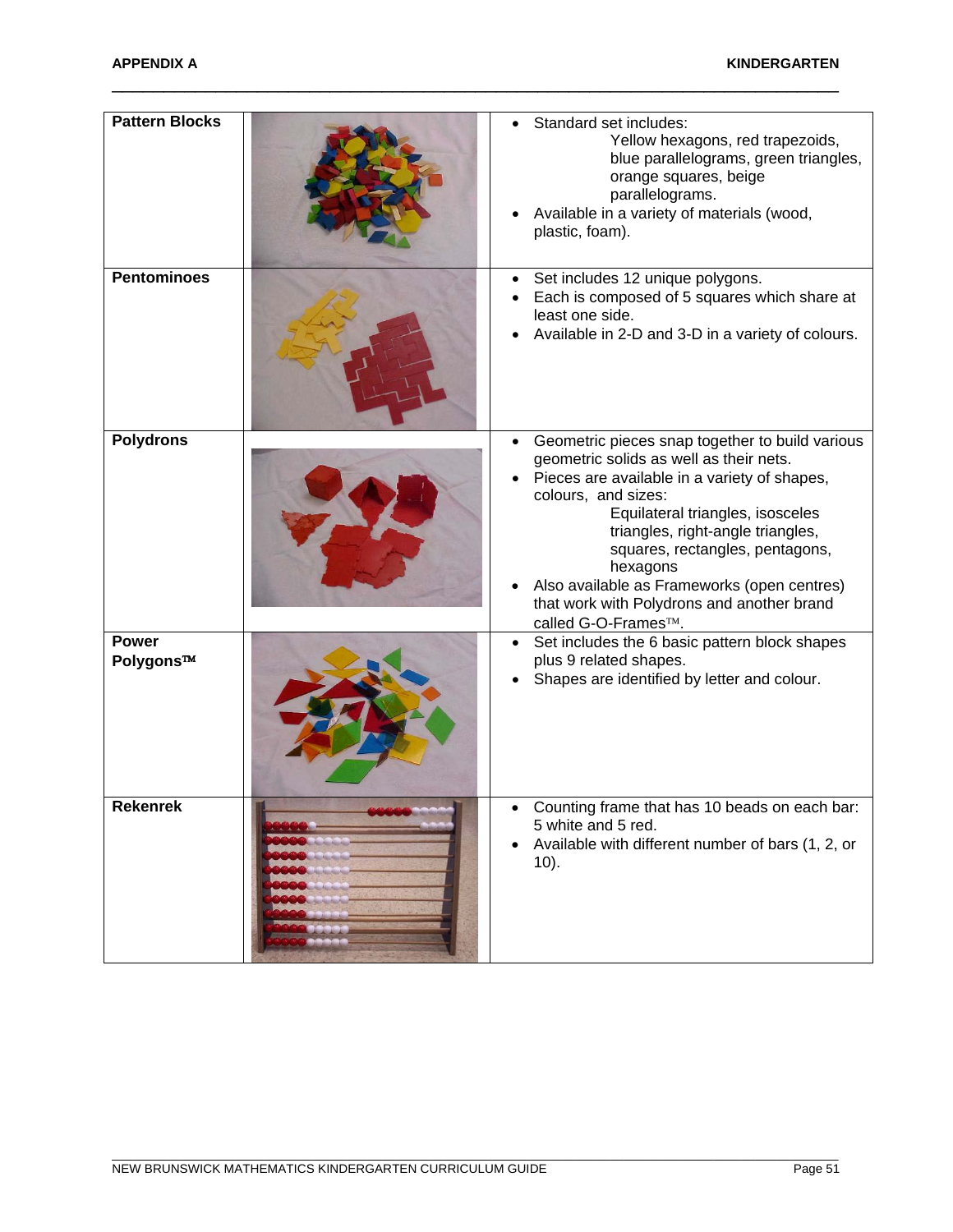| <b>Spinners</b>                      |                               | Create your own or use manufactured ones that<br>are available in a wide variety:<br>number of sections;<br>$\circ$<br>colours or numbers;<br>$\circ$<br>different size sections;<br>$\circ$<br>blank.<br>$\circ$<br>Simple and effective version can be made with<br>a pencil held at the centre of the spinner with a<br>paperclip as the part that spins.                                                                                                                        |
|--------------------------------------|-------------------------------|-------------------------------------------------------------------------------------------------------------------------------------------------------------------------------------------------------------------------------------------------------------------------------------------------------------------------------------------------------------------------------------------------------------------------------------------------------------------------------------|
| <b>Tangrams</b>                      |                               | Set of 7 shapes (commonly plastic):<br>2 large right-angle triangles<br>$\circ$<br>1 medium right-angle triangle<br>$\circ$<br>2 small right-angle triangles<br>$\circ$<br>1 parallelogram<br>$\circ$<br>1 square<br>$\circ$<br>7-pieces form a square as well as a number of<br>other shapes.<br>Templates also available to make sets.                                                                                                                                            |
| <b>Ten-frames</b>                    | ☞ see Frames (five- and ten-) |                                                                                                                                                                                                                                                                                                                                                                                                                                                                                     |
| <b>Trundle Wheel</b>                 |                               | Tool for measuring longer distances.<br>Each revolution equals 1 metre usually noted<br>with a click.                                                                                                                                                                                                                                                                                                                                                                               |
| <b>Two Colour</b><br><b>Counters</b> | ☞ see Counters (two colour)   |                                                                                                                                                                                                                                                                                                                                                                                                                                                                                     |
| <b>Venn Diagram</b>                  | <b>Black</b><br>Rectangles    | Used for classification of different attributes.<br>Can be one, two, or three circles depending on<br>the number of attributes being considered.<br>Attributes that are common to each group are<br>placed in the interlocking section.<br>Attributes that don't belong are placed outside<br>of the circle(s), but inside the rectangle.<br>Be sure to draw a rectangle around the circle(s)<br>to show the "universe" of all items being sorted.<br>Similar to a Carroll Diagram. |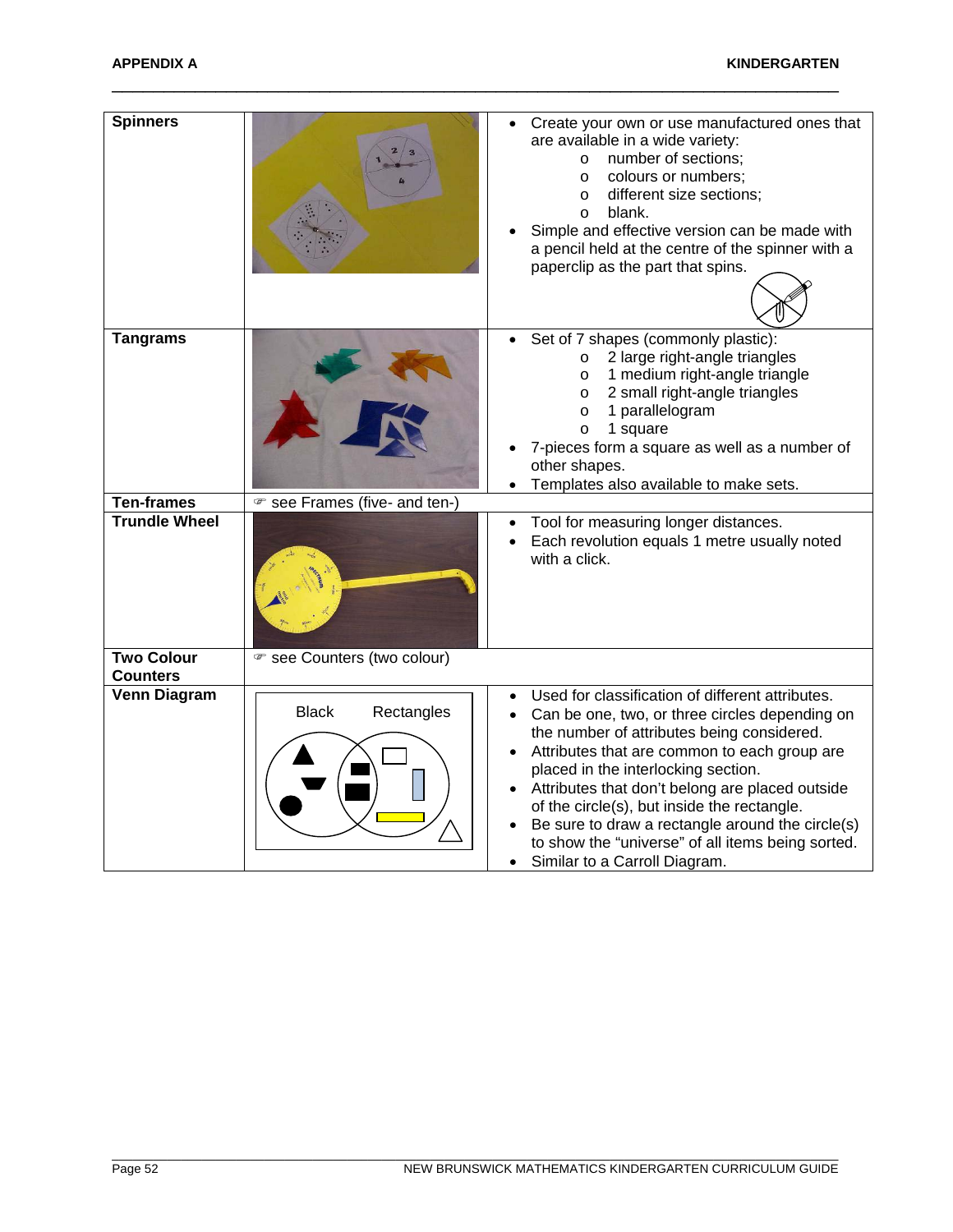# **List of Kindergarten Specific Curriculum Outcomes**

## **Number (N)**

- 1. Say the number sequence by 1s starting anywhere from 1 to 10 and from 10 to 1.
- 2. Recognize, at a glance, and name familiar arrangements of 1 to 5 objects or dots.
- 3. Relate a numeral, 1 to 10, to its respective quantity.
- 4. Represent and describe numbers 2 to 10, concretely and pictorially.
- 5. Compare quantities, 1 to 10, using one-to-one correspondence.

# **Patterns & Relations (PR)**

#### **(Patterns)**

- 1. Demonstrate an understanding of repeating patterns (two or three elements) by: identifying; reproducing;
- extending; creating patterns using manipulatives, sounds and actions.

#### **(Variables and Equations)**

# **Shape and Space (SS)**

# **(Measurement)**

1. Use direct comparison to compare two objects based on a single attribute, such as length (height), mass (weight) and volume (capacity).

\_\_\_\_\_\_\_\_\_\_\_\_\_\_\_\_\_\_\_\_\_\_\_\_\_\_\_\_\_\_\_\_\_\_\_\_\_\_\_\_\_\_\_\_\_\_\_\_\_\_\_\_\_\_\_\_\_\_\_\_\_\_\_\_\_\_\_\_\_\_

#### **(3-D Objects and 2-D Shapes)**

- 2. Sort 3-D objects using a single attribute.
- 3. Build and describe 3-D objects.

#### **(Transformations)**

**Statistics and Probability (SP) (Data Analysis) (Chance and Uncertainty)**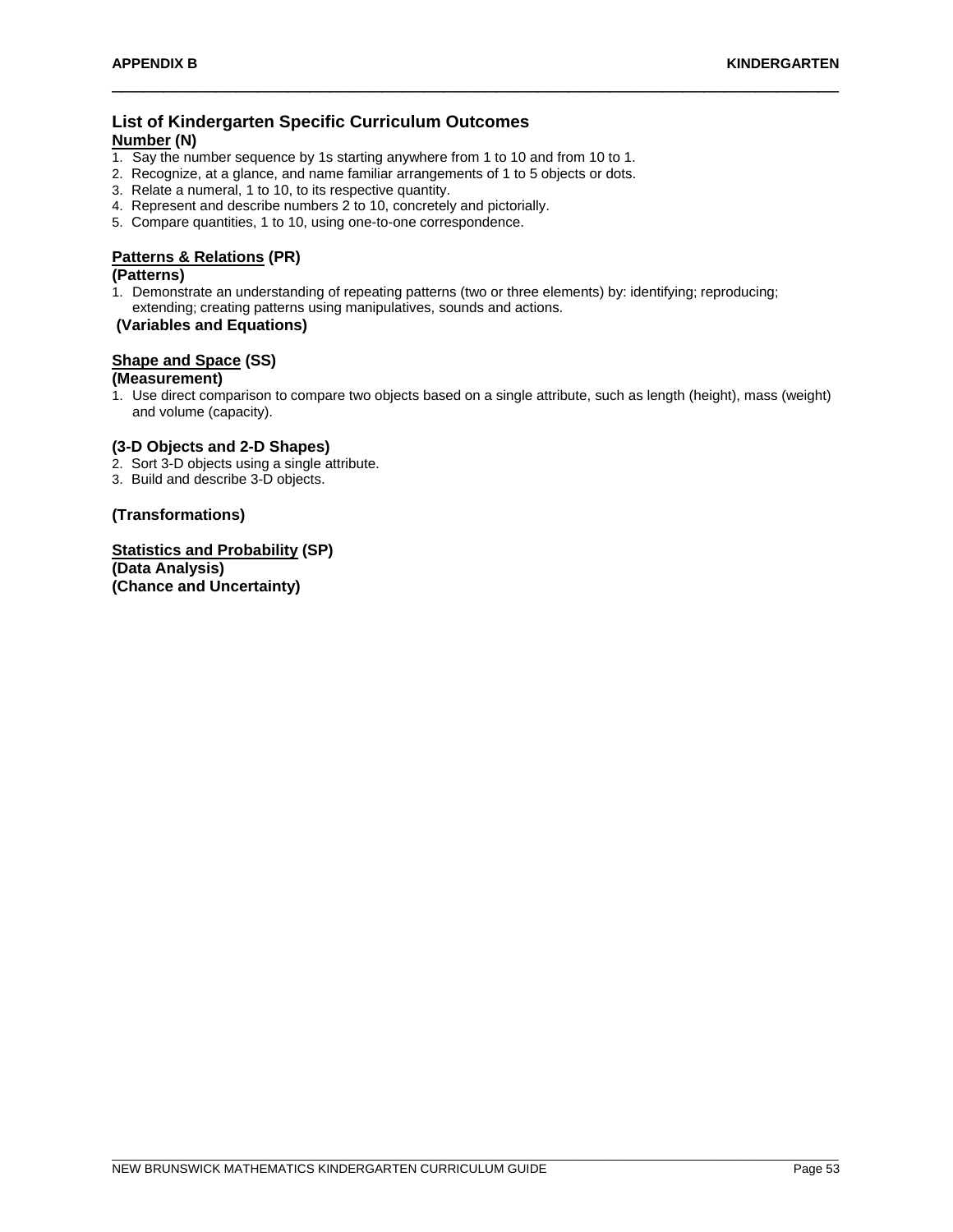#### REFERENCES

\_\_\_\_\_\_\_\_\_\_\_\_\_\_\_\_\_\_\_\_\_\_\_\_\_\_\_\_\_\_\_\_\_\_\_\_\_\_\_\_\_\_\_\_\_\_\_\_\_\_\_\_\_\_\_\_\_\_\_\_\_\_\_\_\_\_\_\_\_\_

Alberta Education. *LearnAlberta.ca: Planning Guides K, 1, 4, and 7*, 2005-2008.

- American Association for the Advancement of Science [AAAS-Benchmarks]. *Benchmark for Science Literacy*. New York, NY: Oxford University Press, 1993.
- Banks, J.A. and C.A.M. Banks. *Multicultural Education: Issues and Perspectives*. Boston: Allyn and Bacon, 1993.
- Black, Paul and Dylan William. "Inside the Black Box: Raising Standards Through Classroom Assessment." *Phi Delta Kappan*, 20, October 1998, pp.139-148.
- British Columbia. Ministry of Education. *The Primary Program: A Framework for Teaching*, 2000.
- Caine, Renate Numella and Geoffrey Caine. *Making Connections: Teaching and the Human Brain*. Menlo Park, CA: Addison-Wesley Publishing Company, 1991.

Computation, Calculators, and Common Sense. May 2005, NCTM.

Davies, Anne. *Making Classroom Assessment Work*. British Columbia: Classroom Connections International, Inc., 2000.

Hope, Jack A. et.al. *Mental Math in the Primary Grades* (p. v). Dale Seymour Publications, 1988.

National Council of Teachers of Mathematics (NCTM). *Curriculum Focal Points for Prekindergarten through Grade 8: A Quest for Coherence*. Reston, VA: NCTM, 2006.

\_\_\_\_\_, *Mathematics Assessment Sampler, Grades 3-5*. edited by Jane Reston, VA: NCTM, 2000.

\_\_\_\_\_, *Principles and Standards for School Mathematics*. Reston, VA: NCTM, 2000.

- OECD Centre for Educational Research and Innovation. *Formative Assessment: Improving Learning in Secondary Classrooms*. Paris, France: Organization for Economic Co-operation and Development (OECD) Publishing, 2006.
- Rubenstein, Rheta N. *Mental Mathematics beyond the Middle School: Why? What? How?* September 2001, Vol. 94, Issue 6, p. 442.
- Shaw, J.M. and Cliatt, M.F.P. (1989). "Developing Measurement Sense." In P.R. Trafton (Ed.), *New Directions for Elementary School Mathematics* (pp. 149–155). Reston, VA: National Council of Teachers of Mathematics.
- Small, M. *Making Math Meaningful to Canadian Students, K-8*. Toronto: Nelson Education Ltd., 2008.
- Steen, L.A. (ed.). *On the Shoulders of Giants – New Approaches to Numeracy.* Washington, DC: National Research Council, 1990.
- Stenmark, Jean Kerr and William S. Bush, Editor. *Mathematics Assessment: A Practical Handbook for Grades 3-5*. Reston, VA: National Council of Teachers of Mathematics, Inc., 2001.
- Van de Walle, John A. and Louann H. Lovin. *Teaching Student-Centered Mathematics, Grades K-3.* Boston: Pearson Education, Inc. 2006.
- Van de Walle, John A. and Louann H. Lovin. *Teaching Student-Centered Mathematics, Grades 3-5.* Boston: Pearson Education, Inc. 2006.

\_\_\_\_\_\_\_\_\_\_\_\_\_\_\_\_\_\_\_\_\_\_\_\_\_\_\_\_\_\_\_\_\_\_\_\_\_\_\_\_\_\_\_\_\_\_\_\_\_\_\_\_\_\_\_\_\_\_\_\_\_\_\_\_\_\_\_\_\_\_\_\_\_\_\_\_\_\_\_\_\_\_\_\_\_\_\_\_\_\_\_\_\_\_\_\_\_\_\_\_\_\_\_\_\_